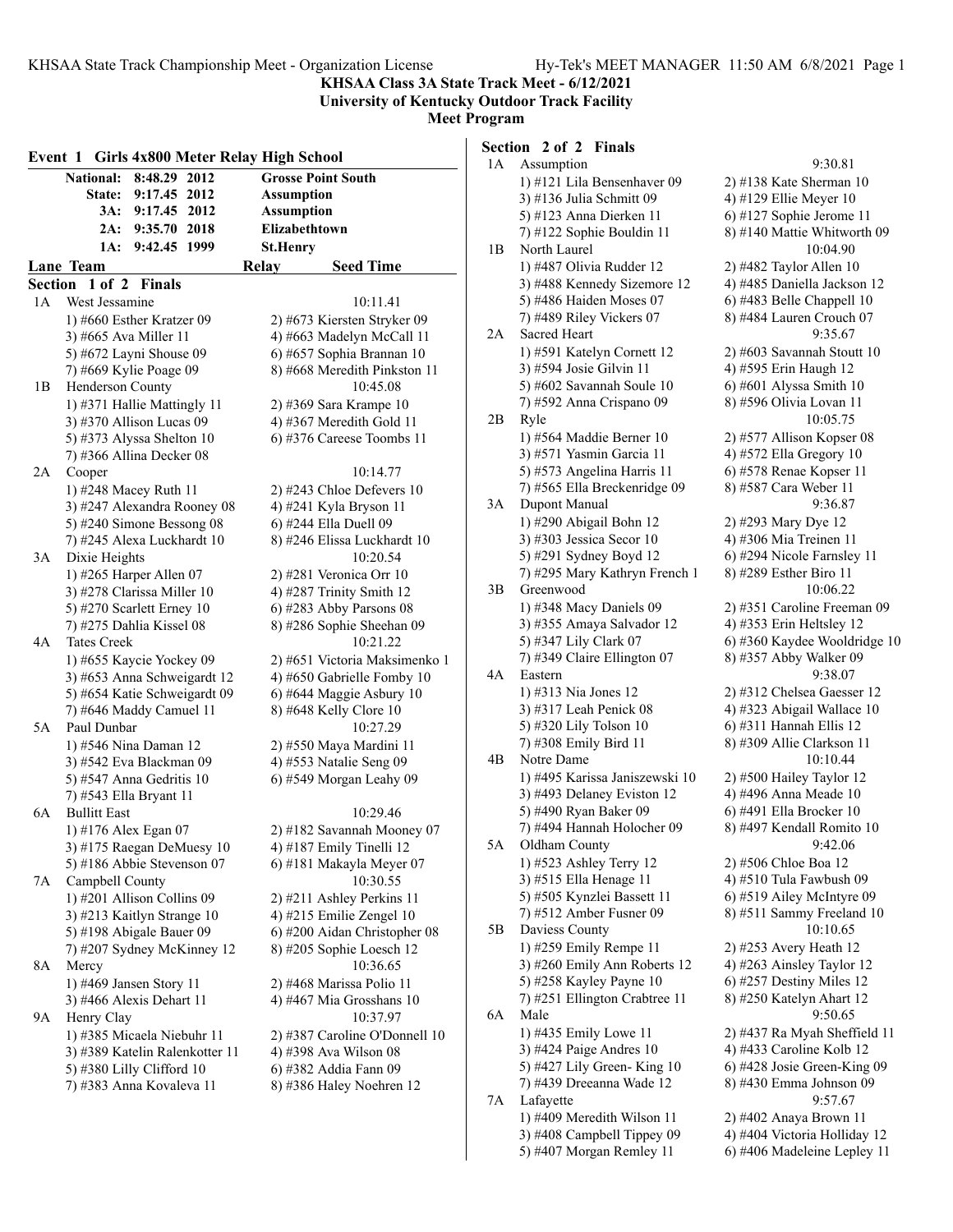**KHSAA Class 3A State Track Meet - 6/12/2021 University of Kentucky Outdoor Track Facility**

**Meet Program**

### **Section 2 of 2 Finals**

|    | Section 2 of 2 Finals        |                              |               |
|----|------------------------------|------------------------------|---------------|
| 8A | South Warren                 | 10:04.31                     | Event $2$ B   |
|    | 1) #639 Megan Kitchens $10$  | $2)$ #638 Ryleigh Johnson 09 | <b>Nation</b> |
|    | 3) #633 Taylor Brown $10$    | 4) #635 Anslee Crosby $09$   | Sta           |
|    | 5) #632 Hayley Best 08       |                              | 3             |
| 9Α | Meade County                 | 10:04.75                     | $\mathbf{2}$  |
|    | 1) #463 Trinity Spink $11$   | 2) #464 Zoe Wilson 12        |               |
|    | 3) #456 Samantha Anderson 12 | 4) #458 Brianna Collins 10   | Lane Team     |
|    | 5) #457 Anna Burnett 10      | $(6)$ #462 Mallory Moore 08  | Section 1 o   |
|    | 7) #461 Madison Mitoraj 10   | 8) #465 Lauren Witt 09       | Campb<br>1A   |
|    |                              |                              | 1) #754       |
|    |                              |                              | $3)$ #760     |

| Event 2 Boys 4x800 Meter Relay High School |                                                        |                                                    |  |
|--------------------------------------------|--------------------------------------------------------|----------------------------------------------------|--|
|                                            | <b>National:</b><br>7:33.48 2009                       | <b>Warrington Central</b>                          |  |
|                                            | State:<br>7:50.03<br>2016                              | <b>Central Hardin</b>                              |  |
|                                            | 7:50.03 2016<br>3A:                                    | <b>Central Hardin</b>                              |  |
|                                            | 2A:<br>7:59.75 1998                                    | <b>Union County</b>                                |  |
|                                            | 1A:<br>8:08.22 2008                                    | St. Henry                                          |  |
|                                            | Lane Team                                              | Relay<br><b>Seed Time</b>                          |  |
|                                            | Section 1 of 2 Finals                                  |                                                    |  |
| 1A                                         | Campbell County                                        | 8:25.96                                            |  |
|                                            | 1) #754 Adam Ruschman 12                               | 2) #746 Tate Glass 09                              |  |
|                                            | 3) #760 Joshua Yang 12                                 | 4) #755 Noah Slone 12                              |  |
|                                            | 5) #753 Corey Robinson 12                              | 6) #747 Colin Grothaus 10                          |  |
|                                            | 7) #743 Aiden Bauer 09                                 | 8) #757 Matthew Ward 10                            |  |
| 1В                                         | Hopkinsville                                           | 8:40.07                                            |  |
|                                            | 1) #970 Chase Atkins 12                                | $2)$ #975 Chance Jones 10                          |  |
|                                            | 3) #971 Ross Binkley 12                                | 4) #976 Quinn Miller 10                            |  |
|                                            | 5) #973 Jonathan Bridges 10                            | 6) #972 Brunson Boyette 08                         |  |
| 2A                                         | Butler                                                 | 8:26.10                                            |  |
|                                            | 1) #731 Daniel Deel 11                                 | 2) #730 Bryce Clayton 11                           |  |
|                                            | 3) #733 Oubry Gibson 10                                | 4) #736 Samuel Mulume 12                           |  |
|                                            | 5) #737 Kaleb Nichols 10                               | 6) #741 Luis Uribe 10                              |  |
|                                            | 7) #735 Eli Maraman 10                                 |                                                    |  |
| 3A                                         | Woodford County                                        | 8:26.27                                            |  |
|                                            | 1) #1304 Sawyer Ford 10                                | 2) #1303 Jase Crume 09                             |  |
|                                            | 3) #1311 Jackson Moffett 11                            | 4) #1306 Jackson Gordon 11                         |  |
|                                            | 5) #1310 Colin McGowan 12                              | 6) #1307 Zachary Harper $10$                       |  |
|                                            | 7) #1309 Jack Lehmkuhler 09                            | 8) #1308 Ryan Hash 11                              |  |
| 4Α                                         | Daviess County                                         | 8:26.56                                            |  |
|                                            | 1) #837 Brady Terry 12                                 | 2) #830 Alex Adams 12                              |  |
|                                            | 3) #835 Justin Shelton 11                              | 4) #832 Logan Gish 12                              |  |
|                                            | 5) #834 Bryson McGary 10                               | 6) #838 Jake Turner 12                             |  |
|                                            | 7) #833 Brody Kurz 11                                  | 8) #836 Aidan Taylor 09                            |  |
| 5Α                                         | South Warren                                           | 8:34.85                                            |  |
|                                            | 1) #1231 Brandon Irvin 12                              | $2)$ #1230 Hunter Clemons 11                       |  |
|                                            | 3) #1233 Bryce McAlister 11                            | 4) #1232 Ethan Luis 11                             |  |
|                                            | 5) #1228 Braden Armstrong 09                           | 6) #1235 Kellen Patterson 10                       |  |
| 6A                                         | Dupont Manual                                          | 8:35.93                                            |  |
|                                            | 1) #857 Owen McGuirk 12<br>3) #860 Justin Schnurr 12   | 2) #862 John Woodhouse 11                          |  |
|                                            |                                                        | 4) #854 Sam Howlett 11<br>6) #855 Romaro Knight 09 |  |
|                                            | 5) #853 Matthew Holdener 09<br>7) #847 Ryan Barrett 10 |                                                    |  |
| 7A                                         | Meade County                                           | 8:37.10                                            |  |
|                                            | 1) #1065 Nate Clarkson 12                              | 2) #1071 Phryxus Mangay-Aya                        |  |
|                                            | 3) #1073 Shawn Schwartz 12                             | 4) #1075 Duke Wilson 10                            |  |
|                                            | 5) #1069 Roman Gonsalves 11                            | 6) #1067 Jace Cowman 12                            |  |
|                                            | 7) #1064 Mikie Carnell 08                              | 8) #1066 Zachary Clarkson 12                       |  |
| 8А                                         | <b>Grayson County</b>                                  | 8:38.18                                            |  |
|                                            | 1) #934 Tanner Hayes 12                                | 2) #928 Joseph Beasley 12                          |  |
|                                            | 3) #932 Luke Gallagher 12                              | 4) #938 Peyton Nash 10                             |  |
|                                            | 5) #929 Houston Brooks 08                              | 6) #936 Eli Helm 12                                |  |
|                                            | 7) #931 Jackson Crume 10                               | 8) #930 Wyatt Clemons 09                           |  |
| 9A                                         | McCracken County                                       | 8:39.11                                            |  |
|                                            | 1) #1056 Caleb Joyce 09                                | 2) #1057 Corbin Knight 09                          |  |
|                                            | $3)$ #1061 Thomas Newton 09                            | 4) #1053 Jeremiah Grogan 10                        |  |
|                                            | 5) #1051 Hudson Edwards 10                             | $(6)$ #1059 Caleb McCurren 11                      |  |
|                                            | 7) #1063 Eli Warford 08                                | 8) #1052 Daley Glisson 10                          |  |
|                                            |                                                        |                                                    |  |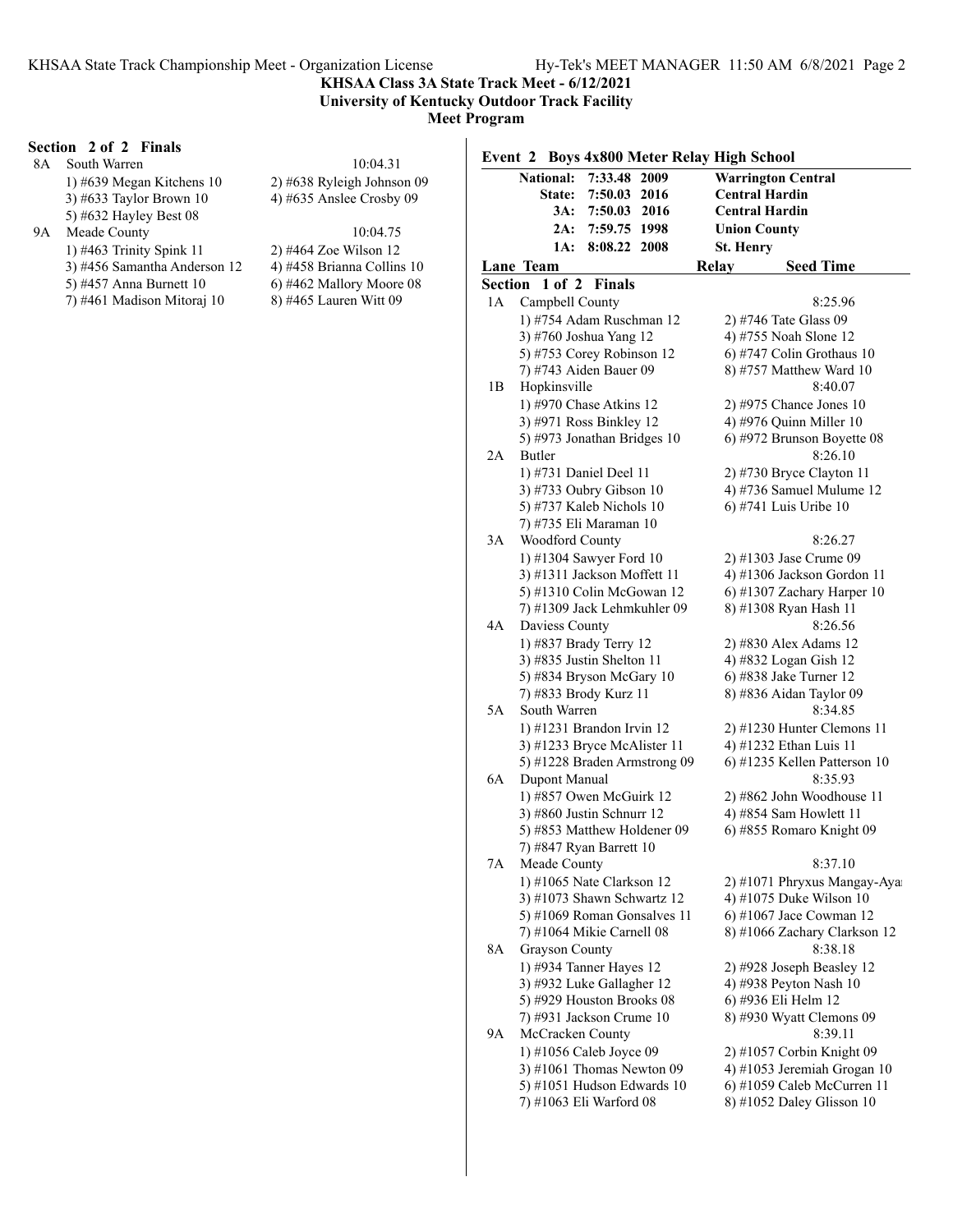### **KHSAA Class 3A State Track Meet - 6/12/2021 University of Kentucky Outdoor Track Facility Meet Program**

#### **Section 2 of 2 Finals**

1A Male 8:00.96 1) #1028 Elijah Phan 12 2) #1026 Samuel Lucas 12 3) #1029 Myles Sloan 12  $(4)$  #1027 Nicholas Pearson 12 5) #1030 Garrett Steed 11  $\qquad$  6) #1036 Josiah Washington 11 7) #1019 Cooper Chandler 12  $8$ ) #1017 Key'Shawn Cain 11 1B Oldham County 8:22.73 1) #1131 Gus Tichenor 11 2) #1119 Nicholas Brown 12 3) #1123 Ryan Day 12 4) #1125 Ben Dunkle 10 7) #1133 Caleb Wiegand 09 2A Bullitt Central 8:03.50 1) #721 Jaden Hess 12 2) #726 Samuel Walls 10 3) #722 Dalton Lesher 11 4) #725 Ben Stults 12 5) #724 Nolan Stinnett 10 6) #727 Joseph Waters 09 7) #723 Austin Riddle 11 8) #720 Camden Bohannon 12 2B Cooper 8:23.46 1) #805 Joshua Stepner 11 2) #809 Preston Winiger 09 5) #808 Luke Van Laningham  $1$  6) #801 Noah Miller 09 7) #795 Tanner Bailey 12 8) #803 Grant Pope 11 3A St. Xavier 8:05.48 1) #1271 Nate Very 12 2) #1256 Sami Hattab 10 3) #1251 Nick Brooks 11 4) #1266 Liam Rice 12 5) #1269 Roman Schrader 11 6) #1257 Nolan Hester 12 7) #1273 Matthew Wantland 12 8) #1253 Ryan Burchett 12 3B North Hardin 8:24.91 1) #1092 Tyler Houchins 10 2) #1098 Gabe Russell 10 3) #1090 Alejandro Tomas Garc  $4$ ) #1084 Andrew Ames 11 5) #1086 Tre Blue 12 6) #1089 Justin Dickerson 12 4A Cov. Catholic 8:12.29 1) #816 Charlie Hubert 12 2) #829 Ethan Wever 12 3) #828 Dominic Taylor 12 4) #818 Drew Kent 12 5) #812 Andrew Bosch 12 6) #815 Tad Drees 12 7) #821 Luke Meagher 09 8) #819 Nathan Lind 10 4B Anderson County 8:25.07 1) #686 Isaiah Gettelfinger 11  $\qquad$  2) #688 Jordan McHugh 12 3) #689 Mason Pierce 12 4) #690 Logan Ritchie 12 5) #687 Justin Hunter 12 6) #691 Ben Tennill 09 5A Conner 8:13.96 1) #793 Brent Smith 11 2) #787 Ryan Hanak 11 3) #791 Drew Moore 10  $\qquad$  4) #788 Joseph Impellitteri 11 5) #794 Logan Warth 11 6) #789 George Johnson 10 7) #786 Charlie Hanak 09 8) #790 Warren Johnson 09 5B North Laurel 8:25.91 1) #1104 Alex Garcia 11 2) #1106 Josh Hoskins 09 3) #1109 Cole Osborne 10 4) #1115 Justin Sparkman 12 5) #1113 Aspen Sizemore 11  $\qquad$  6) #1105 Xander Harris 08 7) #1117 Grant Woods 12 8) #1103 Jack Chappell 09 6A Trinity 8:15.47 1) #1281 Austin Montgomery 1 2) #1278 Luke Goins 11 3) #1279 Teklu Hemme 09 4) #1280 Noah LeBoeuf 10 5) #1283 Colin Murphy 11 6) #1285 Ryan O'Dea 12 7) #1292 Zach Woodall 11 8) #1277 Jason DeBroka 09 7A Eastern 8:19.49 1) #865 Wade Balcom 11 2) #868 Zach Bird 12 3) #884 Ouint Smaldone 12 4) #883 Trevor Rowles 09 5) #875 Matthew Garrison 11  $\qquad$  6) #866 James Benson 11 7) #872 Dylan Ellis 09 8) #886 Kalid Stewart 11

5) #1120 Clayton Carter 12 6) #1118 John Tyler Bottorff 09 3) #806 Caleb Stidham 10  $\qquad$  4) #800 Austin Liversgowdy 10 8A Lafayette 8:20.85

3) #982 Lucas Doneghy 12 4) #991 Daniel Whitaker 11 5) #988 Reed Richardson 10 6) #981 Demetrius Cherry 12 7) #984 Ben Ingram 10 8) #987 Alex Price 10 9A South Laurel 8:21.64 1) #1216 Will Stanko 10 2) #1213 Chris Greer 11 3) #1217 Jacob Tapscott 10  $\qquad$  4) #1215 Will McCowan 11 5) #1211 Josh Fee 11 6) #1212 Eli Gover 10 7) #1214 Andrew Hurley 09 8) #1210 Cody Blevins 11

1) #986 Nolan Polston 12 2) #980 Will Cahill 12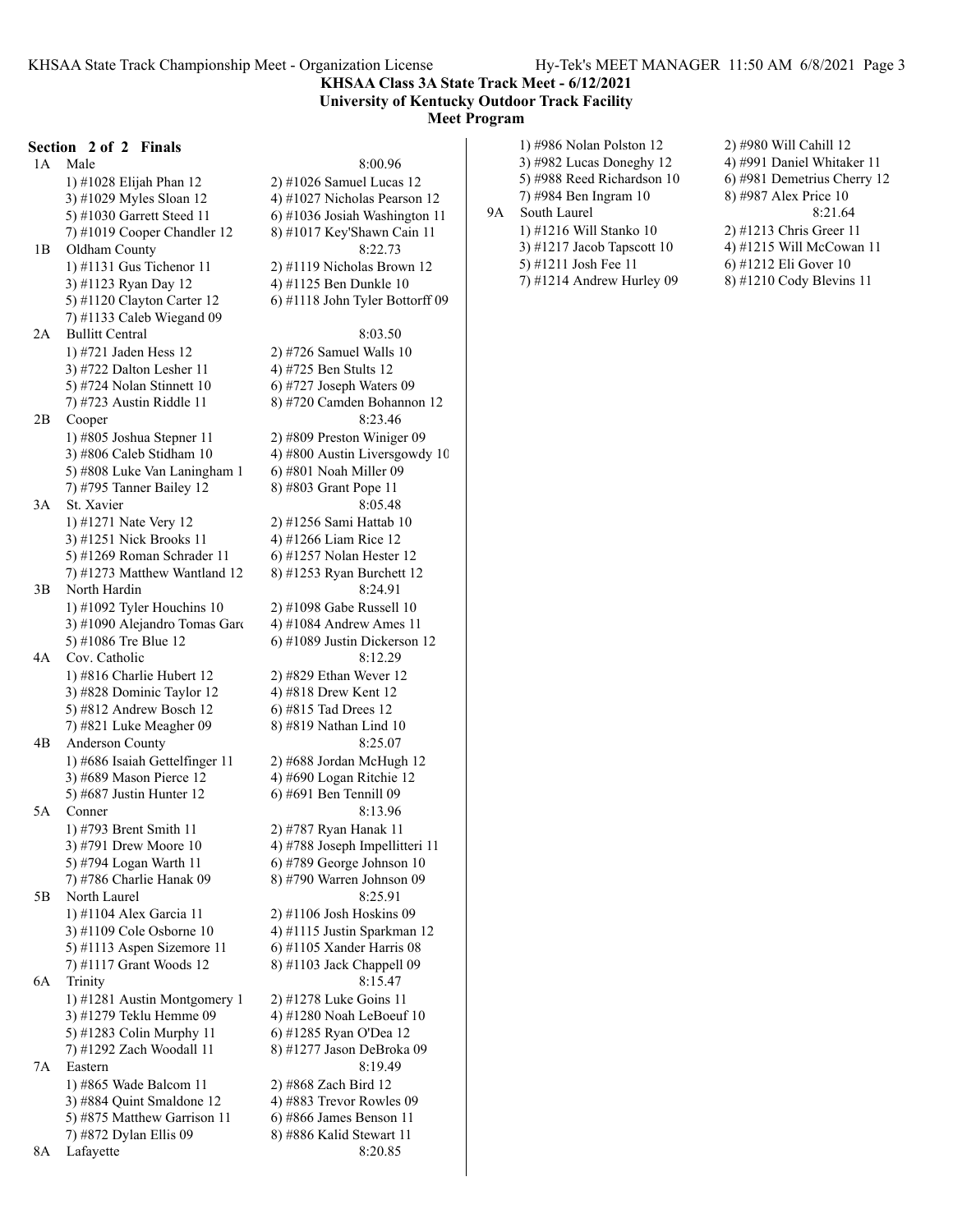**KHSAA Class 3A State Track Meet - 6/12/2021**

**University of Kentucky Outdoor Track Facility**

**Meet Program**

|                | Event 3 Girls 100 Meter Hurdles High School |               |      |      |                                            |                  |
|----------------|---------------------------------------------|---------------|------|------|--------------------------------------------|------------------|
|                | <b>National:</b>                            | 13.03 2007    |      |      | <b>Vashti Thomas</b>                       |                  |
|                | State:                                      | 14.03 1998    |      |      | <b>Danielle Carruthers</b>                 |                  |
|                | 3A:                                         | 14.29 1992    |      |      | <b>Shandy Boyd</b>                         |                  |
|                | 3A:                                         | 14.29 2014    |      |      | Kianna Gray                                |                  |
|                | 2A:                                         | 14.03 1998    |      |      | <b>Danielle Carruthers</b>                 |                  |
|                | 1A:                                         | 14.63         | 2018 |      | <b>Melanie Welsing</b>                     |                  |
|                | <b>Lane Name</b>                            |               |      |      | Yr School                                  | <b>Seed Time</b> |
| Section        | $1$ of $3$                                  | <b>Finals</b> |      |      |                                            |                  |
| 3              | 350 Rachel Evans                            |               |      |      | 12 Greenwood                               | 18.28            |
| 4              | 375 Isabella Tichenor                       |               |      |      | 12 Henderson Coun                          | 17.58            |
| 5              | 599 Triniti Ralston                         |               |      |      | 10 Sacred Heart                            | 17.39            |
| 6              | 363 Imarie Carter                           |               |      |      | 10 Henderson Coun                          | 17.49            |
| 7              | 420 Nadia Meeks                             |               |      |      | 11 Madison Souther                         | 17.64            |
| 8              | 352 Ashley Gaynor                           |               |      | 11 - | Greenwood                                  | 18.48            |
| Section        |                                             | 2 of 3 Finals |      |      |                                            |                  |
| 1              | 539 Keira Antoni                            |               |      |      | 09 Paul Dunbar                             | 17.10            |
| $\overline{c}$ | 499 Michaela Summe                          |               |      |      | 12 Notre Dame                              | 17.05            |
| 3              | 403 Sarah Ferguson                          |               |      |      | 11 Lafayette                               | 16.70            |
| $\overline{4}$ | 584 Madison Rabe                            |               |      |      | 11 Ryle                                    | 16.58            |
| 5              | 242 Jordyn Cardwell                         |               |      |      | 12 Cooper                                  | 16.53            |
| 6              | 177 Emma Egan                               |               |      |      | 11 Bullitt East                            | 16.58            |
| 7              | 165 Taniyah Hines                           |               |      |      | 10 Bryan Station                           | 16.63            |
| $\,$ $\,$      | 327 Ayanna Derrington                       |               |      |      | 09 Douglass                                | 16.72            |
| 9              | 339 Isabella Calhoun                        |               |      | 11   | <b>Grant County</b>                        | 17.08            |
|                | Section 3 of 3 Finals                       |               |      |      |                                            |                  |
| 1              | 680 Callie Gormley                          |               |      |      | 12 Woodford Count                          | 16.51            |
| $\overline{c}$ | 285 Jayden Profitt                          |               |      |      | 11 Dixie Heights                           | 16.26            |
| 3              | 658 Aly Doyle                               |               |      |      | 08 West Jessamine                          | 16.07            |
| 4              | 272 Emma Hopkins                            |               |      |      | 12 Dixie Heights                           | 15.99            |
| 5              | 444 Sophie Galloway                         |               |      |      | 12 Marshall County                         | 14.33            |
| 6              | 104 Amiya Jenkins                           |               |      |      | 11 Anderson Count                          | 15.68            |
| 7              | 222 Destiny Jones                           |               |      |      | 09 Central                                 | 16.03            |
| $\,$ $\,$      | 305 Koryn Smith                             |               |      |      | 09 Dupont Manual                           | 16.21            |
| 9              | 307 Aliyah Allen                            |               |      | 10   | Eastern                                    | 16.49            |
|                |                                             |               |      |      |                                            |                  |
|                |                                             |               |      |      | Event 4 Boys 110 Meter Hurdles High School |                  |
|                | <b>National:</b>                            | 13.10         | 1980 |      | <b>Dennis Brantley</b>                     |                  |
|                | State:                                      | 13.76 2017    |      |      | <b>Isaiah McCall</b>                       |                  |
|                | 3A:                                         | 13.76         | 2017 |      | Isaiah McCall                              |                  |
|                | $2A$ :                                      | 13.90         | 1964 |      | <b>Larry White</b>                         |                  |
|                | $1A$ :                                      | 14.40         | 1979 |      | <b>Jay Sprague</b>                         |                  |
|                | <b>Lane Name</b>                            |               |      |      | Yr School                                  | <b>Seed Time</b> |
| Section        | $1$ of $3$                                  | <b>Finals</b> |      |      |                                            |                  |
| 3              | 1009 Matthew Marcum                         |               |      |      | 12 Madison Souther                         | 17.07            |
| 4              | 974 Zahnte Brown                            |               |      |      | 12 Hopkinsville                            | 16.46            |
| 5              | 759 Kyle Weinberg                           |               |      |      | 12 Campbell Count                          | 16.43            |
| 6              | 1137 Eli Early                              |               |      | 11 - | Owensboro                                  | 16.46            |
| 7              | 1234 Noah Namvong                           |               |      |      | 12 South Warren                            | 16.97            |
| 8              | 863 Conner Arroyo                           |               |      | 11   | Eastern                                    | 18.03            |
|                |                                             |               |      |      |                                            |                  |

### **Section 2 of 3 Finals**

| 1 | 697 Ashton Weaver            |     | 12 Apollo             | 16.38 |
|---|------------------------------|-----|-----------------------|-------|
| 2 | 1262 Jack Marsh              | 11  | St. Xavier            | 16.27 |
| 3 | 968 Lorenzo Rivera           | 12  | Henry Clay            | 15.75 |
| 4 | 949 Isaac Moore              | 12  | <b>Great Crossing</b> | 15.62 |
| 5 | 978 Javon Adams              | 11  | Lafayette             | 15.54 |
| 6 | 960 Ishan Cooper             | 11  | Henry Clay            | 15.61 |
| 7 | 912 Darius Neal              |     | 12 Douglass           | 15.72 |
| 8 | 1095 Elijah Palmer           | 11  | North Hardin          | 15.90 |
| 9 | 702 Kameron Horton           | 10  | Ballard               | 16.35 |
|   | <b>Section 3 of 3 Finals</b> |     |                       |       |
| 1 | 1013 Vinny Anthony           | 11  | Male                  | 15.42 |
| 2 | 752 Owen Ponting             | 12  | Campbell Count        | 15.29 |
|   |                              |     |                       |       |
| 3 | 998 Dirk Gambrel             | 12. | Madison Central       | 14.78 |
| 4 | 1035 Dion Washington         | 12  | Male                  | 14.76 |
| 5 | 1152 Mario Paul              | 12. | Paul Dunbar           | 14.32 |
| 6 | 850 Darius Brown             | 12  | Dupont Manual         | 14.36 |
| 7 | 813 Leo Bouldin              | 12  | Cov. Catholic         | 14.76 |
| 8 | 768 Hasani Williams          |     | 12 Central            | 14.91 |
| 9 | 1209 Xander Ritter           | 11  | Simon Kenton          | 15.39 |

### **Event 5 Girls 100 Meter Dash High School**

|                | <b>National:</b>       | 11.14 1992     |  | <b>Marion Jones</b>           |                  |
|----------------|------------------------|----------------|--|-------------------------------|------------------|
|                | State:                 | 11.69 2019     |  | <b>Rosalynd Hollingsworth</b> |                  |
|                | 3A:                    | 11.69 2019     |  | <b>Rosalynd Hollingsworth</b> |                  |
|                |                        | 2A: 11.97 1998 |  | <b>Danielle Carruthers</b>    |                  |
|                | 1A:                    | 12.20 1980     |  | <b>Angela Payne</b>           |                  |
|                | Lane Name              |                |  | Yr School                     | <b>Seed Time</b> |
|                | Section 1 of 3 Finals  |                |  |                               |                  |
|                |                        |                |  |                               |                  |
| 2              | 629 Evelyn Pazienza    |                |  | 11 South Oldham               | 13.13            |
| 3              | 228 Autumn Bell        |                |  | 11 Christian County           | 13.12            |
| 4              | 159 Z'Nyah Owens       |                |  | 12 Bowling Green              | 13.09            |
| 5              | 268 Jada Calhoun       |                |  | 11 Dixie Heights              | 12.96            |
| 6              | 681 Maya Gudger        |                |  | 09 Woodford Count             | 13.02            |
| 7              | 521 Kori Neie          |                |  | 10 Oldham County              | 13.10            |
| 8              | 119 Analea Sanders     |                |  | 09 Apollo                     | 13.13            |
|                | Section 2 of 3 Finals  |                |  |                               |                  |
| 1              | 239 Isabella Vonlehman |                |  | 09 Conner                     | 12.96            |
| 2              | 426 Kylah Brooks       |                |  | 11 Male                       | 12.92            |
| $\overline{3}$ | 518 Savannah Lewis     |                |  | 12 Oldham County              | 12.91            |
| 4              | 365 Natalia Davis      |                |  | 11 Henderson Coun             | 12.87            |
| 5              | 647 Maiya Clark        |                |  | 10 Tates Creek                | 12.83            |
| 6              | 422 Kaylynn Wright     |                |  | 11 Madison Souther            | 12.87            |
| 7              | 664 Jordan McKenzie    |                |  | 08 West Jessamine             | 12.88            |
| 8              | 137 Lauren Schweitzer  |                |  | 10 Assumption                 | 12.92            |
| 9              | 636 Karson Deaton      |                |  | 12 South Warren               | 12.95            |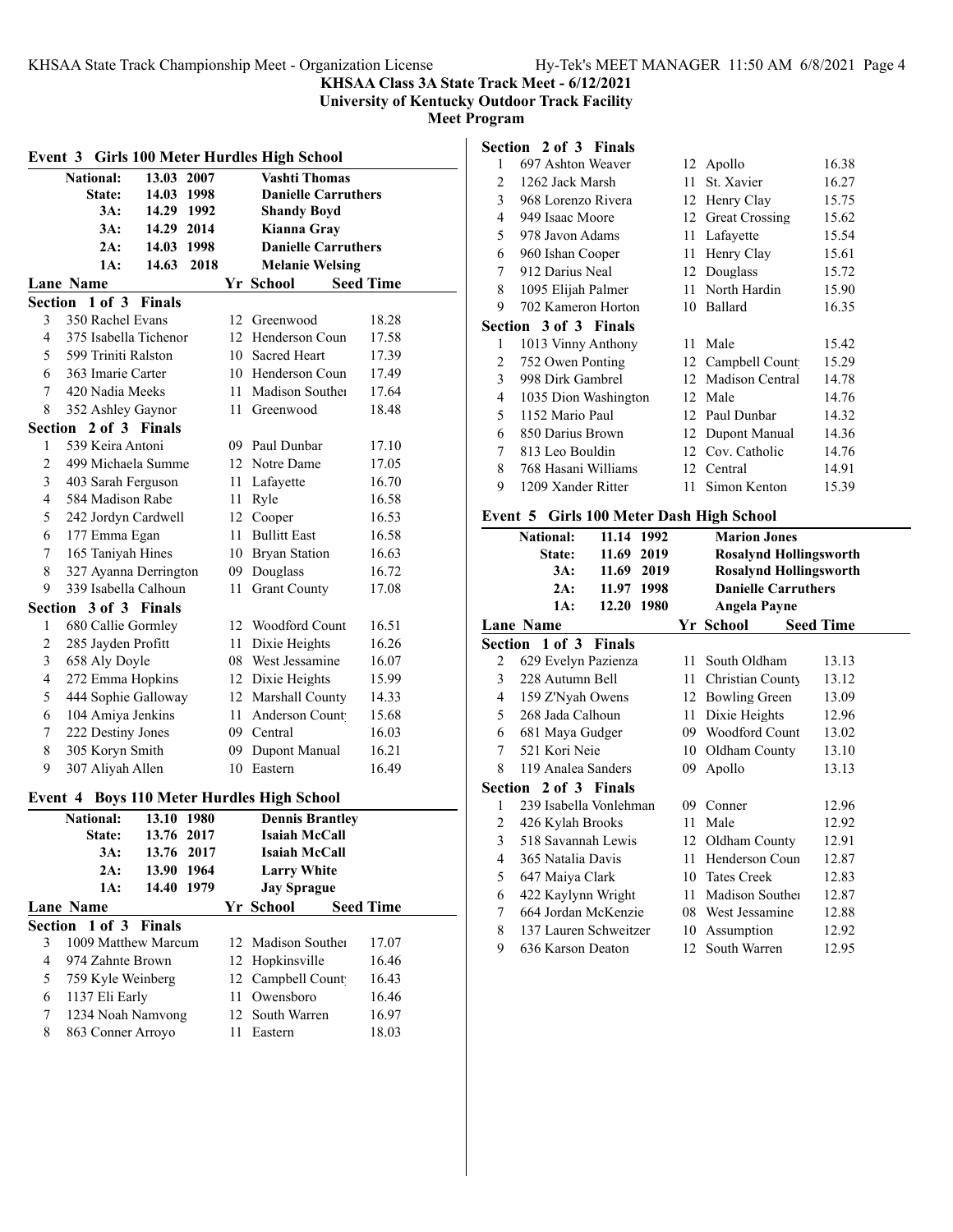**KHSAA Class 3A State Track Meet - 6/12/2021**

**University of Kentucky Outdoor Track Facility**

**Meet Program**

# **Section 3 of 3 Finals...(Event 5 Girls 100 Meter Dash High S**

|    | 299 Ruby Nwosu       | 11 Dupont Manual  | 12.82 |
|----|----------------------|-------------------|-------|
|    | 180 Grace Lopez      | 12 Bullitt East   | 12.68 |
| 3  | 169 Sanaa Washington | 09 Bryan Station  | 12.42 |
| 4  | 675 Ka Mari Black    | 12 Woodford Count | 12.40 |
| 5. | 652 Naturi Robinson  | 12 Tates Creek    | 12.24 |
| 6  | 301 Sophia Richter   | 10 Dupont Manual  | 12.38 |
|    | 559 Maddy Dunn       | 12 Pulaski County | 12.40 |
| 8  | 472 Noelle Allen     | 07 North Hardin   | 12.49 |
| 9  | 425 Jozlen Brisbon   | Male              | 12.72 |

### **Event 6 Boys 100 Meter Dash High School**

|                          | <b>National:</b>             | 10.15      | 2011 |     | <b>Jaylon Hicks</b>     |                  |
|--------------------------|------------------------------|------------|------|-----|-------------------------|------------------|
|                          | State:                       | 10.23      | 2019 |     | <b>Langston Jackson</b> |                  |
|                          | 3A:                          | 10.23 2019 |      |     | <b>Langston Jackson</b> |                  |
|                          | 2A:                          | 10.61 1996 |      |     | <b>Josh Ellis</b>       |                  |
|                          | 1A:                          | 10.70      | 1985 |     | <b>Al Baker</b>         |                  |
|                          | <b>Lane Name</b>             |            |      |     | Yr School               | <b>Seed Time</b> |
|                          | <b>Section 1 of 3 Finals</b> |            |      |     |                         |                  |
| 3                        | 1093 Alijah Isaac            |            |      |     | 12 North Hardin         | 11.27            |
| $\overline{4}$           | 1259 Kaleb Jones             |            |      | 12  | St. Xavier              | 11.26            |
| 5                        | 916 Deiron White             |            |      | 11  | Douglass                | 11.19            |
| 6                        | 1107 Gamarious Isby          |            |      |     | 09 North Laurel         | 11.21            |
| 7                        | 817 Reid Hummel              |            |      |     | 11 Cov. Catholic        | 11.26            |
| 8                        | 1194 Jeremy Hamiliton        |            |      | 11  | <b>Scott County</b>     | 11.28            |
| Section<br>2 of 3 Finals |                              |            |      |     |                         |                  |
| $\mathbf{1}$             | 1008 Jonah Farnstrom         |            |      |     | 12 Madison Souther      | 11.18            |
| 2                        | 823 Brett Rottinghaus        |            |      |     | 12 Cov. Catholic        | 11.17            |
| 3                        | 1076 Adrian Jones            |            |      | 11  | Montgomery Co           | 11.15            |
| 4                        | 1135 Reece Carroll           |            |      | 11. | Owensboro               | 11.14            |
| 5                        | 1097 Shawn Rose              |            |      |     | 10 North Hardin         | 11.12            |
| 6                        | 897 Elyon Bando              |            |      |     | 12 Fern Creek           | 11.13            |
| 7                        | 779 Joseph Alexander         |            |      | 12  | Christian County        | 11.14            |
| 8                        | 1015 Tyler Brown             |            |      |     | 12 Male                 | 11.16            |
| 9                        | 1162 Kendrick Jackson        |            |      |     | 10 Pleasure Ridge       | 11.18            |
|                          | Section 3 of 3 Finals        |            |      |     |                         |                  |
| 1                        | 958 Jaheim Williams          |            |      | 10  | Henderson Coun          | 11.11            |
| 2                        | 762 Jakoby Graves            |            |      |     | 10 Central              | 11.06            |
| 3                        | 882 Terrance O'Bannon        |            |      |     | 11 Eastern              | 11.00            |
| $\overline{4}$           | 1274 Anthony Woods           |            |      |     | 12 St. Xavier           | 10.98            |
| 5                        | 1021 Jaylen Cole             |            |      | 11  | Male                    | 10.83            |
| 6                        | 1190 Bryce Chisley           |            |      | 12  | <b>Scott County</b>     | 10.90            |
| 7                        | 1291 Armon Tucker            |            |      | 11  | Trinity                 | 10.98            |
| 8                        | 706 Jamarcus Miley           |            |      | 12  | <b>Barren County</b>    | 11.05            |
| 9                        | 1172 Clint Woods             |            |      | 11  | Pulaski County          | 11.10            |

|         |                        | Event 7 Girls 4x200 Meter Relay High School |                        |                               |
|---------|------------------------|---------------------------------------------|------------------------|-------------------------------|
|         | <b>National:</b>       | 1:33.87 2004                                | <b>Long Beach Poly</b> |                               |
|         | State:                 | 1:39.30 2019                                | <b>Tates Creek</b>     |                               |
|         | 3A:                    | 1:39.30<br>2019                             | <b>Tates Creek</b>     |                               |
|         | 2A:                    | 1:42.76<br>2019                             | <b>Boyle County</b>    |                               |
|         | 1A:                    | 1:43.30<br>1982                             | <b>Trigg County</b>    |                               |
|         | Lane Team              |                                             | Relay                  | <b>Seed Time</b>              |
| Section | $1$ of $3$             | <b>Finals</b>                               |                        |                               |
| 3       | <b>Bowling Green</b>   |                                             |                        | 1:52.84                       |
|         | 1) #158 Anna Neal 12   |                                             |                        | 2) #156 Bella Elder 12        |
|         |                        | 3) #160 Erica Smith 12                      |                        | 4) #159 Z'Nyah Owens 12       |
| 4       | Owensboro              |                                             |                        | 1:52.73                       |
|         |                        | 1) #528 TeAsia Calhoun 10                   |                        | $2)$ #530 Anijah Greer 11     |
|         |                        | 3) #529 Kayla Davidson 09                   |                        | 4) #532 Askiyah Hughes 10     |
|         |                        | 5) #535 AnaKaye Roberts 11                  |                        | 6) #533 Kiana November 08     |
|         |                        | 7) #536 Jasmine Robinson 08                 |                        | 8) #527 Jasmine Buck 09       |
| 5       | Daviess County         |                                             |                        | 1:51.43                       |
|         |                        | 1) #264 Jersey Vanover 12                   |                        | $2)$ #258 Kayley Payne 10     |
|         |                        | 3) #259 Emily Rempe 11                      |                        | 4) #252 Brookyln Daughtery 12 |
|         |                        | 5) #261 Kyra Rowan 12                       |                        | 6) #256 Terionna Inman 12     |
|         |                        | 7) #254 DaKara Hitchcock 09                 |                        |                               |
| 6       | Ballard                |                                             |                        | 1:51.58                       |
|         | 1) #146 Ally Foster 11 |                                             |                        | 2) #147 Zenaat Malik 10       |
|         | 3) #144 Janae Allen 09 |                                             |                        | 4) #150 Omni Olmsted 11       |
|         |                        | 5) #151 Alison Rahman 09                    |                        | 6) #148 Cameron McElroy 09    |
| 7       | South Laurel           |                                             |                        | 1:52.82                       |
|         |                        | 1) #614 Autumn Bales 11                     |                        | 2) #616 Lindsay Cox 11        |
|         |                        | 3) #620 Kyla Hueser 10                      |                        | 4) #619 Gracie Hoskins 08     |
|         |                        | 5) #617 Ashleyn Davis 11                    |                        | $6$ ) #623 Reagan Messer 10   |
|         |                        | 7) #618 Haley Harris 08                     |                        | 8) #615 Emily Cox 10          |
| 8       | Ryle                   |                                             |                        | 1:52.89                       |
|         |                        | 1) #566 Julianna Clayton 11                 |                        | 2) #569 Jordan Fong 12        |
|         |                        | 3) #582 Megan Niehaus 10                    |                        | 4) #575 Adrianna Jones 09     |
|         |                        | 5) #574 Allie Hungler 09                    |                        | 6) #583 Emma Price 08         |
|         |                        | 7) #567 Anneliese Davis 09                  |                        | 8) #585 Olivia Stewart 09     |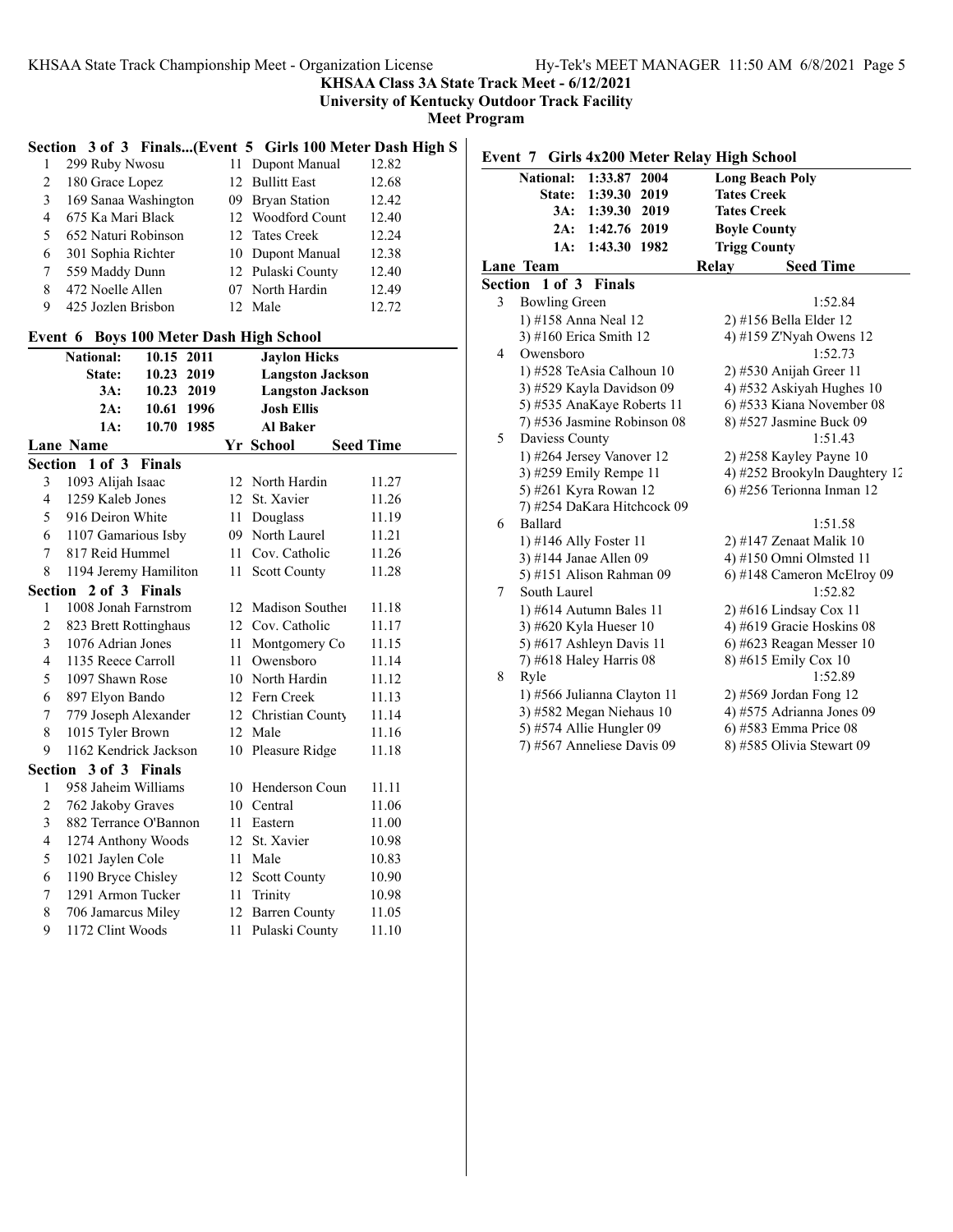**KHSAA Class 3A State Track Meet - 6/12/2021 University of Kentucky Outdoor Track Facility**

**Meet Program**

| $\mathbf{1}$    | Campbell County                                         | Section 2 of 3 Finals(Event 7 Girls 4x200 Meter Relay High<br>1:51.35 | $\mathbf{1}$ | Section 3 of 3 Finals<br>Butler |               |
|-----------------|---------------------------------------------------------|-----------------------------------------------------------------------|--------------|---------------------------------|---------------|
|                 | 1) #202 Ava Day 10                                      | 2) #207 Sydney McKinney 12                                            |              | 1) #188 Zion Arnold 12          | $2)$ #191 An  |
|                 | 3) #206 Sarah Matlock 12                                | 4) #203 Jenna Gies 11                                                 |              | 3) #192 Tijaeh Kinnison 09      | 4) #194 Za    |
|                 | 5) #199 Sydney Brooks 11                                | 6) #204 Lydia Guthier 10                                              |              | 5) #195 Makiyah Thompson 10     | 6) #189 An    |
|                 | 7) #209 Nadia Mingo 09                                  | 8) #208 Ashley Messmer 11                                             | 2            | Dupont Manual                   |               |
| 2               | Henderson County                                        | 1:50.88                                                               |              | 1) #288 Charlotte Arnold 11     | 2) #292 Ha    |
|                 | 1) #362 Remi Bryant 10                                  | 2) #379 Hadley Wolfe 10                                               |              | 3) #305 Koryn Smith 09          | 4) #300 Vy    |
|                 | 3) #363 Imarie Carter 10                                | 4) #365 Natalia Davis 11                                              |              | 5) #299 Ruby Nwosu 11           | 6) #298 Inc   |
|                 | 5) #361 Shalise Baker 10                                | $6)$ #372 Alexa Mullins 10                                            |              | 7) #296 Laila Hayes 12          |               |
|                 | 7) #374 Hayden Tichenor 10                              | $(8)$ #376 Careese Toombs 11                                          | 3            | West Jessamine                  |               |
| 3               | <b>Bullitt East</b>                                     | 1:50.36                                                               |              | 1) #656 Margaret Bellew 10      | $2)$ #664 Jor |
|                 | 1) #174 Mackenzie Cornell 09                            | $2)$ #180 Grace Lopez 12                                              |              | 3) #670 Abby Rexford 09         | 4) #668 Me    |
|                 | 3) #178 Emma Ekbundit 09                                | 4) #179 Holly Higgs 10                                                |              | 5) #658 Aly Doyle 08            | 6) #659 Lil   |
|                 | 5) #177 Emma Egan 11                                    | $6$ ) #184 Norah Poppell 09                                           |              | 7) #1313 Ella Miller 12         | 8) #671 Al:   |
|                 | 7) #173 Brooklyn Clements 09                            | $(8)$ #183 Lily Newton 10                                             | 4            | Male                            |               |
| 4               | North Hardin                                            | 1:50.00                                                               |              | 1) #429 Madison Johns 12        | 2) #439 Dr    |
|                 | 1) #479 Dhaesha Thompson 12                             | 2) #472 Noelle Allen 07                                               |              | 3) #426 Kylah Brooks 11         | 4) #434 Ma    |
|                 | 3) #474 Ellion Jackson 10                               | 4) #477 Jaida Reed 12                                                 |              | 5) #425 Jozlen Brisbon 12       | 6) #435 En    |
|                 | 5) #473 Destiny Barnes 11                               | 6) #476 Jayanna Lee 11                                                |              | 7) #436 Veronique Ninamou 11    | 8) #431 Ka    |
|                 | 7) #481 Tyla Woods 11                                   |                                                                       | 5            | Pulaski County                  |               |
| 5               | Marshall County                                         | 1:49.66                                                               |              | 1) #557 Shelby Cothron 12       | $2)$ #554 Mo  |
|                 | 1) #443 Laney Evans 11                                  | 2) #449 Layne Pea 12                                                  |              | 3) #555 Abbee Coomer 09         | 4) #559 Ma    |
|                 | 3) #450 Charley Pursley 11                              | 4) #451 Jordyn Reed 11                                                |              | 5) #556 Emma Coomer 08          | 6) #561 En    |
|                 | 5) #445 Georgia Hall 10                                 | 6) #452 Mary Grace Thompson                                           | 6            | Central                         |               |
|                 | 7) #454 Johnna Walker 10                                | 8) #448 Tori McCracken 12                                             |              | 1) #218 Kaniya Douglas 12       | 2) #221 Jac   |
| 6               | Sacred Heart                                            | 1:49.69                                                               |              | 3) #222 Destiny Jones $09$      | 4) #223 Wa    |
|                 | 1) #604 Mary Vonderhaar 09                              | 2) #599 Triniti Ralston 10                                            |              | 5) #219 Kendall Duncan 10       | 6) #216 Jar   |
|                 | 3) #598 Ava Pisacrita 11                                | 4) #588 Allie Anliker 09                                              | 7            | Henry Clay                      |               |
|                 | 5) #590 Haley Brown 09                                  | 6) #600 Gabby Schulten 09                                             |              | 1) #381 Kendra DeRoy 12         | 2) #392 Ol:   |
|                 | 7) #593 Elaynna Foote 09                                |                                                                       |              | 3) #396 Janna Whaley 10         | 4) #397 Ai    |
| $7\phantom{.0}$ | Dixie Heights                                           | 1:50.20                                                               |              | 5) #395 Lydia Van Metre 09      | 6) #391 Jar   |
|                 | 1) #277 Abigail Kopp 10                                 | 2) #271 Jordan Faulkner 11                                            |              | 7) #384 Sokhna Ndour 09         | 8) #393 Be    |
|                 | 3) #268 Jada Calhoun 11                                 | 4) #273 Ashtyn Ivey $10$                                              | 8            | Oldham County                   |               |
|                 | 5) #266 Allison Arnett 12                               | 6) #280 Kaylee Ollberding 11                                          |              | 1) #509 Isabelle Elmore 10      | 2) #521 Ko    |
|                 | 7) #279 Jocelyn Moore 12                                | $8)$ #285 Jayden Profitt 11                                           |              | 3) #523 Ashley Terry 12         | 4) #518 Sa    |
| 8               | <b>Scott County</b>                                     | 1:50.59                                                               |              | 5) #507 Kaylee Burns 11         | 6) #515 Ell   |
|                 | 1) #610 Lacy Murphy 12                                  | 2) #608 Maureen Mann 09                                               |              | 7) #520 Kaylee Nay 09           | 8) #526 Le    |
|                 | 3) #605 Kiya Allen 11                                   | 4) #612 Maquoia Raglin 11                                             | 9            | Douglass                        |               |
|                 | 5) #613 Brooke Satterly 10                              | 6) #606 LaMyia Dixon 11                                               |              | 1) #331 Faith Moore 10          | 2) #328 Kh    |
| 9               | 7) #609 Maleiyah Moore 09                               | $8)$ #611 Mariah Olding 08                                            |              | 3) #326 Tiana Clark 12          | 4) #330 Lio   |
|                 | Assumption                                              | 1:51.04                                                               |              | 5) #332 Amyra Smith 11          | 6) #333 Ar    |
|                 | 1) #134 Rachel Porter 11                                | 2) #131 Alyssa Neubacher 12                                           |              | 7) #336 Dorian Wells 10         | 8) #334 Ma    |
|                 | 3) #132 Kendall Norrenbrock 1                           | 4) #128 Kate Kolokowsky 10                                            |              |                                 |               |
|                 | 5) #125 Anna Grace Gibson 09<br>7) #139 Taylor White 12 | 6) #122 Sophie Bouldin 11<br>8) #141 Kate Widman 12                   |              |                                 |               |
|                 |                                                         |                                                                       |              |                                 |               |
|                 |                                                         |                                                                       |              |                                 |               |

nya Jones 09 nia Pinkston 09 nyia Beard 09 1:48.64 nnah Cease 12 Pham 11 dia McCormick 10  $1:47.35$ rdan McKenzie 08 eredith Pinkston 11 llian Hodge 10 icia Sallee 12  $1:46.62$ eeanna Wade 12 akiaya Lewis 11 nily Lowe 11 maya V Johnson 11  $1:43.52$ organ Bruin 12 addy Dunn 12 nma Midden 08 1:45.35 ei Johnson 11 anda Stevenson 12 neya Carpenter 12 1:47.02 ivia Sparks 10 nsley Wilson 10 nya Smith 10 letech Syrcle 11 1:48.11 ori Neie 10 vannah Lewis 12 la Henage 11 xi Wise 09 1:49.28 1) amari Jones 09 onela Loutete 09 yn Smith 11 aria Tapia 09

1:49.34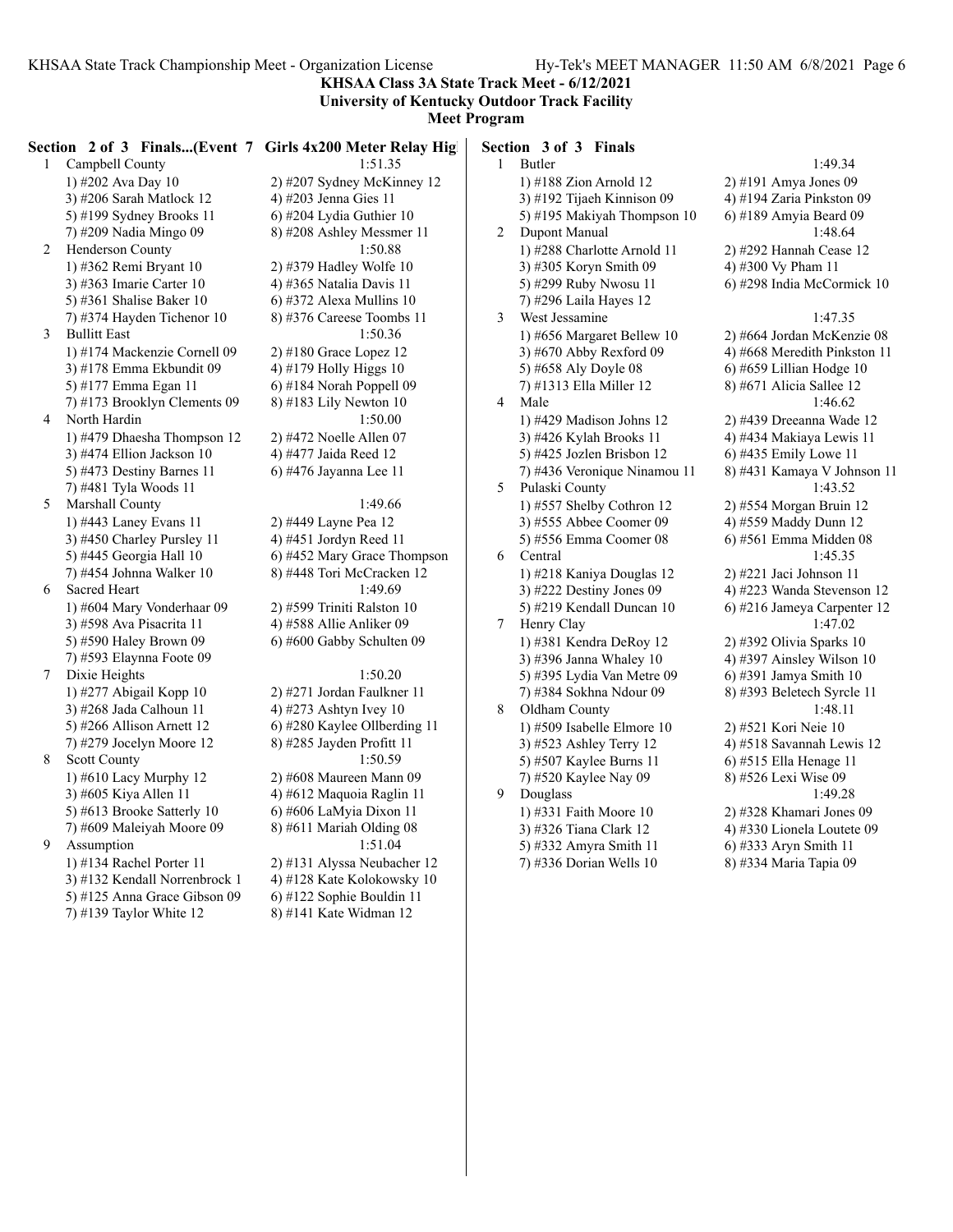**KHSAA Class 3A State Track Meet - 6/12/2021 University of Kentucky Outdoor Track Facility**

**Meet Program**

| Event 8 Boys 4x200 Meter Relay High School |                                                 |                                                        |                |  |
|--------------------------------------------|-------------------------------------------------|--------------------------------------------------------|----------------|--|
|                                            | <b>National:</b><br>1:23.52<br>2017             | <b>Port Arthur Memorial</b>                            | 1              |  |
|                                            | State:<br>1:25.78<br>2015                       | <b>Henry Clay</b>                                      |                |  |
|                                            | $3A$ :<br>1:25.78<br>2015                       | <b>Henry Clay</b>                                      |                |  |
|                                            | 2A:<br>1:28.76 2018                             | <b>Boyle County</b>                                    |                |  |
|                                            | 1:29.00 2018<br>1A:                             | <b>Fort Knox</b>                                       | $\overline{c}$ |  |
|                                            | Lane Team                                       | Relay<br><b>Seed Time</b>                              |                |  |
|                                            | Section 1 of 3 Finals                           |                                                        |                |  |
| 3                                          | Butler                                          | 1:33.99                                                |                |  |
|                                            | 1) #739 Cambell Rawlings 11                     | 2) #732 Demani Ford 12                                 |                |  |
|                                            | 3) #742 Duane Wilson 12                         | 4) #734 Jacoby Lloyd 09                                | 3              |  |
|                                            | 5) #738 Elijah Porter 09                        | 6) #740 Barrye Trotter 12                              |                |  |
|                                            | 7) #741 Luis Uribe 10                           |                                                        |                |  |
| 4                                          | Christian County                                | 1:33.70                                                |                |  |
|                                            | 1) #779 Joseph Alexander 12                     | 2) #780 Dahzmeon Brown 08                              |                |  |
|                                            | 3) #783 Jaiden Northington 11                   | 4) #781 Cameo Gordon 12                                | 4              |  |
|                                            | 5) #782 Cyrus Greenwade II 10                   |                                                        |                |  |
| 5                                          | Ryle                                            | 1:33.49                                                |                |  |
|                                            | 1) #1178 Connor Lee 12                          | 2) #1184 Gavin Ruark 11                                |                |  |
|                                            | 3) #1176 Kaden Gardner 10                       | 4) #1173 Derril Carr 10                                |                |  |
|                                            | 5) #1188 Carson Welch 08                        | 6) #1187 Jamie Webster $10$                            | 5              |  |
|                                            | 7) #1180 Julian Meneses 11                      | 8) #1183 Braxton Portwood 09                           |                |  |
| 6                                          | Pleasure Ridge                                  | 1:33.66                                                |                |  |
|                                            | 1) #1161 Corion Gilbert 10                      | 2) #1158 Jakob Dixon 10                                |                |  |
|                                            | 3) #1156 Emmanuel Brackens 1                    | 4) #1162 Kendrick Jackson 10                           |                |  |
|                                            | 5) #1157 Richard Brown Jr. 11                   | 6) #1165 Eric Richardson 12                            | 6              |  |
|                                            | 7) #1160 Ethan Gibson 10                        | 8) #1164 LeiLeon Melvin 09                             |                |  |
| 7                                          | <b>Graves County</b>                            | 1:33.78                                                |                |  |
|                                            | 1) #922 Kyler Madding 12                        | 2) #924 Clint McKee 11                                 |                |  |
|                                            | 3) #919 Cade Goatley 10                         | 4) #920 Mason Grant 11                                 | 7              |  |
|                                            | 5) #921 Noah Jones 11                           | $6$ ) #925 Tristan Means 12                            |                |  |
|                                            | 7) #923 Tray Madding 09                         | 8) #927 Caleb Oliver 12<br>1:36.76                     |                |  |
| 8                                          | Grayson County                                  |                                                        |                |  |
|                                            | 1) #940 Dominic Vigil 12                        | 2) #932 Luke Gallagher 12                              | 8              |  |
|                                            | 3) #928 Joseph Beasley 12                       | 4) #935 Evan Hayse 12                                  |                |  |
|                                            | 5) #937 Luke Milliner 10<br>7) #936 Eli Helm 12 | 6) #939 Jagger Vanmeter 12<br>8) #930 Wyatt Clemons 09 |                |  |
|                                            |                                                 |                                                        |                |  |

# **Section 2 of 3 Finals**

| 1 | Campbell County               | 1:33.38                      |
|---|-------------------------------|------------------------------|
|   | 1) #750 Trenen Lowther 11     | 2) #744 Jayden Coleman 12    |
|   | 3) #748 Connor Gunn 11        | 4) #758 Elliott Warner 11    |
|   | 5) #752 Owen Ponting 12       | 6) #759 Kyle Weinberg 12     |
|   | 7) #745 Jacob Fahlbush 10     | 8) #751 Kaden Morency 12     |
| 2 | <b>Great Crossing</b>         | 1:32.78                      |
|   | 1) #945 Isaiah Johnson 09     | 2) #949 Isaac Moore 12       |
|   | 3) #942 Jacob Coulter 11      | 4) #950 Kalib Perry 11       |
|   | 5) #944 Tristen Hight 10      | 6) #941 Alexander Bourne 09  |
|   | 7) #943 Kevin Gonzalez-Austri | 8) #952 Malakhi Young 10     |
| 3 | North Hardin                  | 1:32.66                      |
|   | 1) #1101 Xavier Williams 12   | 2) #1097 Shawn Rose 10       |
|   | 3) #1095 Elijah Palmer 11     | 4) #1093 Alijah Isaac 12     |
|   | 5) #1099 Devin Sealey 10      | 6) #1085 Elijah Banks 12     |
|   | 7) #1087 Shaun Boykins 09     |                              |
| 4 | Eastern                       | 1:31.98                      |
|   | 1) #867 Ryan Benson 11        | 2) #879 Aiden Lewis 11       |
|   | 3) #882 Terrance O'Bannon 11  | 4) #876 Marshall Hayward 12  |
|   | 5) #870 Gibson Dearing 09     | 6) #873 Sinceer Ellison 08   |
|   | 7) #887 Ijalon Tompkins 12    | 8) #880 Jonathan Lyninger 09 |
| 5 | St. Xavier                    | 1:31.49                      |
|   | 1) #1259 Kaleb Jones 12       | 2) #1260 Varlee Kamara 11    |
|   | 3) #1268 Noah Royal 11        | 4) #1272 Nathen Wacker 12    |
|   | 5) #1274 Anthony Woods 12     | 6) #1267 James Ricketts 12   |
|   | 7) #1262 Jack Marsh 11        | 8) #1258 Nate Jarboe 11      |
| 6 | Scott County                  | 1:31.97                      |
|   | 1) #1192 Jayden Fields 08     | $2)$ #1191 Jeremiah Clark 07 |
|   | 3) #1194 Jeremy Hamiliton 11  | 4) #1190 Bryce Chisley 12    |
|   | 5) #1189 Danny Armstrong 10   | 6) #1193 Jacob Fryman 09     |
|   | 7) #1197 Jacob Romero 09      | 8) #1195 Jacob Olsen 11      |
| 7 | Madison Central               | 1:32.22                      |
|   | 1) #1000 Jeffrey Kinley 11    | 2) #997 Keith Clark 11       |
|   | 3) #999 Cayden Jarnagin 10    | 4) #995 Jessie Abrams 11     |
|   | 5) #1003 Andre Smith 11       |                              |
| 8 | Henry Clay                    | 1:32.70                      |
|   | 1) #960 Ishan Cooper 11       | 2) #964 Richard Maluka 12    |
|   | 3) #968 Lorenzo Rivera 12     | 4) #969 Austin Stewart 12    |
|   | 5) #966 Lucas Morris 10       | 6) #967 Terique Murphy Adams |
|   | 7) #962 Zachariya Hassan 11   | 8) #965 Miles Meegan 11      |
| 9 | North Laurel                  | 1:32.81                      |
|   | 1) #1107 Gamarious Isby 09    | 2) #1116 Tucker Warren 09    |
|   | 3) #1117 Grant Woods 12       | 4) #1103 Jack Chappell 09    |
|   | 5) #1104 Alex Garcia 11       | 6) #1102 Henry Chappell 11   |
|   | 7) #1108 Austin Johnson 09    | 8) #1111 Shaun Robinson 11   |
|   |                               |                              |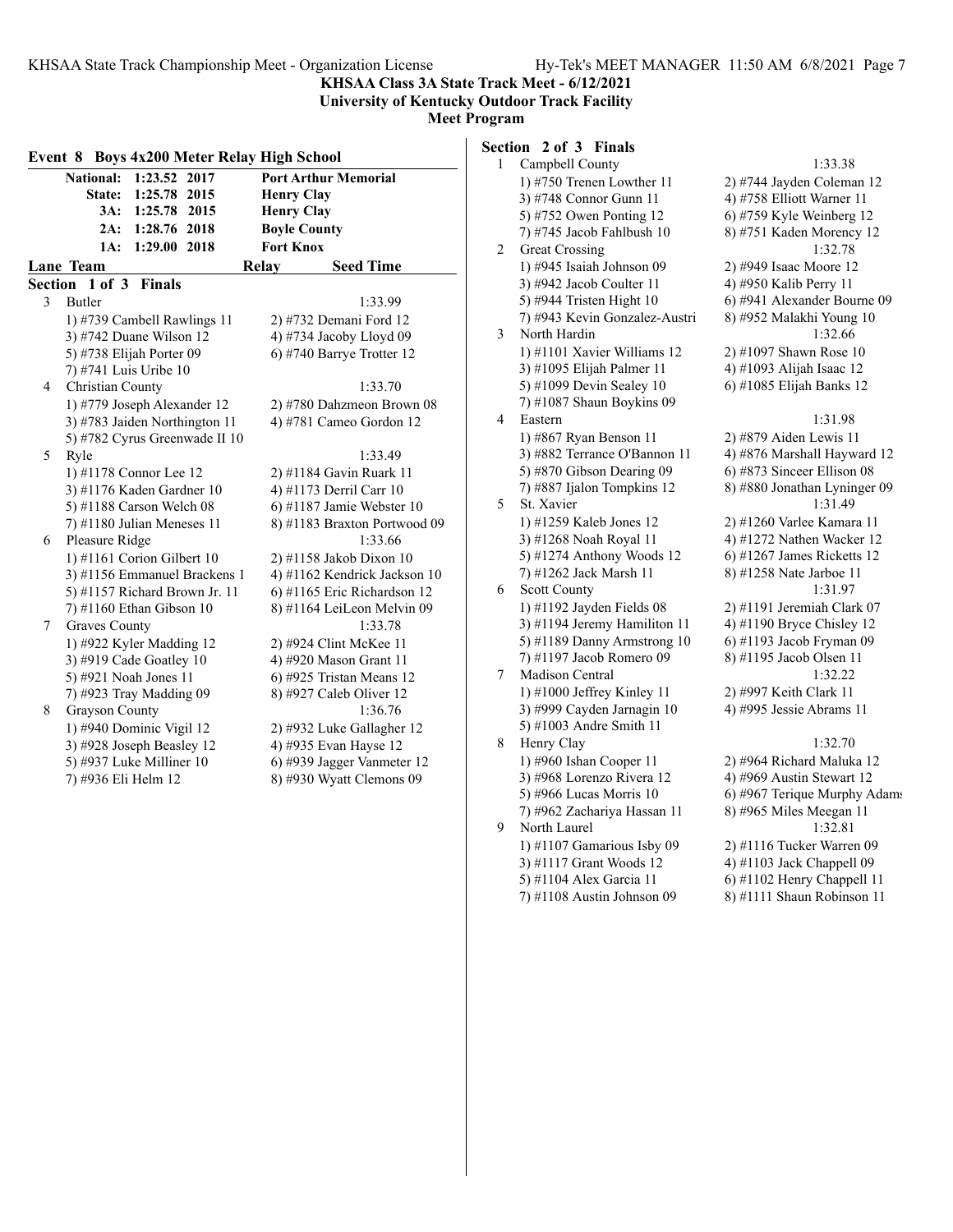**KHSAA Class 3A State Track Meet - 6/12/2021**

**University of Kentucky Outdoor Track Facility**

**Meet Program**

|   |                               | Section 3 of 3 Finals(Event 8 Boys 4x200 Meter Relay Higl |                |                                          |                        |                  |
|---|-------------------------------|-----------------------------------------------------------|----------------|------------------------------------------|------------------------|------------------|
|   | Cov. Catholic                 | 1:31.01                                                   |                | Event 9 Girls 1600 Meter Run High School |                        |                  |
|   | 1) #820 Zion Mason $10$       | 2) #817 Reid Hummel 11                                    |                | National: 4:33.29 2014                   | <b>Alexa Efraimson</b> |                  |
|   | 3) #823 Brett Rottinghaus 12  | 4) #825 D.J. Skinner 12                                   |                | State: 4:53.45 2015                      | <b>Gabriella Karas</b> |                  |
|   | 5) #813 Leo Bouldin 12        | $6$ ) #814 Josh Cornett 12                                |                | 3A: 4:53.66 2010                         | <b>Emma Brink</b>      |                  |
|   | 7) #815 Tad Drees 12          | $8)$ #811 Anthony Bishop 10                               |                | 2A: 4:53.45 2015                         | Gabriella Karas        |                  |
| 2 | Ballard                       | 1:30.79                                                   |                | 1A: 5:02.25 1993                         | <b>Maureen Egan</b>    |                  |
|   | 1) #702 Kameron Horton 10     | 2) #700 Kyle Fuller-Bertrand 1.                           |                | Lane Name                                | Yr School              | <b>Seed Time</b> |
|   | 3) #703 Lennox Jackson 10     | 4) #698 Caleb Benton 11                                   |                | Section 1 of 1 Finals                    |                        |                  |
|   | 5) #699 Malachi Farmer 11     | 6) #705 Jeveon McCauely $10$                              | 1A             | 622 Phoebe McCowan                       | 12 South Laurel        | 4:56.85          |
|   | 7) #701 KeShawn Hargrove 11   |                                                           | 1B             | 408 Campbell Tippey                      | 09 Lafayette           | 5:25.40          |
| 3 | Cooper                        | 1:30.67                                                   | 1 <sup>C</sup> | 596 Olivia Lovan                         | 11 Sacred Heart        | 5:28.78          |
|   | 1) #800 Austin Liversgowdy 10 | 2) #799 Jeremiah Lee 12                                   | 2A             | 414 Ciara O'Shea                         | 10 Madison Central     | 5:09.03          |
|   | 3) #807 Brendon Tye 11        | 4) #798 Cole Henry 09                                     | 2B             | 317 Leah Penick                          | 08 Eastern             | 5:25.61          |
|   | 5) #809 Preston Winiger 09    | $(6)$ #796 Jake Childress 11                              | 2C             | 153 Chesney McPherson                    | 09 Barren County       | 5:29.95          |
|   | 7) #805 Joshua Stepner 11     | 8) #804 Alex Prevatte 09                                  | 3A             | 510 Tula Fawbush                         | 09 Oldham County       | 5:09.18          |
| 4 | Dupont Manual                 | 1:30.26                                                   | 3B             | 238 Avery Vanlandingham                  | 07 Conner              | 5:25.63          |
|   | 1) #848 Eli Blakey 12         | 2) #858 Jawaun Northington 11                             | 3C             | 503 Morgan Kobylinski                    | 08 Ohio County         | 5:30.47          |
|   | 3) #850 Darius Brown 12       | 4) #861 Darien Wilson 11                                  | 4A             | 129 Ellie Meyer                          | 10 Assumption          | 5:09.90          |
|   | 5) #852 Howie Gant 10         | 6) #855 Romaro Knight 09                                  | 4B             | 511 Sammy Freeland                       | 10 Oldham County       | 5:26.66          |
|   | 7) #849 Jeremiah Blakey 10    | 8) #851 Charlie Flowers 09                                | 4C             | 401 Allison Wood                         | 11 Hopkinsville        | 5:30.75          |
| 5 | Male                          | 1:28.25                                                   |                |                                          | 11 Conner              |                  |
|   | 1) #1034 Jaden Warfield 12    | 2) #1024 Shan James 12                                    | 5A             | 237 Ashlyn Vanlandinghar                 | 07 Bullitt East        | 5:14.03          |
|   | 3) #1015 Tyler Brown 12       | 4) #1021 Jaylen Cole 11                                   | 5B             | 176 Alex Egan                            |                        | 5:26.83          |
|   | 5) #1022 Myles Gentry $10$    | 6) #1031 Maikyah Stowe 12                                 | 5C             | 423 Joy Alexander                        | 10 Madisonville        | 5:31.77          |
|   | 7) #1016 Robert Byrd III 11   | 8) #1025 Jayden Jarrett 10                                | 6A             | 573 Angelina Harris                      | 11 Ryle                | 5:18.50          |
| 6 | Douglass                      | 1:29.81                                                   | 6B             | 597 Sarah Pape                           | 11 Sacred Heart        | 5:27.77          |
|   | 1) #907 Kerrington Eubanks 11 | $2)$ #910 AJ Matthews 11                                  | 6C             | 404 Victoria Holliday                    | 12 Lafayette           | 5:32.21          |
|   | 3) #911 Siddeeq McNeal 12     | 4) #916 Deiron White 11                                   | 7A             | 290 Abigail Bohn                         | 12 Dupont Manual       | 5:20.09          |
|   | 5) #912 Darius Neal 12        | $(6)$ #908 Ellis Jackson 12                               | 7B             | 628 Kelsey King                          | 11 South Oldham        | 5:28.08          |
|   | 7) #909 Tate Johnson $10$     | 8) #915 Jeriah Walker 12                                  | 8A             | 294 Nicole Farnsley                      | 11 Dupont Manual       | 5:22.09          |
| 7 | Central                       | 1:30.29                                                   | 8 <sub>B</sub> | 182 Savannah Mooney                      | 07 Bullitt East        | 5:28.60          |
|   | 1) #761 Miah Chatmond 12      | 2) #764 Kilan Macklin 12                                  | <b>9A</b>      | 341 Audrey Shelton                       | 10 Grant County        | 5:23.60          |
|   | 3) #769 Miachi Williams 11    | 4) #762 Jakoby Graves $10$                                | 9 <sub>B</sub> | 311 Hannah Ellis                         | 12 Eastern             | 5:28.76          |
|   | 5) #766 Jaylen Thomas 11      | $6)$ #765 Mulachi Price 10                                |                |                                          |                        |                  |
| 8 | Owensboro                     | 1:30.78                                                   |                |                                          |                        |                  |
|   | 1) #1136 Zachary Clark 10     | 2) #1135 Reece Carroll 11                                 |                |                                          |                        |                  |
|   | 3) #1137 Eli Early 11         | 4) #1143 Javius Taylor 11                                 |                |                                          |                        |                  |
|   | 5) #1142 Steven Stevenson 12  |                                                           |                |                                          |                        |                  |
| 9 | Seneca                        | 1:30.87                                                   |                |                                          |                        |                  |

1) #1201 Alexander Boyd 11 2) #1202 Malik Dudley 10<br>3) #1203 Xazayuern Forest 11 4) #1204 LaDorien Leach 10 3) #1203 Xazayuern Forest 11 5) #1205 Athanasiou Saysay 09 6) #1199 Kuer Akol 09 7) #1200 Emari Alexander 11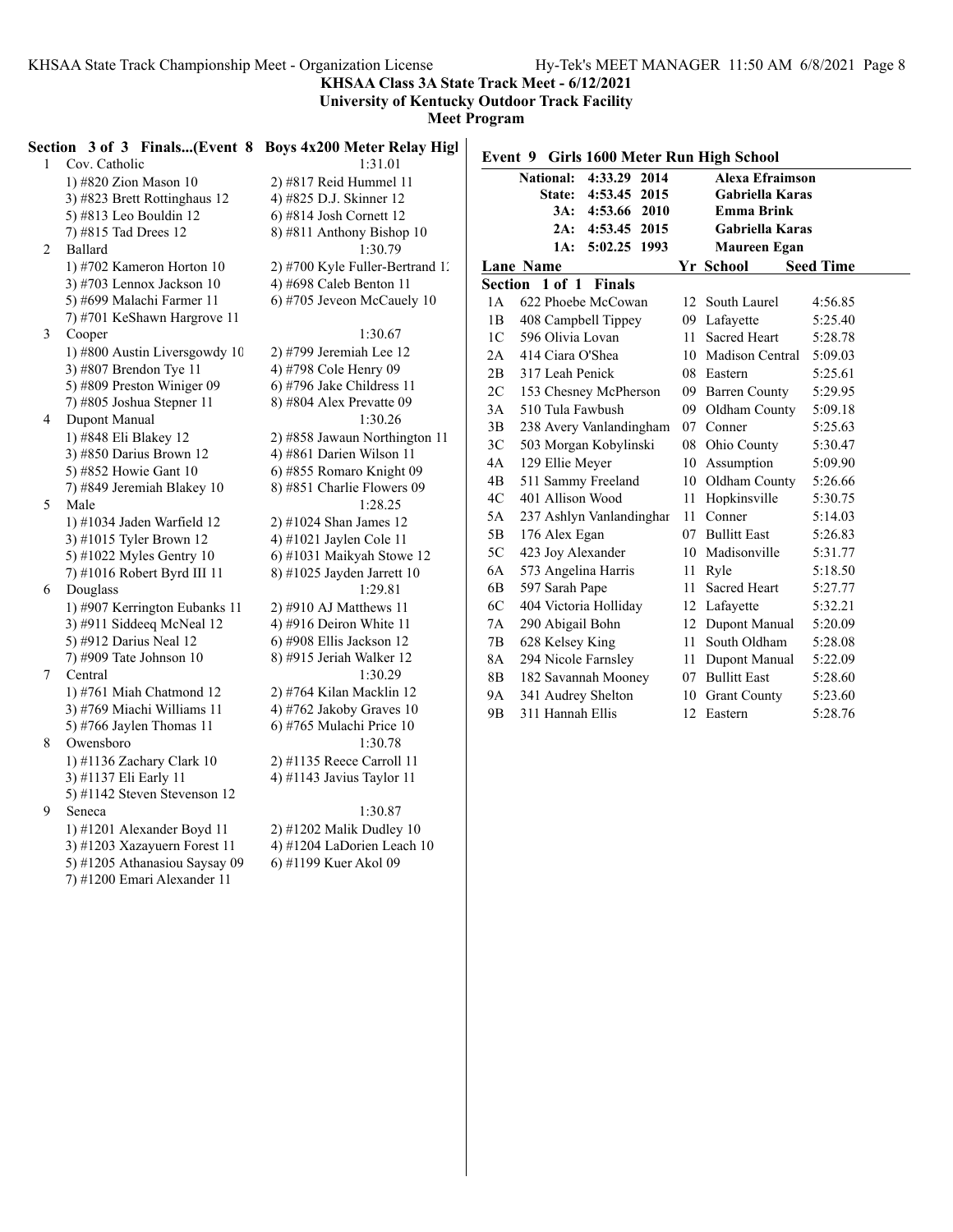**Event 11 Girls 4x100 Meter Relay High School**

#### **KHSAA Class 3A State Track Meet - 6/12/2021**

**University of Kentucky Outdoor Track Facility**

**Meet Program**

| Event 10 Boys 1600 Meter Run High School          |                                 |    |                        |         |  |  |  |  |
|---------------------------------------------------|---------------------------------|----|------------------------|---------|--|--|--|--|
|                                                   | National: 3:59.51 2001          |    | <b>Alan Webb</b>       |         |  |  |  |  |
|                                                   | 4:09.99 2013<br>State:          |    | <b>Jacob Thomson</b>   |         |  |  |  |  |
|                                                   | 3A:<br>4:10.15 2015             |    | <b>Ben Young</b>       |         |  |  |  |  |
|                                                   | 4:15.96<br>2A:<br>1996          |    | <b>La'Mone Owens</b>   |         |  |  |  |  |
|                                                   | 4:09.99<br>2013<br>1A:          |    | <b>Jacob Thomson</b>   |         |  |  |  |  |
| <b>Lane Name</b><br>Yr School<br><b>Seed Time</b> |                                 |    |                        |         |  |  |  |  |
|                                                   | Section 1 of 1<br><b>Finals</b> |    |                        |         |  |  |  |  |
| 1A                                                | 1011 Jackson Watts              |    | 12 Madisonville        | 4:18.05 |  |  |  |  |
| 1B                                                | 893 Lukas Smithson              | 12 | Fairdale               | 4:29.76 |  |  |  |  |
| 1 <sup>C</sup>                                    | 1090 Alejandro Tomas Ga         | 11 | North Hardin           | 4:36.75 |  |  |  |  |
| 2A                                                | 980 Will Cahill                 |    | 12 Lafavette           | 4:23.46 |  |  |  |  |
| 2B                                                | 721 Jaden Hess                  | 12 | <b>Bullitt Central</b> | 4:30.84 |  |  |  |  |
| 2C                                                | 1292 Zach Woodall               | 11 | Trinity                | 4:37.09 |  |  |  |  |
| 3A                                                | 1198 Tyler Walker               |    | 12 Scott County        | 4:24.33 |  |  |  |  |
| 3B                                                | 1001 Brady Masters              | 11 | Madison Central        | 4:31.54 |  |  |  |  |
| 3C                                                | 1223 Nick Hyde                  | 10 | South Oldham           | 4:37.50 |  |  |  |  |
| 4A                                                | 970 Chase Atkins                |    | 12 Hopkinsville        | 4:25.64 |  |  |  |  |
| 4B                                                | 953 Cates Duncan                | 10 | Greenwood              | 4:31.97 |  |  |  |  |
| 4C                                                | 894 Myles Smithson              |    | 11 Fairdale            | 4:37.80 |  |  |  |  |
| 5A                                                | 1257 Nolan Hester               | 12 | St. Xavier             | 4:27.14 |  |  |  |  |
| 5B                                                | 1216 Will Stanko                | 10 | South Laurel           | 4:33.17 |  |  |  |  |
| 5C                                                | 1276 Reeve VanDemark            | 11 | <b>Tates Creek</b>     | 4:38.82 |  |  |  |  |
| 6A                                                | 903 Jimmy Mullarkey             | 11 | Fern Creek             | 4:27.46 |  |  |  |  |
| 6B                                                | 1297 Will Durrance              | 12 | West Jessamine         | 4:33.68 |  |  |  |  |
| 6C                                                | 975 Chance Jones                | 10 | Hopkinsville           | 4:38.94 |  |  |  |  |
| 7Α                                                | 1256 Sami Hattab                | 10 | St. Xavier             | 4:27.85 |  |  |  |  |
| 7B                                                | 788 Joseph Impellitteri         | 11 | Conner                 | 4:33.69 |  |  |  |  |
| 8A                                                | 1132 Canon Weaver               | 11 | Oldham County          | 4:29.63 |  |  |  |  |
| 8B                                                | 828 Dominic Taylor              | 12 | Cov. Catholic          | 4:33.73 |  |  |  |  |
| 9Α                                                | 872 Dylan Ellis                 | 09 | Eastern                | 4:29.74 |  |  |  |  |
| 9 <sub>B</sub>                                    | 954 Cole Jackson                | 12 | Greenwood              | 4:35.79 |  |  |  |  |

### **National: 44.50 2004 Long Beach Poly State: 47.35 2018 Tates Creek 3A: 47.35 2018 Tates Creek 2A: 48.66 1991 Fort Campbell 1A: 49.75 2013 St. Henry Lane Team Relay Seed Time Section 1 of 3 Finals** 3 Ballard 53.41 1) #146 Ally Foster 11 2) #147 Zenaat Malik 10 3) #144 Janae Allen 09 4) #148 Cameron McElroy 09 5) #152 Hayden Staebler 09 6) #151 Alison Rahman 09 7) #150 Omni Olmsted 11 8) #145 Moiya Eagan 11 4 Apollo 53.07 1) #108 Kaylee Fulkerson 11 2) #105 Emily Bertke 09 3) #119 Analea Sanders 09  $\qquad$  4) #120 Taraya Thompson 09 5) #111 Kendyl Knight 11 6) #115 Alana Rone 09 7) #106 Morgan Day 11 8) #113 Carlie Murphy 11 5 Henderson County 52.91 1) #375 Isabella Tichenor 12 2) #362 Remi Bryant 10 3) #363 Imarie Carter 10 4) #365 Natalia Davis 11 5) #361 Shalise Baker 10 6) #368 Ashby Greenwell 12<br>
7) #374 Hayden Tichenor 10 8) #379 Hadley Wolfe 10 7) #374 Hayden Tichenor  $10$ 6 Douglass 53.05 1) #328 Khamari Jones 09 2) #326 Tiana Clark 12 3) #332 Amyra Smith 11  $\qquad \qquad$  4) #333 Aryn Smith 11 5) #335 Cera Walker 11 6) #336 Dorian Wells 10 7) #331 Faith Moore 10 8) #330 Lionela Loutete 09 7 Owensboro 53.25 1) #530 Anijah Greer 11 2) #528 TeAsia Calhoun 10 3) #535 AnaKaye Roberts 11  $\qquad$  4) #532 Askiyah Hughes 10 5) #533 Kiana November 08 6) #536 Jasmine Robinson 08 7) #529 Kayla Davidson 09 8) #531 Keeli Hanley 08 8 Bowling Green 53.42 1) #156 Bella Elder 12 2) #160 Erica Smith 12 3) #159 Z'Nyah Owens 12  $\qquad$  4) #157 Reese Elder 09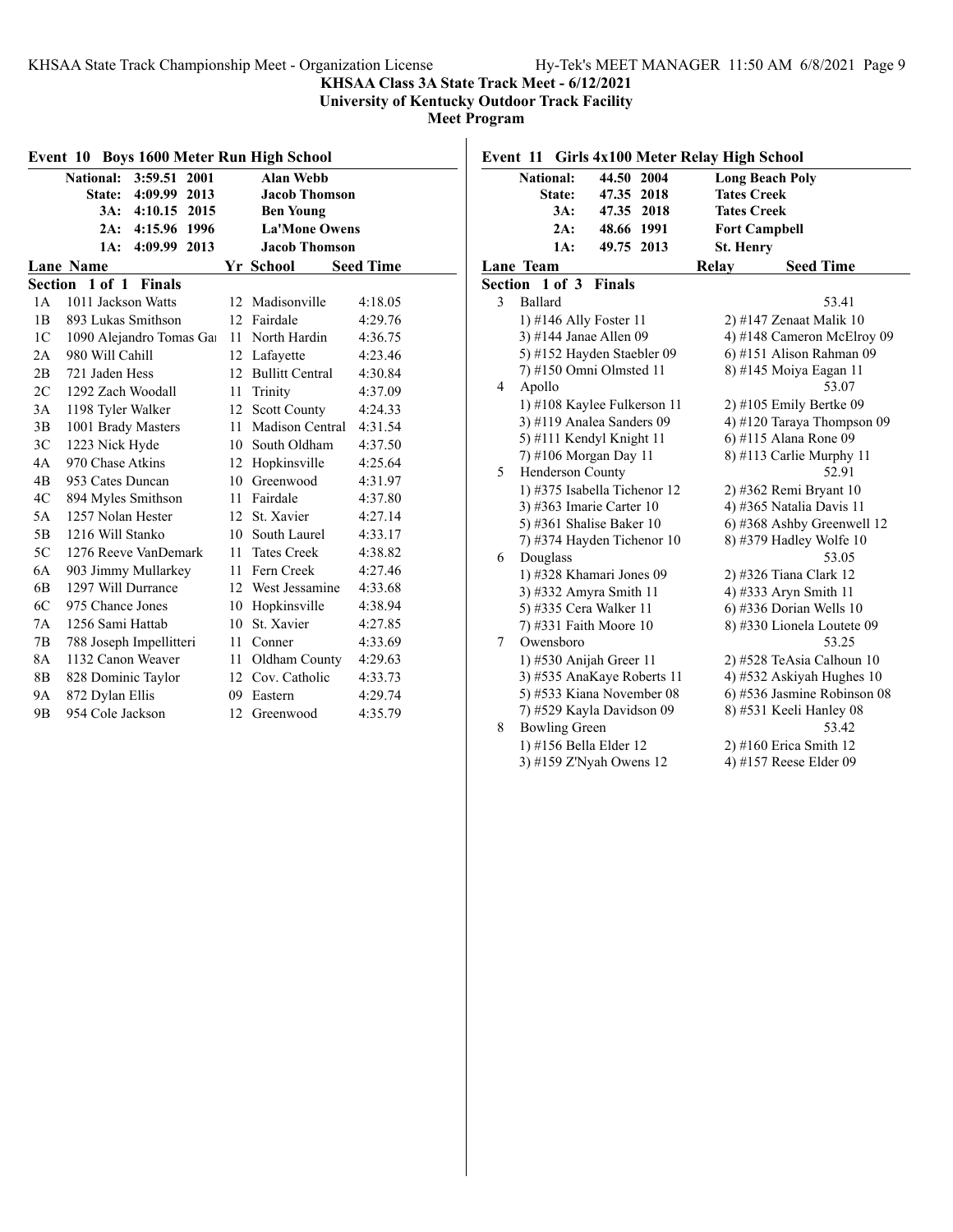**KHSAA Class 3A State Track Meet - 6/12/2021**

### **University of Kentucky Outdoor Track Facility**

**Meet Program**

|              | Section 2 of 3 Finals(Event 11 Girls 4x100 Meter Relay Hip |                              | Section 3 of 3 Finals         |  |
|--------------|------------------------------------------------------------|------------------------------|-------------------------------|--|
| $\mathbf{1}$ | <b>Scott County</b>                                        | 52.50                        | Dixie Heights<br>$\mathbf{1}$ |  |
|              | 1) #608 Maureen Mann 09                                    | 2) #605 Kiya Allen 11        | 1) #268 Jada Calhoun 1        |  |
|              | 3) #610 Lacy Murphy 12                                     | 4) #612 Maquoia Raglin 11    | 3) #273 Ashtyn Ivey 10        |  |
|              | 5) #613 Brooke Satterly 10                                 | 6) #606 LaMyia Dixon 11      | 5) #267 Allison Borche        |  |
|              | 7) #609 Maleiyah Moore 09                                  | 8) #611 Mariah Olding 08     | 7) #279 Jocelyn Moore         |  |
| 2            | Woodford County                                            | 52.25                        | 2<br>Dupont Manual            |  |
|              | 1) #681 Maya Gudger 09                                     | 2) #680 Callie Gormley 12    | 1) #288 Charlotte Arno        |  |
|              | 3) #684 Ana Ruvalcaba 12                                   | 4) #675 Ka Mari Black 12     | 3) #305 Koryn Smith 09        |  |
|              | 5) #678 Bailey Fouts 09                                    | $6$ ) #683 Emily Jetton 12   | 5) #299 Ruby Nwosu 1          |  |
|              | 7) #679 Cassidy Gilbert 11                                 | 8) #676 Abbey Bleuel 12      | 7) #296 Laila Hayes 12        |  |
| 3            | Butler                                                     | 52.11                        | 3<br>South Oldham             |  |
|              | 1) #188 Zion Arnold 12                                     | 2) #191 Amya Jones 09        | 1) #627 Paisli Ivey 10        |  |
|              | 3) #192 Tijaeh Kinnison 09                                 | 4) #194 Zaria Pinkston 09    | 3) #630 Josie Trevino 0       |  |
|              | 5) #189 Amyia Beard 09                                     | 6) #195 Makiyah Thompson 10  | 4<br>West Jessamine           |  |
| 4            | <b>Bryan Station</b>                                       | 51.91                        | 1) #656 Margaret Belle        |  |
|              | 1) #165 Taniyah Hines $10$                                 | 2) #164 LeAndrea Hayden 12   | 3) #658 Aly Doyle 08          |  |
|              | 3) #168 Neveah Taylor $10$                                 | 4) #163 Ta'Shya Cramer 10    | 5) #674 Ashleigh Teate        |  |
|              | 5) #169 Sanaa Washington 09                                | 6) #162 Taniya Brown 11      | 7) #661 Sienna Lyon-B         |  |
|              | 7) #166 Rae Jackson 11                                     | 8) #170 Celina Wilondja 10   | 5<br>Pulaski County           |  |
| 5            | Oldham County                                              | 51.66                        | 1) #557 Shelby Cothron        |  |
|              | 1) #509 Isabelle Elmore 10                                 | 2) #526 Lexi Wise 09         | 3) #554 Morgan Bruin          |  |
|              | 3) #521 Kori Neie 10                                       | 4) #518 Savannah Lewis 12    | 5) #556 Emma Coomer           |  |
|              | 5) #507 Kaylee Burns 11                                    | $(6)$ #524 Emma Watkins 12   | 6<br>Male                     |  |
|              | 7) #522 Meaghan O'Leary 10                                 |                              | 1) #429 Madison Johns         |  |
| 6            | North Hardin                                               | 51.91                        | 3) #434 Makiaya Lewis         |  |
|              | 1) #481 Tyla Woods 11                                      | 2) #472 Noelle Allen 07      | 5) #436 Veronique Nina        |  |
|              | 3) #476 Jayanna Lee 11                                     | 4) #477 Jaida Reed 12        | 7) #435 Emily Lowe 11         |  |
|              | 5) #479 Dhaesha Thompson 12                                | 6) #480 Indya Woods 12       | $\tau$<br>Central             |  |
|              | 7) #474 Ellion Jackson 10                                  |                              | 1) #218 Kaniya Dougla         |  |
| 7            | Marshall County                                            | 52.10                        | 3) #223 Wanda Stevens         |  |
|              | 1) #443 Laney Evans 11                                     | 2) #451 Jordyn Reed 11       | 5) #219 Kendall Dunca         |  |
|              | 3) #449 Layne Pea 12                                       | 4) #450 Charley Pursley 11   | 8<br>Henry Clay               |  |
|              | 5) #452 Mary Grace Thompson                                | 6) #441 Clara Boddy 10       | 1) #381 Kendra DeRoy          |  |
|              | 7) #440 Kaylee Blackford 12                                | 8) #454 Johnna Walker 10     | 3) #396 Janna Whaley          |  |
| 8            | <b>Bullitt East</b>                                        | 52.24                        | 5) #395 Lydia Van Meti        |  |
|              | 1) #183 Lily Newton $10$                                   | 2) #174 Mackenzie Cornell 09 | 7) #384 Sokhna Ndour          |  |
|              | 3) #179 Holly Higgs 10                                     | 4) #180 Grace Lopez 12       | 9<br>Assumption               |  |
|              | 5) #173 Brooklyn Clements 09                               | $6$ ) #184 Norah Poppell 09  | 1) #131 Alyssa Neubac         |  |
|              | 7) #178 Emma Ekbundit 09                                   | 8) #177 Emma Egan 11         | 3) #133 Annie O'Dea 11        |  |
| 9            | Notre Dame                                                 | 52.35                        | 5) #128 Kate Kolokows         |  |
|              | 1) #492 Jaden Conner 10                                    | 2) #494 Hannah Holocher 09   | 7) #125 Anna Grace Gi         |  |
|              | 3) #497 Kendall Romito 10                                  | 4) #499 Michaela Summe 12    |                               |  |
|              | 5) #498 Lily Sassler 10                                    | $(6)$ #501 Emily Walden 11   |                               |  |
|              | 7) #493 Delaney Eviston 12                                 | 8) #500 Hailey Taylor 12     |                               |  |
|              |                                                            |                              |                               |  |

1 Dixie Heights 51.63 houn 11  $\qquad$  2) #266 Allison Arnett 12  $\frac{3}{4}$  +280 Kaylee Ollberding 11 Borchers 11 6) #271 Jordan Faulkner 11 Moore 12 8) #285 Jayden Profitt 11 2 Dupont Manual 51.37  $1 \cdot$  Arnold 11 2) #300 Vy Pham 11  $\text{mith } 09$  4) #298 India McCormick 10  $\frac{11}{6}$  +292 Hannah Cease 12 3 South Oldham 51.03 ey 10 2) #626 Virginia Goins 11 vino 08 4) #629 Evelyn Pazienza 11 4 West Jessamine 50.12 Bellew 10 2) #664 Jordan McKenzie 08  $\frac{1}{6}$  108 4) #671 Alicia Sallee 12 Teater 11  $\qquad$  6) #670 Abby Rexford 09 yon-Baldwin 1 8) #667 Lilly Moncer 07 5 Pulaski County 48.90  $2$   $\mu$   $\frac{12}{2}$   $\mu$   $\frac{1555}{2}$  Abbee Coomer 09 Bruin 12 4) #559 Maddy Dunn 12 oomer 08 6) #561 Emma Midden 08 6 Male 49.67 1) #429 Madison Johns 12 2) #426 Kylah Brooks 11 Lewis 11  $\qquad$  4) #425 Jozlen Brisbon 12 te Ninamou 11 6) #439 Dreeanna Wade 12 7) #435 Emily Lowe 11 8) #438 Kamaya V Johnson 11 7 Central 50.14 1) #218 Kaniya Douglas 12 2) #221 Jaci Johnson 11 tevenson  $12 \t\t 4)$  #216 Jameya Carpenter 12 Duncan  $10 \qquad 6$ ) #224 Shania Stivers 11 8 Henry Clay 51.36  $DeRoy 12$  2) #392 Olivia Sparks 10 haley 10  $\qquad$  4) #397 Ainsley Wilson 10 (m) Metre 09 6) #391 Jamya Smith 10<br>Sol #394 Phoebe Tripure 8) #394 Phoebe Tripure 12 9 Assumption 51.55 Ieubacher 12 2) #141 Kate Widman 12  $3$  Dea 12 4) #137 Lauren Schweitzer 10 lokowsky 10 6) #142 Raelyn Willman 11

ace Gibson  $09 \qquad 8)$  #134 Rachel Porter 11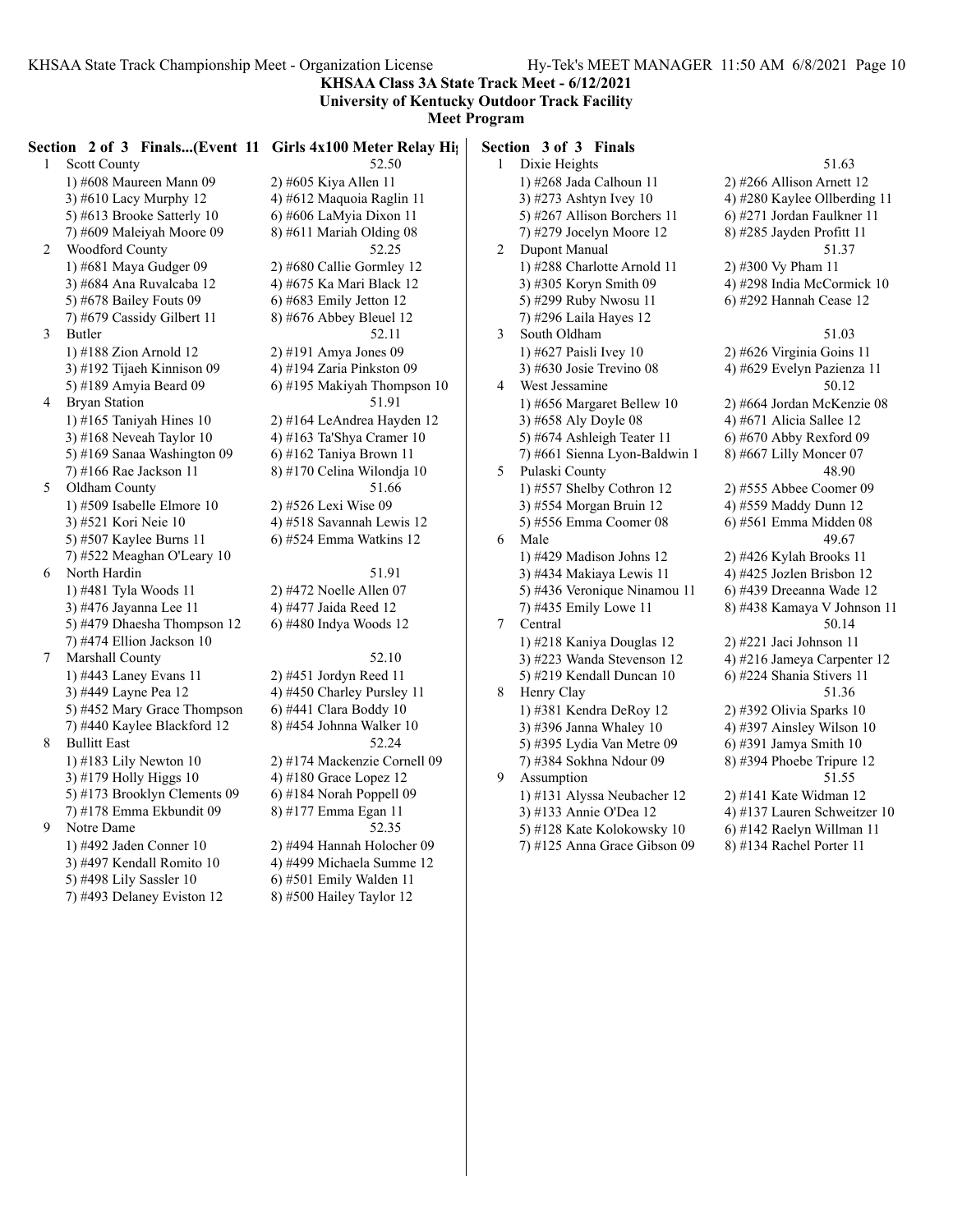**KHSAA Class 3A State Track Meet - 6/12/2021**

**University of Kentucky Outdoor Track Facility Meet Program**

| Event 12 Boys 4x100 Meter Relay High School |                       |                               |                  |                                |  |  |
|---------------------------------------------|-----------------------|-------------------------------|------------------|--------------------------------|--|--|
|                                             | <b>National:</b>      | 39.76 1998                    |                  | Fort Worth - Wyatt High School |  |  |
|                                             | State:                | 41.10 2010                    | Male             |                                |  |  |
|                                             | 3A:                   | 41.10 2010                    | Male             |                                |  |  |
|                                             | 2A:                   | 42.54 1986                    | <b>Fort Knox</b> |                                |  |  |
|                                             | 1A:                   | 42.95 2016                    | <b>Murray</b>    |                                |  |  |
|                                             | Lane Team             |                               | Relay            | <b>Seed Time</b>               |  |  |
|                                             | Section 1 of 3 Finals |                               |                  |                                |  |  |
| 3                                           | Fairdale              |                               |                  | 45.05                          |  |  |
|                                             |                       | 1) #891 Josh Kennebrew 11     |                  | 2) #895 Lamar Tandy 12         |  |  |
|                                             | 3) #892 Doada Sieh 12 |                               |                  | 4) #889 Dayton Bradshaw 10     |  |  |
|                                             |                       | 5) #890 Malachi Crawford 10   |                  |                                |  |  |
| 4                                           | Campbell County       |                               |                  | 44.88                          |  |  |
|                                             |                       | 1) #758 Elliott Warner 11     |                  | 2) #748 Connor Gunn 11         |  |  |
|                                             |                       | 3) #752 Owen Ponting 12       |                  | 4) #750 Trenen Lowther $11$    |  |  |
|                                             |                       | 5) #759 Kyle Weinberg 12      |                  | 6) #745 Jacob Fahlbush $10$    |  |  |
|                                             |                       | 7) #744 Jayden Coleman 12     |                  | 8) #756 Kameron Vickers 09     |  |  |
| 5                                           | <b>Great Crossing</b> |                               |                  | 44.74                          |  |  |
|                                             |                       | 1) #945 Isaiah Johnson 09     |                  | $2)$ #944 Tristen Hight 10     |  |  |
|                                             |                       | 3) #942 Jacob Coulter 11      |                  | 4) #950 Kalib Perry 11         |  |  |
|                                             | 5) #948 Bryce Lee 10  |                               |                  | 6) #941 Alexander Bourne 09    |  |  |
|                                             |                       | 7) #943 Kevin Gonzalez-Austri |                  |                                |  |  |
| 6                                           | Pulaski County        |                               |                  | 44.77                          |  |  |
|                                             |                       | 1) #1167 Dalton Bertram 12    |                  | 2) #1172 Clint Woods 11        |  |  |
|                                             |                       | 3) #1169 Sawyer Gambill $10$  |                  | 4) #1171 Cade Sullivan 10      |  |  |
|                                             |                       | 5) #1170 Chandler Godby 10    |                  | 6) #1168 T.J. Colyer 10        |  |  |
| 7                                           | <b>Graves County</b>  |                               |                  | 45.02                          |  |  |
|                                             |                       | 1) #922 Kyler Madding 12      |                  | 2) #924 Clint McKee 11         |  |  |
|                                             |                       | 3) #919 Cade Goatley 10       |                  | 4) #920 Mason Grant 11         |  |  |
|                                             | 5) #921 Noah Jones 11 |                               |                  | $6$ ) #923 Tray Madding 09     |  |  |
|                                             |                       | 7) #925 Tristan Means 12      |                  | 8) #927 Caleb Oliver 12        |  |  |
| 8                                           | <b>Bowling Green</b>  |                               |                  | 45.38                          |  |  |
|                                             |                       | 1) #717 Dylan Echols 12       |                  | 2) #718 Jaden Shannon 11       |  |  |
|                                             |                       | 3) #715 Easton Barlow 09      |                  | 4) #716 Javy Bunton 12         |  |  |
|                                             |                       |                               |                  |                                |  |  |

# **Section 2 of 3 Finals**

7) #1091 Isaiah Gosa 10

| 1 | Douglass                      | 44.71                          |
|---|-------------------------------|--------------------------------|
|   | 1) #908 Ellis Jackson 12      | $2)$ #909 Tate Johnson 10      |
|   | 3) #910 AJ Matthews 11        | 4) #912 Darius Neal 12         |
|   | 5) #911 Siddeeq McNeal 12     | 6) #915 Jeriah Walker 12       |
|   | 7) #907 Kerrington Eubanks 11 | 8) #913 Abney Robert 11        |
| 2 | Dixie Heights                 | 44.66                          |
|   | 1) #842 Devin Holbert 11      | 2) #846 Charlie Tracey 12      |
|   | 3) #845 Simon Sharp 12        | 4) #841 Aumad Edwards 12       |
|   | 5) #844 Grimm Rosenberg 09    | 6) #843 Alex Jimenez 10        |
| 3 | Cooper                        | 44.22                          |
|   | 1) #798 Cole Henry 09         | $2)$ #796 Jake Childress 11    |
|   | 3) #807 Brendon Tye 11        | 4) #799 Jeremiah Lee 12        |
|   | 5) #797 Aiden Cornforth 12    | 6) #809 Preston Winiger 09     |
|   | 7) #800 Austin Liversgowdy 10 | 8) #802 Coleman Pope 10        |
| 4 | Dupont Manual                 | 44.08                          |
|   | 1) #848 Eli Blakey 12         | 2) #858 Jawaun Northington 11  |
|   | 3) #852 Howie Gant 10         | 4) #861 Darien Wilson 11       |
|   | 5) #849 Jeremiah Blakey 10    | 6) #851 Charlie Flowers 09     |
|   | 7) #859 Curtis Rearden III 11 |                                |
| 5 | Owensboro                     | 43.83                          |
|   | 1) #1143 Javius Taylor 11     | 2) #1139 Maurice Moorman 11    |
|   | 3) #1136 Zachary Clark 10     | 4) #1137 Eli Early 11          |
| 6 | <b>Scott County</b>           | 44.07                          |
|   | 1) #1192 Jayden Fields 08     | 2) #1194 Jeremy Hamiliton 11   |
|   | 3) #1189 Danny Armstrong 10   | 4) #1190 Bryce Chisley 12      |
|   | 5) #1191 Jeremiah Clark 07    | 6) #1193 Jacob Fryman 09       |
|   | 7) #1196 Graham Robinson 11   | 8) #1195 Jacob Olsen 11        |
| 7 | Trinity                       | 44.19                          |
|   | 1) #1284 Nate Ocampo 09       | $2)$ #1288 Arthur Powell 11    |
|   | 3) #1282 Maximus Montoya 12   | 4) #1289 Cooper Stengel 12     |
|   | 5) #1291 Armon Tucker 11      | 6) #1290 Roderick Strickland 1 |
|   | 7) #1293 Cameron Wooten 10    | 8) #1287 Jeremiah Pirtle 09    |
| 8 | Pleasure Ridge                | 44.60                          |
|   | 1) #1156 Emmanuel Brackens 1  | 2) #1161 Corion Gilbert 10     |
|   | 3) #1158 Jakob Dixon 10       | 4) #1162 Kendrick Jackson 10   |
|   | 5) #1159 Jaydin Garner 11     | 6) #1157 Richard Brown Jr. 11  |
|   | 7) #1164 LeiLeon Melvin 09    | 8) #1155 Anthony Bonner 12     |
| 9 | North Hardin                  | 44.71                          |
|   | 1) #1094 Billy Kalland 11     | 2) #1097 Shawn Rose 10         |
|   | 3) #1095 Elijah Palmer 11     | 4) #1093 Alijah Isaac 12       |
|   | 5) #1085 Elijah Banks 12      | 6) #1087 Shaun Boykins 09      |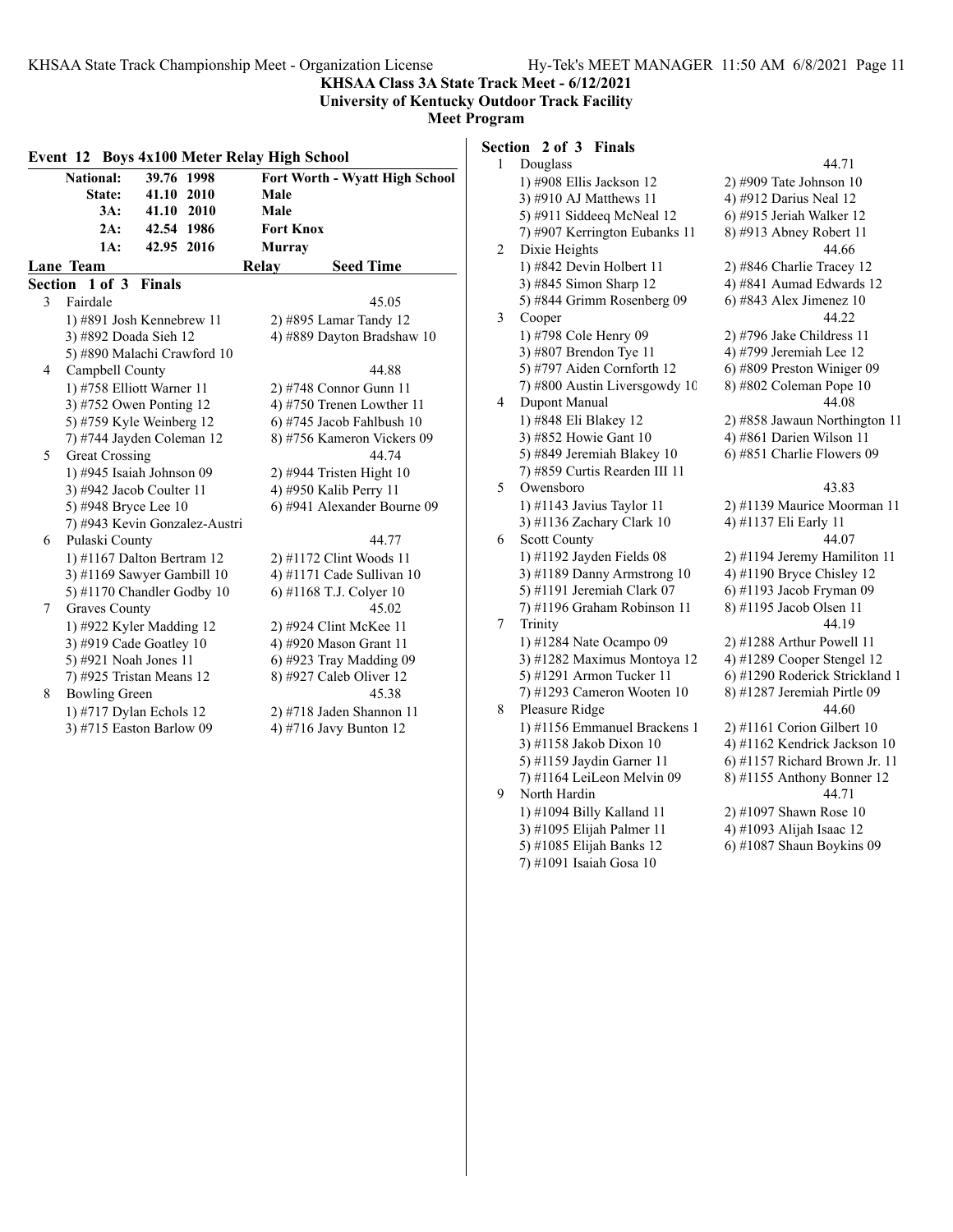**KHSAA Class 3A State Track Meet - 6/12/2021**

**University of Kentucky Outdoor Track Facility**

**Meet Program**

| 1 | Section 3 of 3 Finals(Event 12 Boys 4x100 Meter Relay Hights<br>Madison Central | 43.81                          |                          |                       |            |  | Event 13 Girls 400 Meter Dash High School |                  |
|---|---------------------------------------------------------------------------------|--------------------------------|--------------------------|-----------------------|------------|--|-------------------------------------------|------------------|
|   | 1) $\#1003$ Andre Smith 11                                                      | 2) #997 Keith Clark 11         |                          | <b>National:</b>      | 50.74 2000 |  | <b>Monique Henderson</b>                  |                  |
|   | 3) #995 Jessie Abrams 11                                                        | 4) #998 Dirk Gambrel 12        |                          | State:                | 54.60 2014 |  | Kianna Gray                               |                  |
|   | 5) #999 Cayden Jarnagin 10                                                      |                                |                          | $3A$ :                | 54.60 2014 |  | Kianna Gray                               |                  |
| 2 | Central                                                                         | 43.75                          |                          | 2A:                   | 55.46 1995 |  | <b>Shekera Weston</b>                     |                  |
|   | 1) #762 Jakoby Graves $10$                                                      | $2)$ #766 Jaylen Thomas 11     |                          | 1A:                   | 55.91 2018 |  | <b>Saleia Porter</b>                      |                  |
|   | 3) #764 Kilan Macklin 12                                                        | 4) #768 Hasani Williams 12     |                          | <b>Lane Name</b>      |            |  | Yr School                                 | <b>Seed Time</b> |
|   | 5) #769 Miachi Williams 11                                                      | 6) #765 Mulachi Price 10       |                          | Section 1 of 3 Finals |            |  |                                           |                  |
| 3 | Ballard                                                                         | 43.38                          | 3                        | 485 Daniella Jackson  |            |  | 12 North Laurel                           | 1:03.00          |
|   | 1) #700 Kyle Fuller-Bertrand 1.                                                 | $2)$ #702 Kameron Horton 10    | $\overline{\mathcal{A}}$ | 1313 Ella Miller      |            |  | 12 West Jessamine                         | 1:02.82          |
|   | 3) #703 Lennox Jackson 10                                                       | 4) #698 Caleb Benton 11        | $\overline{\mathcal{L}}$ | 110 Havanah John      |            |  | 11 Apollo                                 | 1:02.24          |
|   | 5) #699 Malachi Farmer 11                                                       | 6) #701 KeShawn Hargrove 11    | 6                        | 523 Ashley Terry      |            |  | 12 Oldham County                          | 1:02.26          |
|   | 7) #705 Jeveon McCauely 10                                                      |                                | 7                        | 569 Jordan Fong       |            |  | 12 Ryle                                   | 1:02.96          |
| 4 | Fern Creek                                                                      | 43.05                          | 8                        | 226 Morgan Covey      |            |  | 11 Central Hardin                         | 1:03.97          |
|   | 1) #904 Elijah Robertson 11                                                     | 2) #896 Elohim Bando 12        |                          |                       |            |  |                                           |                  |
|   | 3) #900 David King 11                                                           | 4) #897 Elyon Bando 12         |                          | Section 2 of 3 Finals |            |  |                                           |                  |
| 5 | Male                                                                            | 42.11                          | 1                        | 642 Bekah Clark       |            |  | 11 Southwestern                           | 1:02.19          |
|   | 1) #1024 Shan James 12                                                          | 2) #1031 Maikyah Stowe 12      | $\overline{c}$           | 355 Amaya Salvador    |            |  | 12 Greenwood                              | 1:01.93          |
|   | 3) #1015 Tyler Brown 12                                                         | 4) #1021 Jaylen Cole 11        | 3                        | 540 Brittany Baird    |            |  | 11 Paul Dunbar                            | 1:01.46          |
|   | 5) #1016 Robert Byrd III 11                                                     | $6$ ) #1012 Brandon Anthony 10 | 4                        | 277 Abigail Kopp      |            |  | 10 Dixie Heights                          | 1:01.04          |
|   | 7) #1023 Brooks Harris 12                                                       | 8) #1025 Jayden Jarrett 10     | 5                        | 557 Shelby Cothron    |            |  | 12 Pulaski County                         | 1:00.56          |
| 6 | St. Xavier                                                                      | 42.58                          | 6                        | 308 Emily Bird        |            |  | 11 Eastern                                | 1:00.85          |
|   | 1) #1274 Anthony Woods 12                                                       | 2) #1268 Noah Royal 11         | 7                        | 316 Raven Payne       |            |  | 10 Eastern                                | 1:01.44          |
|   | 3) #1260 Varlee Kamara 11                                                       | 4) #1259 Kaleb Jones 12        | 8                        | 392 Olivia Sparks     |            |  | 10 Henry Clay                             | 1:01.61          |
|   | 5) #1262 Jack Marsh 11                                                          | $6$ ) #1267 James Ricketts 12  | 9                        | 594 Josie Gilvin      |            |  | 11 Sacred Heart                           | 1:02.15          |
|   | 7) #1272 Nathen Wacker 12                                                       | 8) #1264 Michael Moretti 11    |                          | Section 3 of 3 Finals |            |  |                                           |                  |
| 7 | Cov. Catholic                                                                   | 43.27                          | 1                        | 124 Chloe Freilinger  |            |  | 12 Assumption                             | 1:00.39          |
|   | 1) #817 Reid Hummel 11                                                          | 2) #813 Leo Bouldin 12         | 2                        | 261 Kyra Rowan        |            |  | 12 Daviess County                         | 59.74            |
|   | 3) #820 Zion Mason 10                                                           | 4) #823 Brett Rottinghaus 12   | 3                        | 435 Emily Lowe        |            |  | 11 Male                                   | 59.32            |
|   | 5) #824 Ty Rottinghaus 10                                                       | 6) #825 D.J. Skinner 12        | 4                        | 301 Sophia Richter    |            |  | 10 Dupont Manual                          | 58.15            |
|   | 7) #814 Josh Cornett 12                                                         | 8) #822 Nick Prospero 10       | 5                        | 622 Phoebe McCowan    |            |  | 12 South Laurel                           | 56.81            |
| 8 | Seneca                                                                          | 43.60                          | 6                        | 197 Cierra Wright     |            |  | 12 Butler                                 | 58.10            |
|   | 1) #1201 Alexander Boyd 11                                                      | 2) #1202 Malik Dudley 10       | 7                        | 240 Simone Bessong    |            |  | 08 Cooper                                 | 58.43            |
|   | 3) #1204 LaDorien Leach 10                                                      | 4) #1205 Athanasiou Saysay 09  | 8                        | 299 Ruby Nwosu        |            |  | 11 Dupont Manual                          | 59.72            |
|   | 5) #1203 Xazayuern Forest 11                                                    | 6) #1199 Kuer Akol 09          | 9                        | 331 Faith Moore       |            |  | 10 Douglass                               | 1:00.09          |
| 9 | South Oldham                                                                    | 43.77                          |                          |                       |            |  |                                           |                  |
|   | 1) #1222 Trevon Griffin 12                                                      | 2) #1227 Samuel Reagan 10      |                          |                       |            |  | Event 14 Boys 400 Meter Dash High School  |                  |
|   | 3) #1226 Kiya Ledford 10                                                        | 4) #1220 Ben Durham 11         |                          | <b>National:</b>      | 45.19 2015 |  | <b>Michael Norman</b>                     |                  |
|   | 5) #1224 Ian Ishmael 11                                                         | $6$ ) #1221 Andrew Farr 09     |                          | State:                | 47.09 2015 |  | <b>William Allen</b>                      |                  |
|   | 7) #1225 Nolin Kern 11                                                          |                                |                          | $3A$ :                | 47.09 2015 |  | <b>William Allen</b>                      |                  |

|   |                              |                   |  | Event 14 Boys 400 Meter Dash High School |                  |
|---|------------------------------|-------------------|--|------------------------------------------|------------------|
|   | National:                    | 45.19 2015        |  | <b>Michael Norman</b>                    |                  |
|   |                              | State: 47.09 2015 |  | William Allen                            |                  |
|   | $3A$ :                       | 47.09 2015        |  | William Allen                            |                  |
|   | 2A:                          | 48.23 1985        |  | <b>Shawn Jackson</b>                     |                  |
|   | 1A:                          | 48.40 1980        |  | <b>James Jones</b>                       |                  |
|   | <b>Lane Name</b>             |                   |  | Yr School                                | <b>Seed Time</b> |
|   | <b>Section 1 of 3 Finals</b> |                   |  |                                          |                  |
| 3 | 1306 Jackson Gordon          |                   |  | 11 Woodford Count                        | 52.83            |
| 4 | 845 Simon Sharp              |                   |  | 12 Dixie Heights                         | 52.24            |
| 5 | 1294 Stephen Taylor          |                   |  | 12 Valley                                | 52.18            |
|   | 6 1117 Grant Woods           |                   |  | 12 North Laurel                          | 52.18            |
| 7 | 772 Terry Brooks             |                   |  | 10 Central Hardin                        | 52.30            |
|   |                              |                   |  |                                          |                  |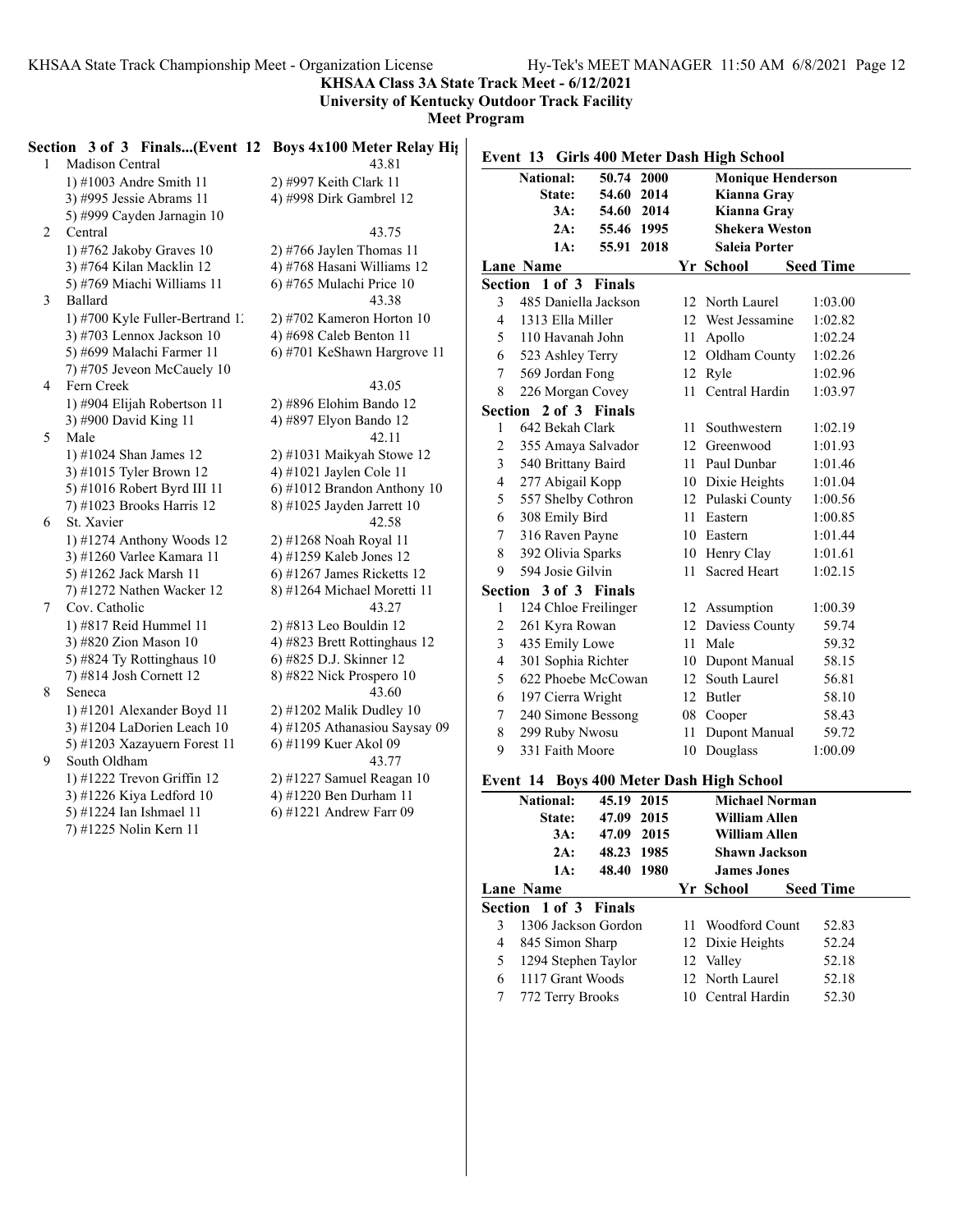**KHSAA Class 3A State Track Meet - 6/12/2021**

**University of Kentucky Outdoor Track Facility**

**Meet Program**

### Section 2 of 3 Finals...(Event 14 Boys 400 Meter Dash High !

| 1 | 855 Romaro Knight            | 09  | Dupont Manual   | 52.12 |
|---|------------------------------|-----|-----------------|-------|
| 2 | 958 Jaheim Williams          | 10  | Henderson Coun  | 52.01 |
| 3 | 1107 Gamarious Isby          | 09. | North Laurel    | 51.75 |
| 4 | 1134 Nic Yamnitz             | 11  | Oldham County   | 51.62 |
| 5 | 1254 Trae Burns              | 11  | St. Xavier      | 51.09 |
| 6 | 1029 Myles Sloan             | 12  | Male            | 51.48 |
| 7 | 1034 Jaden Warfield          | 12  | Male            | 51.71 |
| 8 | 1094 Billy Kalland           |     | 11 North Hardin | 51.89 |
| 9 | 740 Barrye Trotter           |     | 12 Butler       | 52.04 |
|   | <b>Section 3 of 3 Finals</b> |     |                 |       |
| 1 | 907 Kerrington Eubanks       | 11  | Douglass        | 51.06 |
| 2 | 1249 Sean Beam               | 12  | St. Xavier      | 50.84 |
| 3 | 800 Austin Liversgowdy       | 10  | Cooper          | 50.67 |
| 4 | 1135 Reece Carroll           | 11  | Owensboro       | 50.43 |
| 5 | 1039 Will Davis              | 11  | Marshall County | 49.69 |
| 6 | 1008 Jonah Farnstrom         | 12  | Madison Souther | 50.25 |
| 7 | 1101 Xavier Williams         |     | 12 North Hardin | 50.44 |
| 8 | 904 Elijah Robertson         | 11  | Fern Creek      | 50.79 |
| 9 | 761 Miah Chatmond            |     | 12 Central      | 51.04 |

### **Event 15 Girls 300 Meter Hurdles High School**

|                | <b>National:</b>      | 39.98 2001             | <b>Lashinda Demus</b> |                       |                  |  |  |
|----------------|-----------------------|------------------------|-----------------------|-----------------------|------------------|--|--|
|                | State:                | 43.00 1995             | Shonna Johnson        |                       |                  |  |  |
|                | 3A:                   | 43.00 1995             |                       | <b>Shonna Johnson</b> |                  |  |  |
|                | $2A$ :                | 44.77 2013             |                       | <b>Abby Wiggins</b>   |                  |  |  |
|                | 1A:                   | 44.56 2004             |                       | <b>LeShea Preston</b> |                  |  |  |
|                | <b>Lane Name</b>      |                        |                       | Yr School             | <b>Seed Time</b> |  |  |
|                | Section 1 of 3        | <b>Finals</b>          |                       |                       |                  |  |  |
| 3              | 460 Embry Keenan      |                        | 11                    | Meade County          | 51.96            |  |  |
| $\overline{4}$ | 645 Adriana Barnett   |                        |                       | 10 Tates Creek        | 51.69            |  |  |
| 5              | 374 Hayden Tichenor   |                        |                       | 10 Henderson Coun     | 51.24            |  |  |
| 6              | 219 Kendall Duncan    |                        | 10                    | Central               | 51.51            |  |  |
| 7              | 302 Emma Rose         |                        | 12                    | Dupont Manual         | 51.91            |  |  |
| 8              | 350 Rachel Evans      |                        | 12 <sup>2</sup>       | Greenwood             | 52.94            |  |  |
|                | Section 2 of 3 Finals |                        |                       |                       |                  |  |  |
| 1              | 220 Iyanna Jenkins    |                        | 09                    | Central               | 50.41            |  |  |
| $\overline{c}$ | 560 Maggie Holt       |                        |                       | 09 Pulaski County     | 50.20            |  |  |
| 3              | 103 Olivia Griffin    |                        |                       | 10 Anderson Count     | 50.09            |  |  |
| $\overline{4}$ | 117 Chloe Sandefur    |                        | 09                    | Apollo                | 49.49            |  |  |
| 5              | 165 Taniyah Hines     |                        |                       | 10 Bryan Station      | 48.78            |  |  |
| 6              | 305 Koryn Smith       |                        |                       | 09 Dupont Manual      | 49.26            |  |  |
| 7              | 599 Triniti Ralston   |                        |                       | 10 Sacred Heart       | 49.63            |  |  |
| 8              | 567 Anneliese Davis   |                        | 09                    | Ryle                  | 50.13            |  |  |
| 9              | 272 Emma Hopkins      |                        | 12                    | Dixie Heights         | 50.36            |  |  |
|                | Section 3 of 3 Finals |                        |                       |                       |                  |  |  |
| 1              |                       | 517 Kasia Korzeniowski | 09                    | Oldham County         | 48.77            |  |  |
| $\overline{c}$ | 539 Keira Antoni      |                        |                       | 09 Paul Dunbar        | 48.54            |  |  |
| 3              | 405 Holland Kantar    |                        |                       | 10 Lafayette          | 47.59            |  |  |
| $\overline{4}$ | 584 Madison Rabe      |                        | 11                    | Ryle                  | 46.99            |  |  |
| 5              | 658 Aly Doyle         |                        |                       | 08 West Jessamine     | 46.75            |  |  |
| 6              | 177 Emma Egan         |                        |                       | 11 Bullitt East       | 46.87            |  |  |
| 7              | 499 Michaela Summe    |                        |                       | 12 Notre Dame         | 47.35            |  |  |
| 8              | 307 Aliyah Allen      |                        |                       | 10 Eastern            | 47.98            |  |  |
| 9              | 437 Ra Myah Sheffield |                        | 11                    | Male                  | 48.58            |  |  |
|                |                       |                        |                       |                       |                  |  |  |

|                          | Event 16 Boys 300 Meter Hurdles High School |              |      |        |                       |                  |  |  |  |  |
|--------------------------|---------------------------------------------|--------------|------|--------|-----------------------|------------------|--|--|--|--|
|                          | <b>National:</b>                            | 35.02        | 2009 |        | <b>Reggie Wyatt</b>   |                  |  |  |  |  |
|                          | State:                                      | 37.83        | 2010 |        | <b>Brandon Bagley</b> |                  |  |  |  |  |
|                          | $3A$ :                                      | 37.83        | 2010 |        | <b>Brandon Bagley</b> |                  |  |  |  |  |
|                          | 2A:                                         | 38.21 2018   |      |        | <b>Aaron Johnson</b>  |                  |  |  |  |  |
|                          | 1A:<br>38.37 2013<br><b>Khalil Maynard</b>  |              |      |        |                       |                  |  |  |  |  |
|                          | <b>Lane Name</b>                            |              |      |        | Yr School             | <b>Seed Time</b> |  |  |  |  |
|                          | Section 1 of 3 Finals                       |              |      |        |                       |                  |  |  |  |  |
| 3                        | 1037 Kian Court                             |              |      |        | 11 Marshall County    | 43.51            |  |  |  |  |
| $\overline{4}$           | 905 Andy Tchyombo                           |              |      |        | 12 Fern Creek         | 42.95            |  |  |  |  |
| 5                        | 1095 Elijah Palmer                          |              |      |        | 11 North Hardin       | 42.49            |  |  |  |  |
| 6                        | 770 Marcus Abel                             |              |      |        | 12 Central Hardin     | 42.91            |  |  |  |  |
| 7                        | 690 Logan Ritchie                           |              |      |        | 12 Anderson Count     | 43.46            |  |  |  |  |
| 8                        | 1243 Preston Frost                          |              |      | 10     | Southwestern          | 43.54            |  |  |  |  |
| Section                  | 2 of 3 Finals                               |              |      |        |                       |                  |  |  |  |  |
| 1                        | 917 Jonathon Reitral                        |              |      |        | 12 Clark County       | 42.34            |  |  |  |  |
| $\overline{c}$           | 759 Kyle Weinberg                           |              |      |        | 12 Campbell Count     | 42.07            |  |  |  |  |
| 3                        | 1176 Kaden Gardner                          |              |      |        | 10 Ryle               | 41.42            |  |  |  |  |
| $\overline{4}$           | 1013 Vinny Anthony                          |              |      | 11     | Male                  | 41.20            |  |  |  |  |
| 5                        | 752 Owen Ponting                            |              |      |        | 12 Campbell Count     | 40.71            |  |  |  |  |
| 6                        | 1151 Kaylib Nelson                          |              |      |        | 08 Paul Dunbar        | 41.03            |  |  |  |  |
| 7                        | 1209 Xander Ritter                          |              |      | $11 -$ | Simon Kenton          | 41.27            |  |  |  |  |
| 8                        | 1262 Jack Marsh                             |              |      | 11     | St. Xavier            | 41.93            |  |  |  |  |
| 9                        | 960 Ishan Cooper                            |              |      |        | 11 Henry Clay         | 42.18            |  |  |  |  |
|                          | Section 3 of 3 Finals                       |              |      |        |                       |                  |  |  |  |  |
| 1                        | 702 Kameron Horton                          |              |      |        | 10 Ballard            | 40.51            |  |  |  |  |
| $\overline{2}$           | 1082 Carson Groves                          |              |      |        | 11 Muhlenberg Co.     | 40.26            |  |  |  |  |
| 3                        | 998 Dirk Gambrel                            |              |      |        | 12 Madison Central    | 39.50            |  |  |  |  |
| $\overline{\mathcal{L}}$ | 768 Hasani Williams                         |              |      |        | 12 Central            | 38.93            |  |  |  |  |
| 5                        | 1152 Mario Paul                             |              |      |        | 12 Paul Dunbar        | 37.44            |  |  |  |  |
| 6                        | 850 Darius Brown                            |              |      |        | 12 Dupont Manual      | 38.66            |  |  |  |  |
| 7                        | 1035 Dion Washington                        |              |      |        | 12 Male               | 39.49            |  |  |  |  |
| 8                        | 1050 Donsten Brown                          |              |      | 12     | McCracken Cou         | 39.71            |  |  |  |  |
| 9                        | 949 Isaac Moore                             |              |      | 12     | <b>Great Crossing</b> | 40.46            |  |  |  |  |
|                          | Event 17 Girls 800 Meter Run High School    |              |      |        |                       |                  |  |  |  |  |
|                          | $\mathbf{r}$                                | 2.02.04.2044 |      |        |                       |                  |  |  |  |  |

|    | <b>National:</b>      | 2:02.04 2011 |     | <b>Amy Weissenbach</b> |                  |
|----|-----------------------|--------------|-----|------------------------|------------------|
|    | State:                | 2:11.06 2018 |     | <b>Phoebe McCowan</b>  |                  |
|    | 3A:                   | 2:11.06 2018 |     | <b>Phoebe McCowan</b>  |                  |
|    | 2A:                   | 2:14.66 2014 |     | Gabriella Karas        |                  |
|    | 1A:                   | 2:14.50 1993 |     | <b>Maureen Egan</b>    |                  |
|    | Lane Name             |              |     | Yr School -            | <b>Seed Time</b> |
|    | Section 1 of 2 Finals |              |     |                        |                  |
| 1A | 404 Victoria Holliday |              |     | 12 Lafayette           | 2:26.00          |
| 1B | 353 Erin Heltsley     |              |     | 12 Greenwood           | 2:30.03          |
| 2A | 515 Ella Henage       |              | 11. | Oldham County          | 2:26.51          |
| 3A | 259 Emily Rempe       |              |     | 11 Daviess County      | 2:26.54          |
| 4A | 248 Macey Ruth        |              | 11  | Cooper                 | 2:28.02          |
| 5A | 470 Taylor Booher     |              | 11  | Montgomery Co          | 2:28.29          |
| 6A | 673 Kiersten Stryker  |              |     | 09 West Jessamine      | 2:28.48          |
| 7A | 341 Audrey Shelton    |              |     | 10 Grant County        | 2:28.98          |
| 8A | 520 Kaylee Nay        |              |     | 09 Oldham County       | 2:29.46          |
| 9А | 253 Avery Heath       |              |     | 12 Daviess County      | 2:29.64          |
|    |                       |              |     |                        |                  |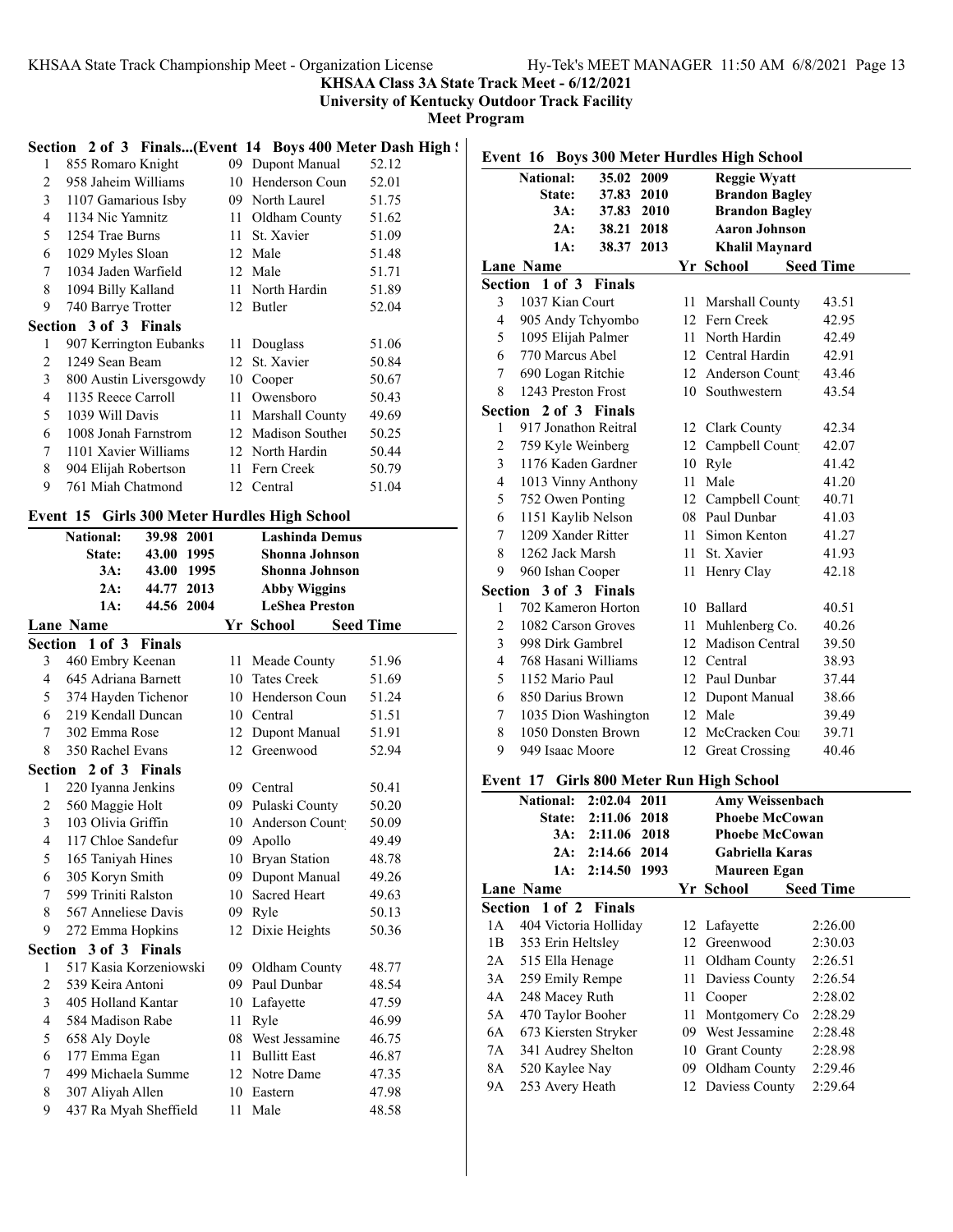**KHSAA Class 3A State Track Meet - 6/12/2021**

**University of Kentucky Outdoor Track Facility**

**Meet Program**

# **Section 2 of 2 Finals...(Event 17 Girls 800 Meter Run High S**

| 1 A            | 622 Phoebe McCowan       |     | 12 South Laurel    | 2:14.64 |
|----------------|--------------------------|-----|--------------------|---------|
| 1B             | 306 Mia Treinen          | 11  | Dupont Manual      | 2:23.93 |
| 2A             | 237 Ashlyn Vanlandinghar | 11  | Conner             | 2:19.04 |
| 2B             | 487 Olivia Rudder        |     | 12 North Laurel    | 2:23.93 |
| 3A             | 414 Ciara O'Shea         |     | 10 Madison Central | 2:21.61 |
| 3B             | 402 Anaya Brown          |     | 11 Lafavette       | 2:24.69 |
| 4A             | 591 Katelyn Cornett      |     | 12 Sacred Heart    | 2:21.63 |
| 4 <sub>B</sub> | 558 Alex Cundiff         |     | 10 Pulaski County  | 2:25.59 |
| 5A             | 140 Mattie Whitworth     | 09. | Assumption         | 2:21.83 |
| 5B             | 187 Emily Tinelli        |     | 12 Bullitt East    | 2:25.77 |
| 6A             | 628 Kelsey King          | 11  | South Oldham       | 2:22.60 |
| 7A             | 639 Megan Kitchens       | 10  | South Warren       | 2:22.78 |
| 8A             | 313 Nia Jones            | 12. | Eastern            | 2:23.23 |
| <b>9A</b>      | 135 Madeline Powell      | 12. | Assumption         | 2:23.33 |

#### **Event 18 Boys 800 Meter Run High School**

|           | <b>National:</b>        | 1:46.45 1996  |      |    | <b>Michael Granville</b> |                  |
|-----------|-------------------------|---------------|------|----|--------------------------|------------------|
|           | State:                  | 1:49.96       | 2012 |    | <b>Tretez Kinnaird</b>   |                  |
|           | 3A:                     | 1:49.96       | 2012 |    | <b>Tretez Kinnaird</b>   |                  |
|           | 2A:                     | 1:54.06       | 2008 |    | <b>Thomas Canary</b>     |                  |
|           | 1A:                     | 1:54.47       | 1981 |    | <b>Sam Love</b>          |                  |
|           | <b>Lane Name</b>        |               |      |    | Yr School                | <b>Seed Time</b> |
| Section   | $1$ of $2$              | <b>Finals</b> |      |    |                          |                  |
| 1A        | 1028 Elijah Phan        |               |      |    | 12 Male                  | 2:02.42          |
| 1B        | 1090 Alejandro Tomas Ga |               |      | 11 | North Hardin             | 2:08.58          |
| 2A        | 788 Joseph Impellitteri |               |      | 11 | Conner                   | 2:02.42          |
| 3A        | 1245 Caleb Perrin       |               |      | 10 | Southwestern             | 2:02.43          |
| 4A        | 696 Nicholas Szemethy   |               |      |    | 12 Apollo                | 2:02.48          |
| 5A        | 840 Joseph Berger       |               |      | 11 | Dixie Heights            | 2:02.67          |
| 6A        | 730 Bryce Clayton       |               |      | 11 | <b>Butler</b>            | 2:02.82          |
| 7A        | 868 Zach Bird           |               |      |    | 12 Eastern               | 2:02.93          |
| 8A        | 1001 Brady Masters      |               |      | 11 | Madison Central          | 2:03.38          |
| <b>9A</b> | 953 Cates Duncan        |               |      | 10 | Greenwood                | 2:05.88          |
| Section   |                         | 2 of 2 Finals |      |    |                          |                  |
| 1A        | 903 Jimmy Mullarkey     |               |      | 11 | Fern Creek               | 1:58.25          |
| 1B        | 837 Brady Terry         |               |      | 12 | Daviess County           | 2:00.84          |
| 2A        | 1269 Roman Schrader     |               |      | 11 | St. Xavier               | 1:58.70          |
| 2B        | 1131 Gus Tichenor       |               |      | 11 | Oldham County            | 2:00.86          |
| 3A        | 1041 Cade Flatt         |               |      | 11 | Marshall County          | 1:59.27          |
| 3B        | 1144 Nathanael Turner   |               |      | 12 | Owensboro                | 2:01.57          |
| 4A        | 785 Gabriel Vergara     |               |      | 11 | Collins                  | 1:59.51          |
| 4B        | 805 Joshua Stepner      |               |      | 11 | Cooper                   | 2:02.06          |
| 5A        | 832 Logan Gish          |               |      | 12 | Daviess County           | 1:59.58          |
| 5B        | 991 Daniel Whitaker     |               |      | 11 | Lafayette                | 2:02.24          |
| 6A        | 1251 Nick Brooks        |               |      | 11 | St. Xavier               | 2:00.32          |
| 7Α        | 1079 Logan Stafford     |               |      | 11 | Montgomery Co            | 2:00.39          |
| 8A        | 1281 Austin Montgomery  |               |      | 12 | Trinity                  | 2:00.65          |
| <b>9A</b> | 704 Trey Kraimer        |               |      | 12 | Ballard                  | 2:00.81          |

| Event 19 Girls 200 Meter Dash High School |                                                        |               |      |      |                                        |                  |  |
|-------------------------------------------|--------------------------------------------------------|---------------|------|------|----------------------------------------|------------------|--|
|                                           | <b>National:</b><br>22.52 2003<br><b>Allyson Felix</b> |               |      |      |                                        |                  |  |
|                                           | State:                                                 | 24.09 2014    |      |      | Kianna Gray                            |                  |  |
|                                           | 3A:                                                    | 24.09 2014    |      |      | Kianna Gray                            |                  |  |
|                                           | 2A:                                                    | 24.86 1996    |      |      | <b>Shekera Weston</b>                  |                  |  |
|                                           | 2A:                                                    | 24.86 1998    |      |      | <b>Danielle Carruthers</b>             |                  |  |
|                                           | 1A:                                                    | 24.82         | 2007 |      | <b>Sharika Smith</b>                   |                  |  |
|                                           | Lane Name                                              |               |      |      | Yr School                              | <b>Seed Time</b> |  |
| Section                                   | 1 of 3                                                 | <b>Finals</b> |      |      |                                        |                  |  |
| 3                                         | 119 Analea Sanders                                     |               |      | 09   | Apollo                                 | 26.98            |  |
| 4                                         | 165 Taniyah Hines                                      |               |      | 10   | <b>Bryan Station</b>                   | 26.91            |  |
| 5                                         | 223 Wanda Stevenson                                    |               |      | 12   | Central                                | 26.81            |  |
| 6                                         | 629 Evelyn Pazienza                                    |               |      | 11 - | South Oldham                           | 26.86            |  |
| 7                                         | 331 Faith Moore                                        |               |      |      | 10 Douglass                            | 26.97            |  |
| 8                                         | 636 Karson Deaton                                      |               |      | 12   | South Warren                           | 27.12            |  |
| Section                                   | 2 of 3 Finals                                          |               |      |      |                                        |                  |  |
| 1                                         | 239 Isabella Vonlehman                                 |               |      |      | 09 Conner                              | 26.80            |  |
| $\overline{c}$                            | 277 Abigail Kopp                                       |               |      |      | 10 Dixie Heights                       | 26.74            |  |
| 3                                         | 365 Natalia Davis                                      |               |      |      | 11 Henderson Coun                      | 26.70            |  |
| 4                                         | 228 Autumn Bell                                        |               |      |      | 11 Christian County                    | 26.52            |  |
| 5                                         | 316 Raven Payne                                        |               |      |      | 10 Eastern                             | 26.34            |  |
| 6                                         | 261 Kyra Rowan                                         |               |      |      | 12 Daviess County                      | 26.40            |  |
| $\tau$                                    | 472 Noelle Allen                                       |               |      |      | 07 North Hardin                        | 26.68            |  |
| 8                                         | 477 Jaida Reed                                         |               |      |      | 12 North Hardin                        | 26.73            |  |
| 9                                         | 188 Zion Arnold                                        |               |      |      | 12 Butler                              | 26.78            |  |
|                                           | Section 3 of 3 Finals                                  |               |      |      |                                        |                  |  |
| 1                                         | 647 Maiya Clark                                        |               |      |      | 10 Tates Creek                         | 26.31            |  |
| $\overline{c}$                            | 664 Jordan McKenzie                                    |               |      |      | 08 West Jessamine                      | 26.16            |  |
| 3                                         | 301 Sophia Richter                                     |               |      |      | 10 Dupont Manual                       | 25.74            |  |
| $\overline{\mathcal{L}}$                  | 240 Simone Bessong                                     |               |      |      | 08 Cooper                              | 25.65            |  |
| 5                                         | 559 Maddy Dunn                                         |               |      |      | 12 Pulaski County                      | 25.51            |  |
| 6                                         | 169 Sanaa Washington                                   |               |      |      | 09 Bryan Station                       | 25.54            |  |
| 7                                         | 444 Sophie Galloway                                    |               |      |      | 12 Marshall County                     | 25.65            |  |
| 8                                         | 299 Ruby Nwosu                                         |               |      |      | 11 Dupont Manual                       | 25.94            |  |
| 9                                         | 554 Morgan Bruin                                       |               |      |      | 12 Pulaski County                      | 26.24            |  |
| Event 20                                  |                                                        |               |      |      | <b>Boys 200 Meter Dash High School</b> |                  |  |
|                                           | 20.13<br><b>Roy Martin</b><br><b>National:</b><br>1985 |               |      |      |                                        |                  |  |

|   | <b>National:</b>      | 20.13 1985 |  | <b>Roy Martin</b>       |                  |
|---|-----------------------|------------|--|-------------------------|------------------|
|   | State:                | 20.73 2019 |  | <b>Langston Jackson</b> |                  |
|   | 3A:                   | 20.73 2019 |  | <b>Langston Jackson</b> |                  |
|   | 2A:                   | 21.53 1995 |  | <b>Josh Ellis</b>       |                  |
|   | 1A:                   | 21.67 2019 |  | <b>Isiah Pantiere</b>   |                  |
|   | Lane Name             |            |  | Yr School               | <b>Seed Time</b> |
|   | Section 1 of 3 Finals |            |  |                         |                  |
| 2 | 772 Terry Brooks      |            |  | 10 Central Hardin       | 23.73            |
| 3 | 758 Elliott Warner    |            |  | 11 Campbell Count       | 23.26            |
| 4 | 1117 Grant Woods      |            |  | 12 North Laurel         | 23.19            |
| 5 | 1172 Clint Woods      |            |  | 11 Pulaski County       | 22.99            |
| 6 | 848 Eli Blakey        |            |  | 12 Dupont Manual        | 23.10            |
| 7 | 1136 Zachary Clark    |            |  | 10 Owensboro            | 23.22            |
| 8 | 1259 Kaleb Jones      |            |  | 12 St. Xavier           | 23.26            |
|   |                       |            |  |                         |                  |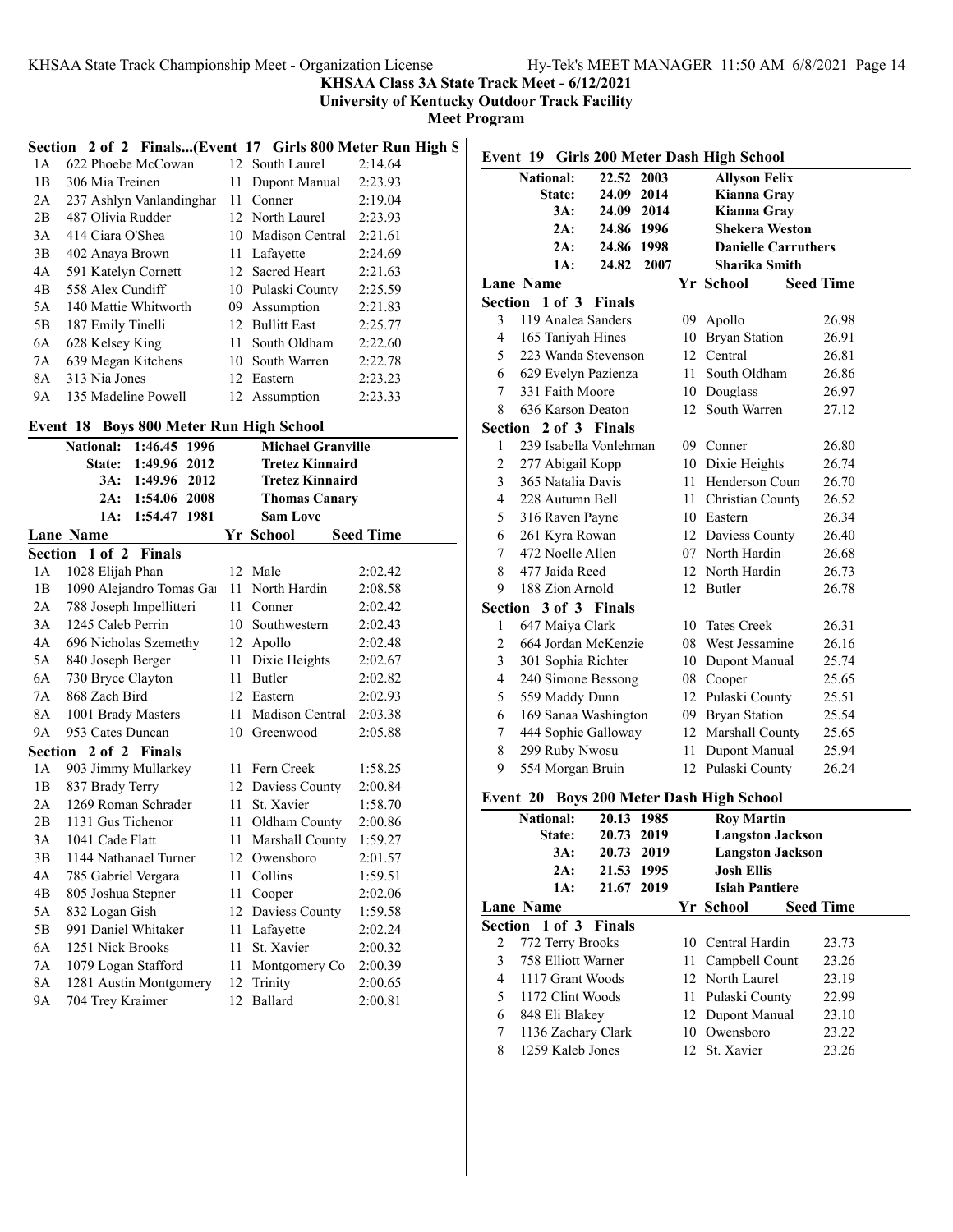### **KHSAA Class 3A State Track Meet - 6/12/2021**

**University of Kentucky Outdoor Track Facility**

**Meet Program**

# Section 2 of 3 Finals...(Event 20 Boys 200 Meter Dash High !

| 1              | 1194 Jeremy Hamiliton        |    | 11 Scott County    | 22.89 |
|----------------|------------------------------|----|--------------------|-------|
| 2              | 1008 Jonah Farnstrom         |    | 12 Madison Souther | 22.83 |
| 3              | 958 Jaheim Williams          |    | 10 Henderson Coun  | 22.83 |
| $\overline{4}$ | 823 Brett Rottinghaus        |    | 12 Cov. Catholic   | 22.80 |
| 5              | 799 Jeremiah Lee             |    | 12 Cooper          | 22.71 |
| 6              | 1101 Xavier Williams         |    | 12 North Hardin    | 22.76 |
| 7              | 904 Elijah Robertson         | 11 | Fern Creek         | 22.82 |
| 8              | 1268 Noah Royal              | 11 | St. Xavier         | 22.83 |
| 9              | 1034 Jaden Warfield          |    | 12 Male            | 22.85 |
|                | <b>Section 3 of 3 Finals</b> |    |                    |       |
| 1              | 698 Caleb Benton             | 11 | <b>Ballard</b>     | 22.68 |
| 2              | 916 Deiron White             | 11 | Douglass           | 22.66 |
|                |                              |    |                    |       |
| 3              | 1162 Kendrick Jackson        | 10 | Pleasure Ridge     | 22.43 |
| $\overline{4}$ | 813 Leo Bouldin              | 12 | Cov. Catholic      | 22.08 |
| 5              | 1190 Bryce Chisley           |    | 12 Scott County    | 21.92 |
| 6              | 1021 Jaylen Cole             | 11 | Male               | 21.99 |
| 7              | 1152 Mario Paul              | 12 | Paul Dunbar        | 22.40 |
| 8              | 739 Cambell Rawlings         | 11 | Butler             | 22.60 |
| 9              | 1202 Malik Dudley            | 10 | Seneca             | 22.67 |

### **Event 21 Girls 3200 Meter Run High School**

|                | <b>National:</b><br>9:47.88 2018 |    | <b>Katelyn Touhy</b>        |                  |
|----------------|----------------------------------|----|-----------------------------|------------------|
|                | State: 10:35.36 2017             |    | Michaela Reinhart           |                  |
|                | 3A: 10:39.56 2004                |    | <b>Maddie Schueler</b>      |                  |
|                | 2A: 10:35.36 2017                |    | Michaela Reinhart           |                  |
|                | 1A: 10:55.11 2015                |    | <b>Caroline Gosser</b>      |                  |
|                | <b>Lane Name</b>                 |    | Yr School                   | <b>Seed Time</b> |
|                | Section 1 of 1 Finals            |    |                             |                  |
| 1A             | 303 Jessica Secor                | 10 | Dupont Manual               | 11:22.90         |
| 1B             | 660 Esther Kratzer               |    | 09 West Jessamine           | 11:59.54         |
| 1 <sup>C</sup> | 130 Caroline Nett                |    | 12 Assumption               | 12:11.71         |
| 2A             | 587 Cara Weber                   |    | 11 Ryle                     | 11:38.96         |
| 2B             | 153 Chesney McPherson            |    | 09 Barren County            | 11:59.89         |
| 2C             | 547 Anna Gedritis                |    | 10 Paul Dunbar              | 12:13.73         |
| 3A             | 510 Tula Fawbush                 |    | 09 Oldham County            | 11:39.07         |
| 3B             | 230 Emma Kendall                 |    | 08 Collins                  | 12:00.61         |
| 3 <sup>C</sup> | 342 Jasmine Swartz               |    | 08 Grant County             | 12:17.96         |
| 4A             | 573 Angelina Harris              | 11 | Ryle                        | 11:39.50         |
| 4B             | 325 Eden Anderson                |    | 09 Douglass                 | 12:01.55         |
| 4C             | 311 Hannah Ellis                 | 12 | Eastern                     | 12:18.46         |
| 5A             | 247 Alexandra Rooney             |    | 08 Cooper                   | 11:44.01         |
| 5B             | 407 Morgan Remley                |    | 11 Lafayette                | 12:02.36         |
| 5C             | 260 Emily Ann Roberts            |    | 12 Daviess County 12:18.83  |                  |
| 6A             | 154 Gracie Reed                  |    | 07 Barren County            | 11:46.08         |
| 6B             | 317 Leah Penick                  | 08 | Eastern                     | 12:02.60         |
| 6C             | 433 Caroline Kolb                | 12 | Male                        | 12:22.47         |
| 7A             | 414 Ciara O'Shea                 |    | 10 Madison Central 11:48.77 |                  |
| 7В             | 227 Isabella Day                 |    | 07 Central Hardin           | 12:07.37         |
| 8A             | 607 Erin Luckett                 |    | 12 Scott County             | 11:58.25         |
| 8B             | 126 Hannah Jemley                |    | 11 Assumption               | 12:07.68         |
| 9А             | 625 Abigail Crask                |    | 08 South Oldham             | 11:58.68         |
| 9B             | 263 Ainsley Taylor               |    | 12 Daviess County           | 12:08.68         |
|                |                                  |    |                             |                  |

|                |                    |                       |      |    | Event 22 Boys 3200 Meter Run High School |                  |  |
|----------------|--------------------|-----------------------|------|----|------------------------------------------|------------------|--|
|                | <b>National:</b>   | 8:34.23 2008          |      |    | <b>German Fernandez</b>                  |                  |  |
|                | State:             | 9:07.17               | 2013 |    | <b>Jacob Thomson</b>                     |                  |  |
|                | 3A:                | 9:12.19               | 2003 |    | <b>Bobby Curtis</b>                      |                  |  |
|                | 2A:                | 9:26.40 1983          |      |    | <b>Mike Wilson</b>                       |                  |  |
|                | 1A:                | 9:07.17 2013          |      |    | <b>Jacob Thomson</b>                     |                  |  |
|                | <b>Lane Name</b>   |                       |      |    | Yr School                                | <b>Seed Time</b> |  |
| Section        | $1$ of $1$         | <b>Finals</b>         |      |    |                                          |                  |  |
| 1 A            | 1011 Jackson Watts |                       |      | 12 | Madisonville                             | 9:16.54          |  |
| 1B             |                    | 903 Jimmy Mullarkey   |      | 11 | Fern Creek                               | 9:53.01          |  |
| 1 <sup>C</sup> | 1001 Brady Masters |                       |      | 11 | Madison Central 10:07.72                 |                  |  |
| 2A             | 1198 Tyler Walker  |                       |      | 12 | <b>Scott County</b>                      | 9:28.28          |  |
| 2B             |                    | 771 Samuel Bennett    |      | 12 | Central Hardin                           | 9:53.15          |  |
| 2C             | 692 Thomas Ashby   |                       |      | 10 | Apollo                                   | 10:10.56         |  |
| 3A             | 980 Will Cahill    |                       |      | 12 | Lafayette                                | 9:28.87          |  |
| 3B             | 1285 Ryan O'Dea    |                       |      | 12 | Trinity                                  | 9:54.58          |  |
| 3C             |                    | 1246 Nathanael Turner |      | 10 | Southwestern                             | 10:11.35         |  |
| 4A             |                    | 1218 Theo Bachmann    |      | 12 | South Oldham                             | 9:28.95          |  |
| 4B             | 829 Ethan Wever    |                       |      | 12 | Cov. Catholic                            | 9:56.06          |  |
| 4C             | 938 Peyton Nash    |                       |      |    | 10 Grayson County 10:13.36               |                  |  |
| 5A             | 970 Chase Atkins   |                       |      |    | 12 Hopkinsville                          | 9:42.93          |  |
| 5B             | 1098 Gabe Russell  |                       |      | 10 | North Hardin                             | 9:57.85          |  |
| 5C             | 1127 Ian Hobbs     |                       |      |    | 10 Oldham County                         | 10:13.45         |  |
| 6A             | 1257 Nolan Hester  |                       |      |    | 12 St. Xavier                            | 9:47.90          |  |
| 6B             |                    | 789 George Johnson    |      | 10 | Conner                                   | 9:59.67          |  |
| 6C             | 1216 Will Stanko   |                       |      | 10 | South Laurel                             | 10:14.20         |  |
| 7A             | 1253 Ryan Burchett |                       |      |    | 12 St. Xavier                            | 9:48.75          |  |
| 7В             | 830 Alex Adams     |                       |      | 12 | Daviess County                           | 10:01.31         |  |
| 8A             |                    | 688 Jordan McHugh     |      | 12 | Anderson Count                           | 9:49.20          |  |
| 8 <sub>B</sub> | 1179 Jacob Line    |                       |      | 11 | Ryle                                     | 10:06.80         |  |
| 9Α             | 791 Drew Moore     |                       |      | 10 | Conner                                   | 9:51.73          |  |
| 9 <sub>B</sub> | 1283 Colin Murphy  |                       |      | 11 | Trinity                                  | 10:06.84         |  |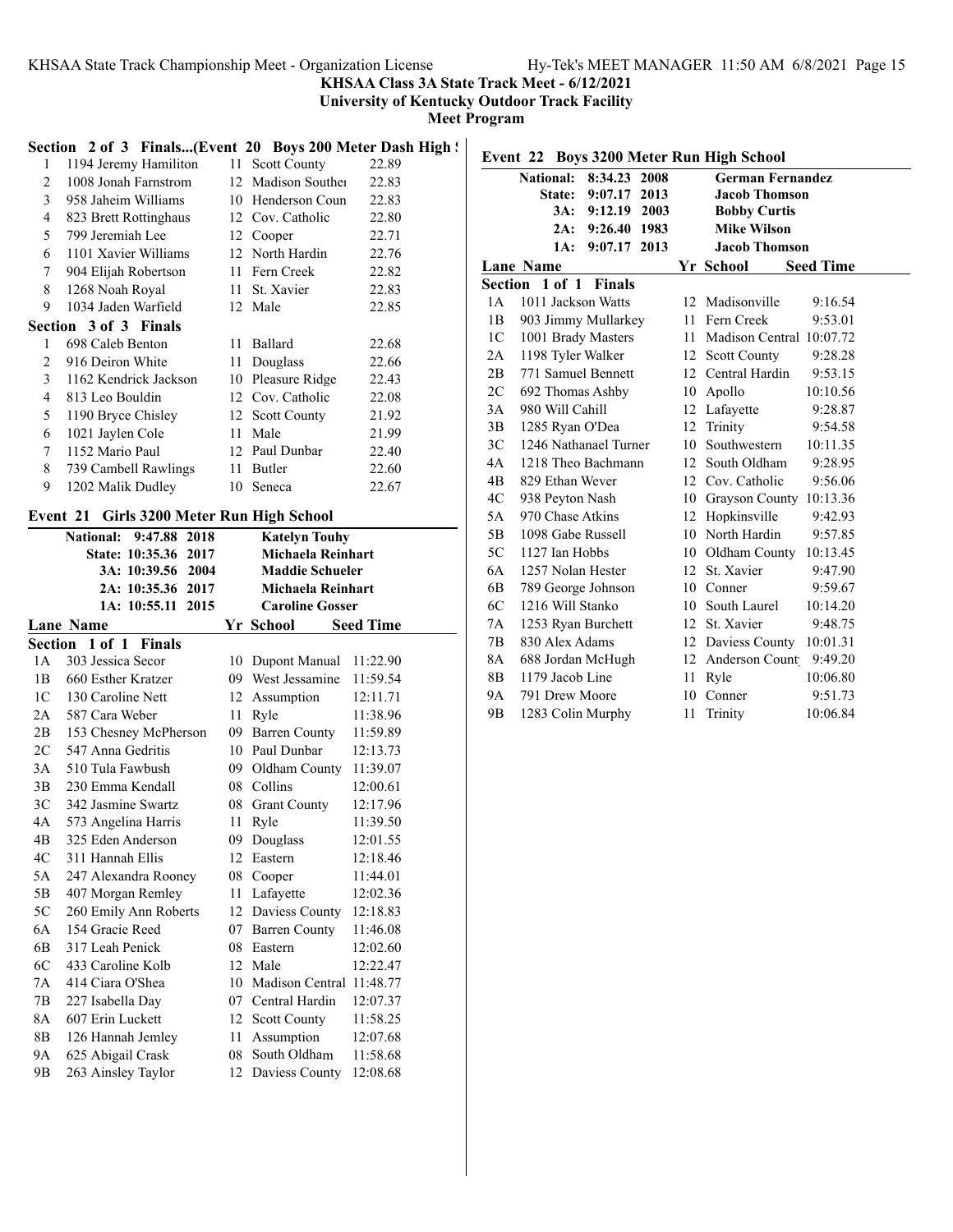**KHSAA Class 3A State Track Meet - 6/12/2021**

**University of Kentucky Outdoor Track Facility Meet Program**

|                | 3:35.49 2004<br><b>National:</b>                | <b>Long Beach Poly</b> |                                                     |  |
|----------------|-------------------------------------------------|------------------------|-----------------------------------------------------|--|
|                | State:<br>3:52.97 1984                          | <b>Ballard</b>         |                                                     |  |
|                | 3A:<br>3:52.97 1984                             | <b>Ballard</b>         |                                                     |  |
|                | 3:56.07 2019<br>2A:                             | <b>Mercer County</b>   |                                                     |  |
|                | 1A:<br>3:58.87 1982                             | <b>Fort Campbell</b>   |                                                     |  |
|                | Lane Team                                       | Relay                  | <b>Seed Time</b>                                    |  |
|                | Section 1 of 3 Finals                           |                        |                                                     |  |
| 3              | <b>Madison Central</b>                          |                        | 4:19.32                                             |  |
|                | 1) #410 Kaitlyn Cain 11                         |                        | 2) #414 Ciara O'Shea 10                             |  |
|                | 3) #415 Amilya Reynolds 09                      |                        | 4) #413 Emma McDowell 08                            |  |
|                | 5) #412 Angel Horn 09                           |                        | 6) #417 Julien Ross 08                              |  |
|                | 7) #418 Abigail Whittington 09                  |                        | 8) #411 Makyhia Hilson 09                           |  |
| $\overline{4}$ | Ryle                                            |                        | 4:17.86                                             |  |
|                | 1) #568 Quinn Eubank 09                         |                        | 2) #569 Jordan Fong 12                              |  |
|                | 3) #571 Yasmin Garcia 11                        |                        | 4) #578 Renae Kopser 11                             |  |
|                | 5) #563 Eliza Aaron 09                          |                        | 6) #572 Ella Gregory 10                             |  |
|                | 7) #584 Madison Rabe 11                         |                        | 8) #577 Allison Kopser 08                           |  |
| 5              | <b>Bullitt East</b>                             |                        | 4:17.33                                             |  |
|                | 1) #172 Bailey Chitwood 12                      |                        | 2) #174 Mackenzie Cornell 09                        |  |
|                | 3) #178 Emma Ekbundit 09                        |                        | 4) #187 Emily Tinelli 12                            |  |
|                | 5) #175 Raegan DeMuesy 10                       |                        | 6) #177 Emma Egan 11                                |  |
|                | 7) #183 Lily Newton 10                          |                        | 8) #185 Hailey Rodriguez 10                         |  |
| 6              | Butler                                          |                        | 4:17.56                                             |  |
|                | 1) #192 Tijaeh Kinnison 09                      |                        | 2) #193 Keana Meriwether 12                         |  |
|                | 3) #197 Cierra Wright 12                        |                        | 4) #196 Lillie Walker 12                            |  |
|                | 5) #190 Emma Endress 10                         |                        |                                                     |  |
| 7              | Daviess County                                  |                        | 4:18.18                                             |  |
|                | 1) #259 Emily Rempe 11                          |                        | $2)$ #263 Ainsley Taylor 12                         |  |
|                | 3) #253 Avery Heath 12                          |                        | 4) #261 Kyra Rowan 12                               |  |
|                | 5) #260 Emily Ann Roberts 12                    |                        | 6) #258 Kayley Payne 10                             |  |
|                | 7) #255 Lauren Howe 11                          |                        | 8) #262 Megan Sutherland 11                         |  |
| 8              | Meade County                                    |                        | 4:19.53                                             |  |
|                | 1) #460 Embry Keenan 11                         |                        | 2) #456 Samantha Anderson 12                        |  |
|                | 3) #458 Brianna Collins 10                      |                        | 4) #463 Trinity Spink 11                            |  |
|                | 5) #464 Zoe Wilson 12<br>7) #465 Lauren Witt 09 |                        | 6) #462 Mallory Moore 08<br>8) #459 Alyssa Hearn 11 |  |
|                |                                                 |                        |                                                     |  |

# **Section 2 of 3 Finals**

| 1 | Greenwood                     | 4:16.48                      |
|---|-------------------------------|------------------------------|
|   | 1) #351 Caroline Freeman 09   | 2) #348 Macy Daniels 09      |
|   | 3) #353 Erin Heltsley 12      | 4) #355 Amaya Salvador 12    |
|   | 5) #347 Lily Clark 07         | 6) #356 Callie Strode 12     |
|   | 7) #358 Hannah Wiles 08       | 8) #359 Kayla Williams 07    |
| 2 | Lafayette                     | 4:15.05                      |
|   | 1) #405 Holland Kantar 10     | 2) #402 Anaya Brown 11       |
|   | 3) #408 Campbell Tippey 09    | 4) #404 Victoria Holliday 12 |
|   | 5) #409 Meredith Wilson 11    | 6) #403 Sarah Ferguson 11    |
| 3 | <b>Tates Creek</b>            | 4:13.19                      |
|   | 1) #650 Gabrielle Fomby 10    | 2) #652 Naturi Robinson 12   |
|   | 3) #653 Anna Schweigardt 12   | 4) #647 Maiya Clark 10       |
|   | 5) #651 Victoria Maksimenko 1 | 6) #649 Brianna Dowell 12    |
|   | 7) #645 Adriana Barnett 10    | 8) #655 Kaycie Yockey 09     |
| 4 | Paul Dunbar                   | 4:12.13                      |
|   | 1) #548 Asha Gill 11          | 2) #539 Keira Antoni 09      |
|   | 3) #552 Sydney Rose 11        | 4) #540 Brittany Baird 11    |
|   | 5) #544 Livi Costes 11        | 6) #551 Madeline Paul 09     |
|   | 7) #545 Elizabeth Crawford 11 | 8) #553 Natalie Seng 09      |
| 5 | Cooper                        | 4:11.88                      |
|   | 1) #240 Simone Bessong 08     | 2) #248 Macey Ruth 11        |
|   | 3) #246 Elissa Luckhardt 10   | 4) #241 Kyla Bryson 11       |
|   | 5) #243 Chloe Defevers 10     | 6) #247 Alexandra Rooney 08  |
|   | 7) #245 Alexa Luckhardt 10    | 8) #249 Marisa Ruth 10       |
| 6 | Conner                        | 4:11.91                      |
|   | 1) #239 Isabella Vonlehman 09 | 2) #234 Ella Mann 09         |
|   | 3) #232 Chanler Bhoolai 10    | 4) #237 Ashlyn Vanlandingham |
|   | 5) #233 Alison Hopper 11      | 6) #235 Makenna Murphy 09    |
|   | 7) #238 Avery Vanlandingham ( | 8) #236 Amy Stewart 11       |
| 7 | Oldham County                 | 4:12.44                      |
|   | 1) #509 Isabelle Elmore 10    | 2) #515 Ella Henage 11       |
|   | 3) #523 Ashley Terry 12       | 4) #521 Kori Neie 10         |
|   | 5) #510 Tula Fawbush 09       | 6) #520 Kaylee Nay 09        |
|   | 7) #507 Kaylee Burns 11       | $(8)$ #525 Grace Wayland 10  |
| 8 | Dixie Heights                 | 4:15.00                      |
|   | 1) #266 Allison Arnett 12     | 2) #271 Jordan Faulkner 11   |
|   | 3) #277 Abigail Kopp 10       | 4) #281 Veronica Orr 10      |
|   | 5) #273 Ashtyn Ivey 10        | 6) #280 Kaylee Ollberding 11 |
|   | 7) #272 Emma Hopkins 12       | 8) #265 Harper Allen 07      |
| 9 | Apollo                        | 4:15.11                      |
|   | 1) #110 Havanah John 11       | 2) #119 Analea Sanders 09    |
|   | 3) #117 Chloe Sandefur 09     | 4) #109 Baylee Hare 12       |
|   | 5) #112 Adyson Mattingly 09   | 6) #107 Emily French 12      |
|   | 7) #116 Abby Rumage 12        | 8) #114 Ahmira Pickett 10    |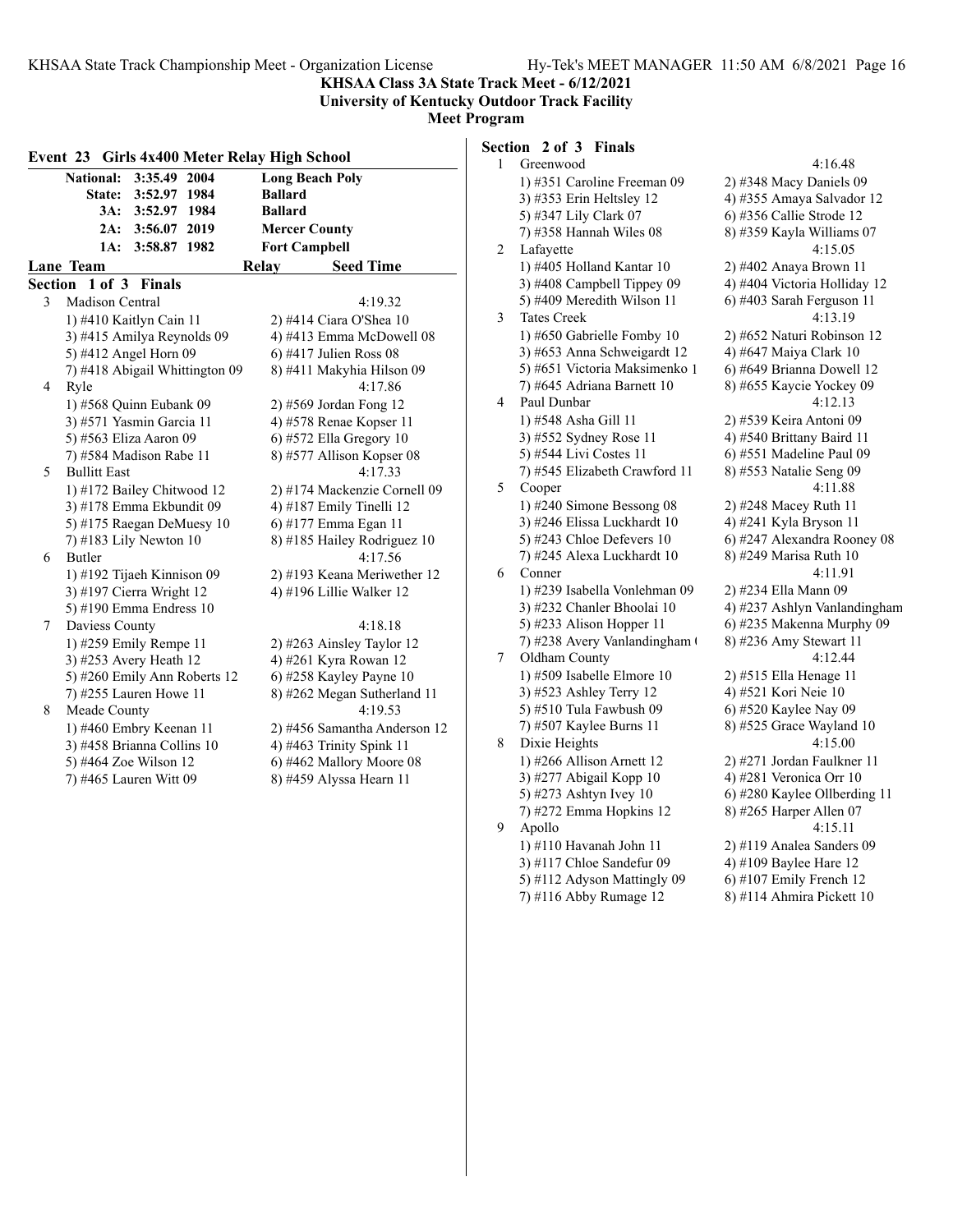**KHSAA Class 3A State Track Meet - 6/12/2021**

**University of Kentucky Outdoor Track Facility**

**Meet Program**

| 1              | Section 3 of 3 Finals(Event 23 Girls 4x400 Meter Relay High<br>West Jessamine | 4:10.89                       | Event 24 Boys 4x400 Meter Relay High School |                               |
|----------------|-------------------------------------------------------------------------------|-------------------------------|---------------------------------------------|-------------------------------|
|                | 1) #663 Madelyn McCall 11                                                     | 2) #668 Meredith Pinkston 11  | National: 3:07.40 1985                      | <b>Hawthorne High School</b>  |
|                | 3) #1313 Ella Miller 12                                                       | 4) #673 Kiersten Stryker 09   | State: 3:16.78 1985                         | Eastern                       |
|                | 5) #664 Jordan McKenzie 08                                                    | 6) #658 Aly Doyle 08          | 3A: 3:16.78 1985                            | Eastern                       |
|                | 7) #670 Abby Rexford 09                                                       | $8)$ #659 Lillian Hodge 10    | 2A: 3:19.43 1988                            | Paducah Tilghman              |
| $\overline{2}$ | Assumption                                                                    | 4:08.54                       | 1A: 3:21.40 1982                            | <b>Trigg County</b>           |
|                | 1) #127 Sophie Jerome 11                                                      | 2) #140 Mattie Whitworth 09   | Lane Team                                   | Relay<br><b>Seed Time</b>     |
|                | 3) #135 Madeline Powell 12                                                    | 4) #131 Alyssa Neubacher 12   | Section 1 of 3 Finals                       |                               |
|                | 5) #137 Lauren Schweitzer 10                                                  | 6) #132 Kendall Norrenbrock 1 | Pleasure Ridge<br>3                         | 3:36.67                       |
|                | 7) #136 Julia Schmitt 09                                                      | 8) #124 Chloe Freilinger 12   | 1) #1156 Emmanuel Brackens 1                | 2) #1158 Jakob Dixon 10       |
| 3              | Sacred Heart                                                                  | 4:08.01                       | 3) #1157 Richard Brown Jr. 11               | 4) #1165 Eric Richardson 12   |
|                | 1) #594 Josie Gilvin 11                                                       | 2) #599 Triniti Ralston 10    | 5) #1163 Jacob McFall 10                    | 6) #1162 Kendrick Jackson 10  |
|                | 3) #600 Gabby Schulten 09                                                     | 4) #591 Katelyn Cornett 12    | 7) #1161 Corion Gilbert 10                  | 8) #1154 Mikeal Blevins 12    |
|                | 5) #603 Savannah Stoutt 10                                                    | 6) #589 Miriam Billings 09    | McCracken County<br>4                       | 3:36.17                       |
| 4              | South Laurel                                                                  | 4:06.53                       | 1) #1048 James Barragan 08                  | 2) #1053 Jeremiah Grogan 10   |
|                | 1) #614 Autumn Bales 11                                                       | 2) #616 Lindsay Cox 11        | 3) #1056 Caleb Joyce 09                     | 4) #1050 Donsten Brown 12     |
|                | 3) #619 Gracie Hoskins 08                                                     | 4) #622 Phoebe McCowan 12     | 5) #1058 Gage Lawrence $10$                 | $6$ ) #1061 Thomas Newton 09  |
|                | 5) #623 Reagan Messer 10                                                      | 6) #617 Ashleyn Davis 11      | 7) #1060 Conner Moore 12                    | 8) #1057 Corbin Knight 09     |
|                | 7) #624 Gracie Turner 10                                                      | 8) #620 Kyla Hueser 10        | 5<br><b>Great Crossing</b>                  | 3:34.49                       |
| 5              | Male                                                                          | 4:04.63                       | 1) #949 Isaac Moore 12                      | 2) #946 Kaiden Johnson 12     |
|                | 1) #435 Emily Lowe 11                                                         | 2) #437 Ra Myah Sheffield 11  | 3) #942 Jacob Coulter 11                    | 4) #950 Kalib Perry 11        |
|                | 3) #439 Dreeanna Wade 12                                                      | 4) #426 Kylah Brooks 11       | 5) #948 Bryce Lee 10                        | 6) #952 Malakhi Young 10      |
|                | 5) #434 Makiaya Lewis 11                                                      | 6) #432 Gabrielle Knox 10     | 7) #951 Carter Russell 10                   | 8) #947 Keith Johnson 09      |
|                | 7) #436 Veronique Ninamou 11                                                  | 8) #431 Kamaya V Johnson 11   | Henry Clay<br>6                             | 3:34.57                       |
| 6              | Dupont Manual                                                                 | 4:04.82                       | 1) #960 Ishan Cooper 11                     | 2) #963 Matthew Johnson 12    |
|                | 1) #290 Abigail Bohn 12                                                       | 2) #301 Sophia Richter 10     | 3) #964 Richard Maluka 12                   | 4) #968 Lorenzo Rivera 12     |
|                | 3) #303 Jessica Secor $10$                                                    | 4) #299 Ruby Nwosu 11         | 5) #961 Rob Gilligan 12                     | $(6)$ #969 Austin Stewart 12  |
|                | 5) #293 Mary Dye 12                                                           | 6) #296 Laila Hayes 12        | 7) #966 Lucas Morris 10                     | 8) #959 Jevon Adams 11        |
|                | 7) #305 Koryn Smith 09                                                        | 8) #306 Mia Treinen 11        | West Jessamine<br>7                         | 3:36.63                       |
| 7              | Pulaski County                                                                | 4:06.67                       | 1) #1301 Mathias Robertson 09               | 2) #1298 Reid Gouge 12        |
|                | 1) #554 Morgan Bruin 12                                                       | 2) #560 Maggie Holt 09        | 3) #1295 Micah Bullock 11                   | 4) #1297 Will Durrance 12     |
|                | 3) #558 Alex Cundiff 10                                                       | 4) #557 Shelby Cothron 12     | 5) #1300 Isaac Nicholls $11$                | $(6)$ #1302 Colin Winter 11   |
|                | 5) #561 Emma Midden 08                                                        | $6$ ) #562 Lauren Smith 12    | 7) #1296 Trevor Bush 09                     | 8) #1299 David Martin 10      |
|                | 7) #556 Emma Coomer 08                                                        |                               | 8<br>Douglass                               | 3:37.03                       |
| 8              | Eastern                                                                       | 4:08.34                       | 1) #906 Isaiah Allen $12$                   | 2) #907 Kerrington Eubanks 11 |
|                | 1) #307 Aliyah Allen 10                                                       | 2) #313 Nia Jones 12          | 3) #911 Siddeeq McNeal 12                   | 4) #916 Deiron White 11       |
|                | 3) #323 Abigail Wallace 10                                                    | 4) #316 Raven Payne 10        | 5) #914 Otreyvien Taylor 12                 | $(6)$ #910 AJ Matthews 11     |
|                | 5) #308 Emily Bird 11                                                         | 6) #312 Chelsea Gaesser 12    | 7) #915 Jeriah Walker 12                    | 8) #908 Ellis Jackson 12      |
|                | 7) #317 Leah Penick 08                                                        | 8) #321 Nima Tooley 09        |                                             |                               |
| 9              | Henry Clay                                                                    | 4:09.52                       |                                             |                               |
|                | 1) #381 Kendra DeRoy 12                                                       | 2) #392 Olivia Sparks 10      |                                             |                               |
|                | 3) #396 Janna Whaley 10                                                       | 4) #397 Ainsley Wilson 10     |                                             |                               |
|                | $\mu$ 205 $\tau$ $\tau$ $\tau$ $\lambda$ $\tau$ $\mu$ $\alpha$                | $0.02011 - 0.3110$            |                                             |                               |

5) #395 Lydia Van Metre 09 6) #391 Jamya Smith 10 7) #384 Sokhna Ndour 09 8) #398 Ava Wilson 08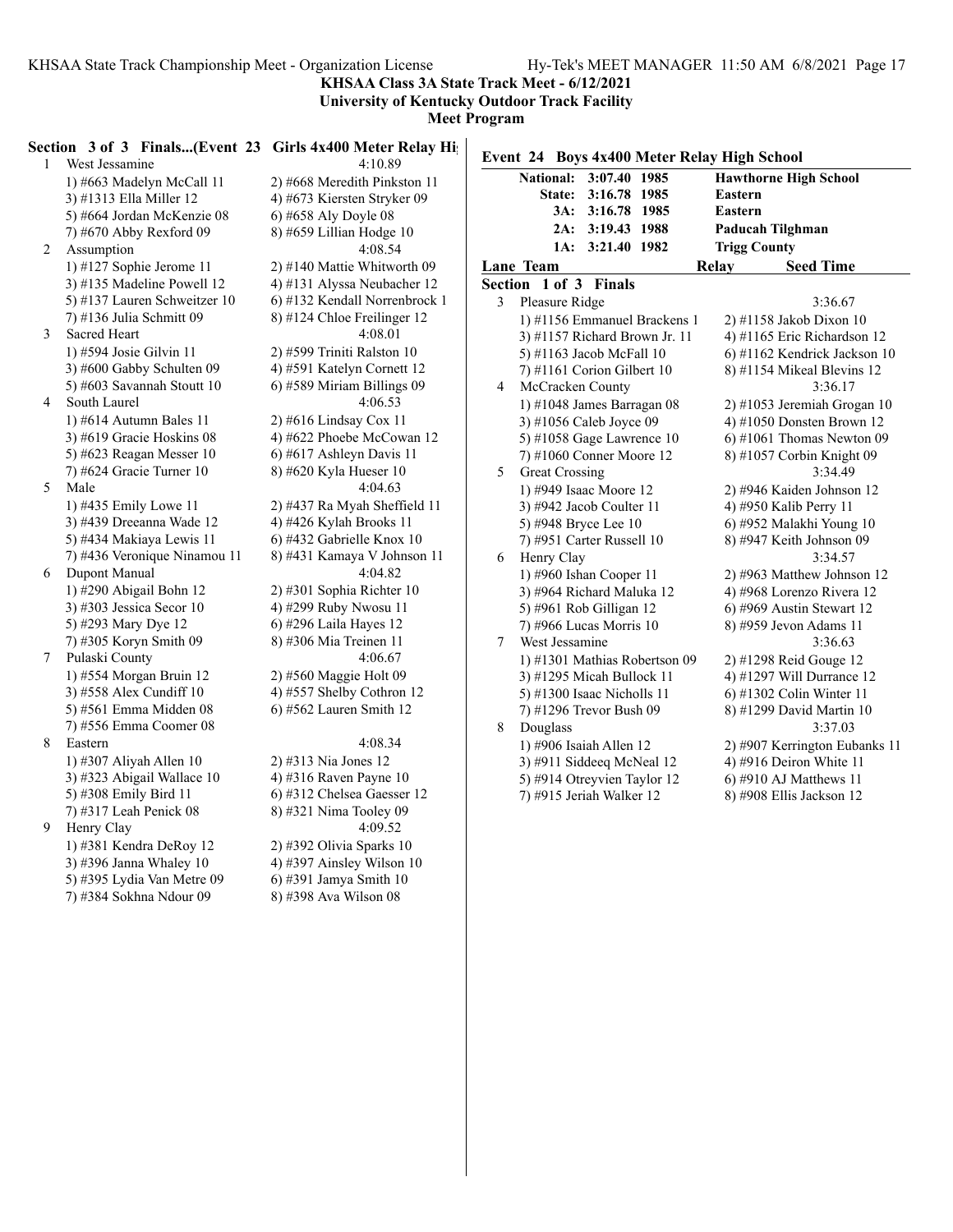**KHSAA Class 3A State Track Meet - 6/12/2021 University of Kentucky Outdoor Track Facility**

# **Meet Program**

**Section 2 of 3 Finals...(Event 24 Boys 4x400 Meter Relay Hig Section 3 of 3 Fig.** 

1 Meade County 3:34.34 1) #1066 Zachary Clarkson 12 2) #1069 Roman Gonsalves 11 3) #1071 Phryxus Mangay-Aya $\qquad$  4) #1065 Nate Clarkson 12 5) #1070 Garrett Heiner 10 6) #1072 Emilio Sacra 12 7) #1074 Nolan Whobrey 11 8) #1068 Jayden Gonsalves 11 2 North Hardin 3:33.00 1) #1101 Xavier Williams 12 2) #1094 Billy Kalland 11 3) #1099 Devin Sealey 10  $\qquad$  4) #1083 Jalen Alfonso 10 7) #1100 Elijah Washington 12 8) #1084 Andrew Ames 11 3 Fern Creek 3:31.70 1) #904 Elijah Robertson 11 2) #903 Jimmy Mullarkey 11 3) #896 Elohim Bando 12 4) #898 Julian Bryant 12 5) #897 Elyon Bando 12 6) #899 Dain Elmore 11 4 Eastern 3:31.50 1) #865 Wade Balcom 11 2) #868 Zach Bird 12 3) #874 Connor Gaesser 10 4) #884 Quint Smaldone 12 5) #876 Marshall Hayward 12  $\qquad$  6) #873 Sinceer Ellison 08 5 North Laurel 3:30.36 1) #1107 Gamarious Isby 09 2) #1117 Grant Woods 12 3) #1111 Shaun Robinson 11 4) #1104 Alex Garcia 11 5) #1115 Justin Sparkman 12 6) #1102 Henry Chappell 11 7) #1105 Xander Harris 08 8) #1109 Cole Osborne 10 6 Fairdale 3:30.72 1) #894 Myles Smithson 11 2) #892 Doada Sieh 12 3) #893 Lukas Smithson 12 4) #889 Dayton Bradshaw 10 5) #895 Lamar Tandy 12 6) #891 Josh Kennebrew 11 7 Campbell County 3:31.60 1) #760 Joshua Yang 12 2) #755 Noah Slone 12 3) #748 Connor Gunn 11  $\qquad \qquad$  4) #750 Trenen Lowther 11 5) #759 Kyle Weinberg 12 6) #746 Tate Glass 09 7) #758 Elliott Warner 11 8) #751 Kaden Morency 12 8 Oldham County 3:32.70 1) #1128 Tyler Lindemier 11 2) #1122 Jacob Davis 11 3) #1125 Ben Dunkle 10 4) #1134 Nic Yamnitz 11 5) #1131 Gus Tichenor 11 6) #1124 Joseph Dennis 10 7) #1132 Canon Weaver 11 9 Lafayette 3:33.87 1) #989 Ta Sanders 12 2) #982 Lucas Doneghy 12 3) #986 Nolan Polston 12 4) #991 Daniel Whitaker 11 5) #990 Benjamin Tussey 11 6) #985 Boaz Nishimwe 12

5) #1087 Shaun Boykins 09 6) #1090 Alejandro Tomas Garc

- 
- 7) #984 Ben Ingram 10 8) #988 Reed Richardson 10

|   | ection 3 of 3 Finals           |                               |
|---|--------------------------------|-------------------------------|
| 1 | Cooper                         | 3:29.87                       |
|   | 1) #805 Joshua Stepner 11      | 2) #809 Preston Winiger 09    |
|   | 3) #798 Cole Henry 09          | 4) #800 Austin Liversgowdy 10 |
|   | 5) #802 Coleman Pope 10        | 6) #797 Aiden Cornforth 12    |
|   | 7) #801 Noah Miller 09         | 8) #804 Alex Prevatte 09      |
| 2 | Paul Dunbar                    | 3:28.20                       |
|   | 1) #1146 Jakobe Biggerstaff 09 | 2) #1149 Brock Kaczmarek 10   |
|   | 3) #1151 Kaylib Nelson 08      | 4) #1152 Mario Paul 12        |
|   | 5) #1148 Frank Ilunga 12       | 6) #1147 Darin Hinshaw 12     |
|   | 7) #1153 Alex Young 09         |                               |
| 3 | Madison Central                | 3:27.77                       |
|   | 1) #1000 Jeffrey Kinley 11     | 2) #999 Cayden Jarnagin 10    |
|   | 3) #1002 Armando Pacheco 11    | 4) #998 Dirk Gambrel 12       |
|   | 5) #1006 Wesley Stokes 12      | $6$ ) #1004 Grant Sommers 10  |
| 4 | Male                           | 3:26.13                       |
|   | 1) #1027 Nicholas Pearson 12   | 2) #1034 Jaden Warfield 12    |
|   | 3) #1031 Maikyah Stowe 12      | 4) #1029 Myles Sloan 12       |
|   | 5) #1028 Elijah Phan 12        | 6) #1036 Josiah Washington 11 |
|   | 7) #1032 Van Thrasher 10       | 8) #1015 Tyler Brown 12       |
| 5 | St. Xavier                     | 3:25.61                       |
|   | 1) #1254 Trae Burns 11         | 2) #1251 Nick Brooks 11       |
|   | 3) #1257 Nolan Hester 12       | 4) #1249 Sean Beam 12         |
|   | 5) #1272 Nathen Wacker 12      | 6) #1256 Sami Hattab 10       |
|   | 7) #1267 James Ricketts 12     | 8) #1270 Nick Stockdale 09    |
| 6 | Dupont Manual                  | 3:25.98                       |
|   | 1) #848 Eli Blakey 12          | 2) #850 Darius Brown 12       |
|   | 3) #855 Romaro Knight 09       | 4) #860 Justin Schnurr 12     |
|   | 5) #858 Jawaun Northington 11  | 6) #854 Sam Howlett 11        |
|   | 7) #851 Charlie Flowers 09     | 8) #852 Howie Gant 10         |
| 7 | Owensboro                      | 3:26.29                       |
|   | 1) #1135 Reece Carroll 11      | 2) #1136 Zachary Clark 10     |
|   | 3) #1144 Nathanael Turner 12   | 4) #1142 Steven Stevenson 12  |
|   | 5) #1143 Javius Taylor 11      |                               |
| 8 | Marshall County                | 3:27.92                       |
|   | 1) #1043 Isaiah Kirby 12       | 2) #1041 Cade Flatt 11        |
|   | 3) #1044 Preston Lamb 10       | 4) #1039 Will Davis 11        |
|   | 5) #1046 Jett Sealock 11       | 6) #1038 Kiefer Court 11      |
| 9 | Central                        | 3:29.67                       |
|   | 1) #761 Miah Chatmond 12       | 2) #762 Jakoby Graves 10      |
|   | 3) #767 Ashton Tunstull 09     | 4) #768 Hasani Williams 12    |

5) #766 Jaylen Thomas 11 6) #763 Adrian Johnson 09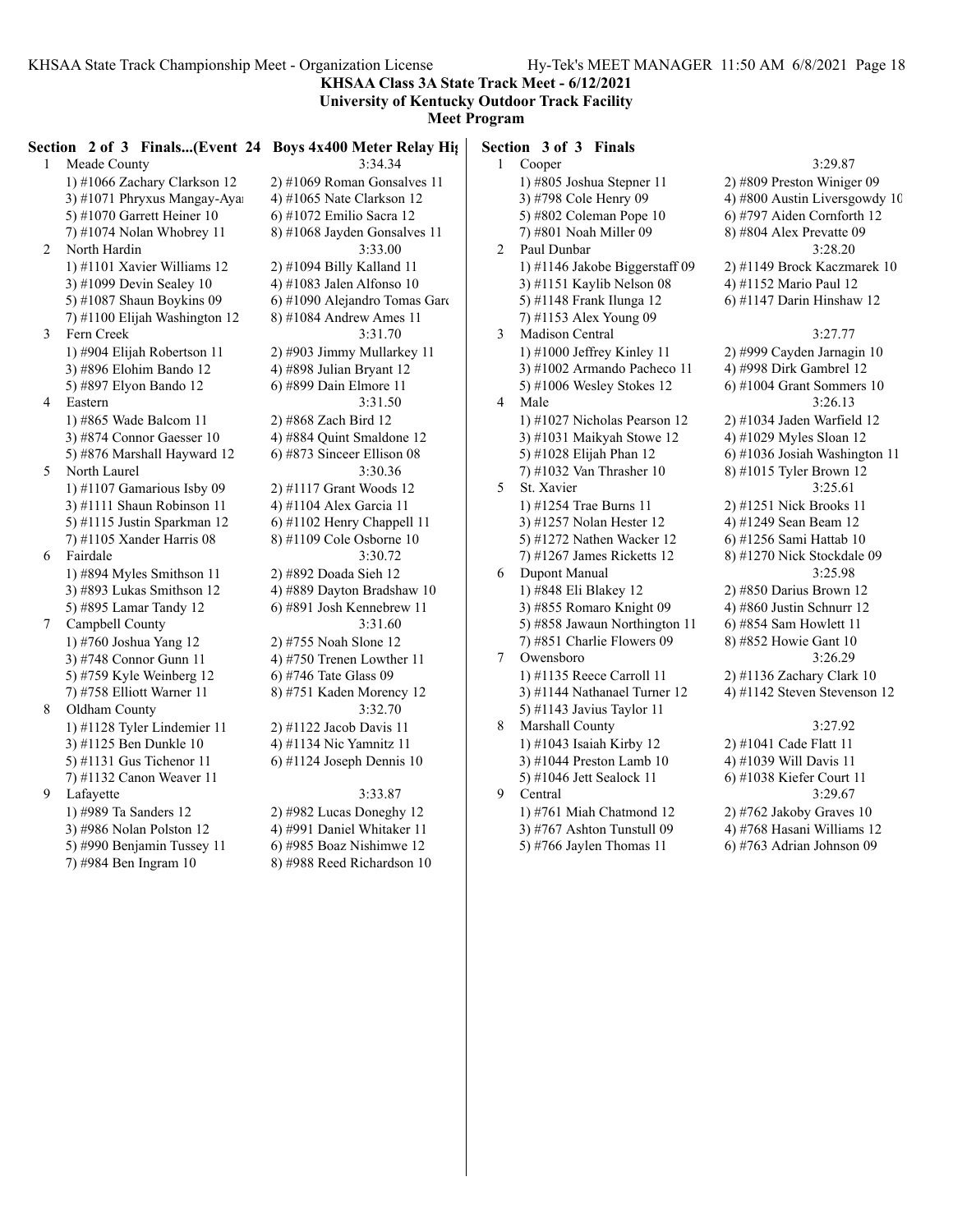**KHSAA Class 3A State Track Meet - 6/12/2021**

**University of Kentucky Outdoor Track Facility**

**Meet Program**

|                | Event 25 Girls Shot Put High School       |    |                             |                  |  |  |
|----------------|-------------------------------------------|----|-----------------------------|------------------|--|--|
|                | <b>National: 57-01.25</b><br>2017         |    | <b>Alyssa Wilson</b>        |                  |  |  |
|                | State: 43-07.25 1994                      |    | <b>Carla Prewitt</b>        |                  |  |  |
|                | 3A: 43-07.25 1994                         |    | <b>Carla Prewitt</b>        |                  |  |  |
|                | 2A: 42-10.50 2006                         |    | Pam Bell                    |                  |  |  |
|                | 1A:<br>40-04 1999                         |    | <b>Shelley Mayes</b>        |                  |  |  |
| Pos            | <b>Name</b>                               |    | Yr School                   | <b>Seed Mark</b> |  |  |
|                | Flight 1 of 2 Finals                      |    |                             |                  |  |  |
| 1              | 276 Darielle Kontcho                      |    | 12 Dixie Heights            | 29-07.00         |  |  |
| 2              | 534 Lizy Phillips                         |    | 10 Owensboro                | 29-10.00         |  |  |
| 3              | 329 Gracia Loutete                        |    | 11 Douglass                 | 29-10.00         |  |  |
| 4              | 662 Kennedy Marsh                         |    | 10 West Jessamine           | 30-01.00         |  |  |
| 5              | 621 Grace Leis                            |    | 10 South Laurel             | 30-03.00         |  |  |
| 6              | 447 Alyssa McClain                        |    | 11 Marshall County 30-07.50 |                  |  |  |
| 7              | 304 Zoey Shahid-Scott                     |    | 09 Dupont Manual            | 30-10.00         |  |  |
| 8              | 378 Haden Wolfe                           |    | 10 Henderson Coun 30-11.00  |                  |  |  |
| 9              | 346 Kaylynn Middleton                     |    | 09 Great Crossing           | 31-06.00         |  |  |
| 10             | 400 Lori Moyd                             |    | 11 Hopkinsville             | 31-10.00         |  |  |
| 11             | 161 Karyn Bernard                         |    | 12 Bryan Station            | 32-02.50         |  |  |
| 12             | 219 Kendall Duncan                        |    | 10 Central                  | 32-04.00         |  |  |
|                | Flight 2 of 2 Finals                      |    |                             |                  |  |  |
| 1              | 513 Grace Gooden                          |    | 12 Oldham County 32-07.50   |                  |  |  |
| 2              | 324 Gabby Wilson                          |    | 09 Fern Creek               | 32-09.00         |  |  |
| 3              | 508 Reagan Cheatham                       |    | 10 Oldham County 33-10.00   |                  |  |  |
| 4              | 118 Amari Sanders                         |    | 12 Apollo                   | 33-10.50         |  |  |
| 5              | 643 Catherine Armishaw                    |    | 11 Tates Creek              | 33-10.50         |  |  |
| 6              | 225 Jasmine Carroll                       |    | 12 Central Hardin           | 35-09.00         |  |  |
| 7              | 368 Ashby Greenwell                       |    | 12 Henderson Coun 36-02.00  |                  |  |  |
| 8              | 222 Destiny Jones                         |    | 09 Central                  | 36-02.00         |  |  |
| 9              | 149 Katie Monheimer                       |    | 12 Ballard                  | 37-02.50         |  |  |
| 10             | 102 Trinity Gottler                       |    | 10 Anderson Count 39-09.00  |                  |  |  |
| 11             | 340 Brooklyn Hammons                      |    | 11 Grant County             | 42-10.00         |  |  |
| 12             | 475 Angel Lee                             |    | 12 North Hardin             | 44-04.50         |  |  |
|                |                                           |    |                             |                  |  |  |
|                | <b>Event 26 Boys Shot Put High School</b> |    |                             |                  |  |  |
|                | National:<br>77-00 1979                   |    | <b>Michael Carter</b>       |                  |  |  |
|                | State:<br>67-00 1969                      |    | <b>Jesse Stuart</b>         |                  |  |  |
|                | 3A: 63-09.50<br>2018                      |    | <b>Bryan Hudson</b>         |                  |  |  |
|                | 2A: 65-07.50<br>2003                      |    | <b>Andy Fryman</b>          |                  |  |  |
|                | 67-00 1969<br>1A:                         |    | <b>Jesse Stuart</b>         |                  |  |  |
| Pos            | Name                                      |    | Yr School                   | <b>Seed Mark</b> |  |  |
| Flight         | $1$ of $2$<br><b>Finals</b>               |    |                             |                  |  |  |
| 1              | 992 Neil Coursey                          | 12 | Logan County                | 42-06.25         |  |  |
| 2              | 1114 Connor Sizemore                      | 10 | North Laurel                | 42-08.50         |  |  |
| 3              | 957 Bryce Tapp                            |    | 10 Henderson Coun 43-00.00  |                  |  |  |
| $\overline{4}$ | 926 Luke Nesler                           | 11 | Graves County               | 43-00.50         |  |  |
| 5              | 869 Alexander Cole                        | 11 | Eastern                     | 43-04.00         |  |  |
| 6              | 902 Kevin Mosby                           | 12 | Fern Creek                  | 43-05.00         |  |  |

 778 Oscar Adams 10 Christian County 43-10.00 1014 VJ Anthony 12 Male 43-11.00 908 Ellis Jackson 12 Douglass 44-04.50 1110 Luke Robinson 10 North Laurel 44-07.50 1088 Elijah Crow 12 North Hardin 46-07.25 1263 Jackson McDonald 12 St. Xavier 47-03.00

## **Flight 2 of 2 Finals**

|    | 901 Emmanuel Lopez    |     | 11 Fern Creek               | 48-02.00 |
|----|-----------------------|-----|-----------------------------|----------|
| 2  | 1250 Evan Brockman    |     | 12 St. Xavier               | 48-02.50 |
| 3  | 1040 Ben Fiser        |     | 11 Marshall County 48-11.50 |          |
| 4  | 693 Cade Crume        |     | 12 Apollo                   | 49-01.00 |
| 5  | 1018 Seth Cartwright  |     | 12 Male                     | 49-02.00 |
| 6  | 1047 Chase Thompson   |     | 12 Marshall County 49-02.00 |          |
| 7  | 1305 Grant Garrison   |     | Woodford Count 49-08.00     |          |
| 8  | 1049 LeAndre Bolen Jr | 11. | McCracken Cou 50-02.00      |          |
| 9  | 1182 Wilson Pendleton |     | 12 Ryle                     | 50-09.00 |
| 10 | 827 Luke Stegman      |     | 12 Cov. Catholic            | 51-01.00 |
| 11 | 918 Jackson Smallwood |     | 12 Grant County             | 56-06.50 |
| 12 | 856 Malachi Lawrence  |     | 12 Dupont Manual            | 57-05.00 |

### **Event 27 Girls Discus Throw High School**

|                | <b>National:</b><br>191-06 2012 |      | <b>Shelby Vaughan</b>    |            |
|----------------|---------------------------------|------|--------------------------|------------|
|                | 142-02 2015<br>State:           |      | <b>Lilli Popovich</b>    |            |
|                | 3A:<br>134-06 1981              |      | <b>Gabrielle Sweeney</b> |            |
|                | 2A: 142-02 2015                 |      | <b>Lilli Popovich</b>    |            |
|                | 125-09 2011<br>1A:              |      | <b>Brianna McCarthy</b>  |            |
| Pos            | Name                            |      | Yr School Seed Mark      |            |
|                | Flight 1 of 2 Finals            |      |                          |            |
| 1              | 171 Mandy Brainer               |      | 12 Bullitt East          | 75-09      |
| 2              | 435 Emily Lowe                  | 11   | Male                     | 86-09      |
| 3              | 682 Reagan Hash                 |      | 11 Woodford Count        | 90-07      |
| 4              | 502 Cam Welch                   |      | 11 Notre Dame            | 90-07      |
| 5              | 634 Kennedy Coradini            |      | 10 South Warren          | 90-09      |
| 6              | 161 Karyn Bernard               |      | 12 Bryan Station         | 90-09      |
| $\overline{7}$ | 419 Emma Wilson                 |      | 10 Madison Central       | 93-09      |
| 8              | 445 Georgia Hall                |      | 10 Marshall County       | 96-06      |
| 9              | 378 Haden Wolfe                 |      | 10 Henderson Coun        | 96-10      |
| 10             | 319 Mattie Spalding             |      | 12 Eastern               | 96-11      |
| 11             | 640 Nailah Nwanguma             |      | 10 South Warren          | 99-02      |
| 12             | 508 Reagan Cheatham             |      | 10 Oldham County         | 99-02      |
| Flight         | 2 of 2 Finals                   |      |                          |            |
| 1              | 442 Maci Brown                  |      | 12 Marshall County       | 100-01     |
| 2              | 149 Katie Monheimer             |      | 12 Ballard               | 100-07     |
| 3              | 324 Gabby Wilson                |      | 09 Fern Creek            | 100-08     |
| $\overline{4}$ | 621 Grace Leis                  |      | 10 South Laurel          | $100 - 11$ |
| 5              | 368 Ashby Greenwell             |      | 12 Henderson Coun        | 102-09     |
| 6              | 541 Spencer Berry               |      | 11 Paul Dunbar           | $103 - 10$ |
| 7              | 513 Grace Gooden                |      | 12 Oldham County         | 105-03     |
| 8              | 643 Catherine Armishaw          | 11   | <b>Tates Creek</b>       | 113-06     |
| 9              | 475 Angel Lee                   |      | 12 North Hardin          | 119-00     |
| 10             | 102 Trinity Gottler             |      | 10 Anderson Count        | 126-09     |
| 11             | 225 Jasmine Carroll             |      | 12 Central Hardin        | 127-07     |
| 12             | 340 Brooklyn Hammons            | 11 - | <b>Grant County</b>      | 138-09     |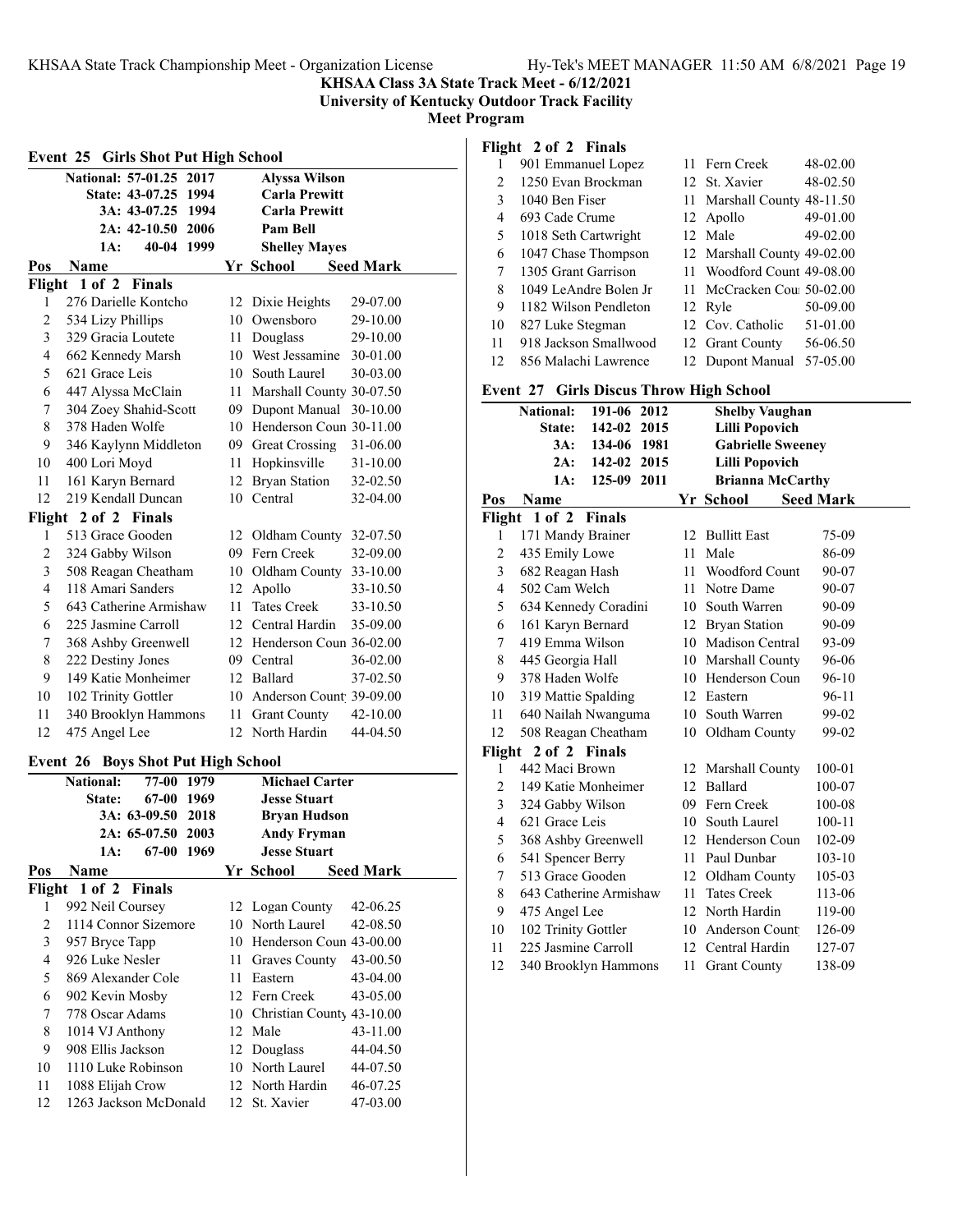**KHSAA Class 3A State Track Meet - 6/12/2021**

**University of Kentucky Outdoor Track Facility**

**Meet Program**

| <b>Event 28 Boys Discus Throw High School</b> |                                             |                   |      |    |                          |                  |
|-----------------------------------------------|---------------------------------------------|-------------------|------|----|--------------------------|------------------|
|                                               | <b>National:</b>                            | $236-06$ 2009     |      |    | <b>Mason Finley</b>      |                  |
|                                               | State:                                      | 194-11            | 2003 |    | <b>Andy Fryman</b>       |                  |
|                                               |                                             | 3A: 193-01 2010   |      |    | <b>Kyle Jenkins</b>      |                  |
|                                               | 2A:                                         | 194-11 2003       |      |    | <b>Andy Fryman</b>       |                  |
|                                               | 1A:                                         | 185-02 1984       |      |    | <b>John Poehlein</b>     |                  |
| Pos                                           | Name                                        |                   |      |    | Yr School                | <b>Seed Mark</b> |
|                                               | Flight 1 of 2 Finals                        |                   |      |    |                          |                  |
| 1                                             | 1114 Connor Sizemore                        |                   |      |    | 10 North Laurel          | 108-04           |
| $\overline{2}$                                | 979 Austin Barnes                           |                   |      |    | 12 Lafayette             | 125-03           |
| 3                                             | 1054 Colton Hayden                          |                   |      |    | 11 McCracken Cou         | 125-07           |
| 4                                             | 957 Bryce Tapp                              |                   |      |    | 10 Henderson Coun        | 127-09           |
| 5                                             | 1110 Luke Robinson                          |                   |      |    | 10 North Laurel          | 127-11           |
| 6                                             | 1088 Elijah Crow                            |                   |      |    | 12 North Hardin          | 128-01           |
| 7                                             | 993 Jonah Oliver                            |                   |      |    | 12 Logan County          | 130-01           |
| 8                                             | 1252 Andrew Buckler                         |                   |      |    | 12 St. Xavier            | 132-02           |
| 9                                             | 1047 Chase Thompson                         |                   |      |    | 12 Marshall County       | 132-06           |
| 10                                            | 983 Connor Ignacio                          |                   |      |    | 12 Lafayette             | 136-04           |
| 11                                            | 977 Kemaure Mumford                         |                   |      |    | 11 Hopkinsville          | 136-10           |
| 12                                            | 1185 Gabe Savage                            |                   |      |    | 11 Ryle                  | 137-03           |
|                                               | Flight 2 of 2 Finals                        |                   |      |    |                          |                  |
| 1                                             | 792 Grant Reece                             |                   |      |    | 10 Conner                | 137-05           |
| 2                                             | 918 Jackson Smallwood                       |                   |      |    | 12 Grant County          | 141-08           |
| 3                                             | 856 Malachi Lawrence                        |                   |      |    | 12 Dupont Manual         | 143-07           |
| 4                                             | 1150 John Law                               |                   |      |    | 12 Paul Dunbar           | 144-11           |
| 5                                             | 1261 Grayson Karleski                       |                   |      |    | 11 St. Xavier            | 147-10           |
| 6                                             | 901 Emmanuel Lopez                          |                   |      |    | 11 Fern Creek            | 148-03           |
| 7                                             | 1305 Grant Garrison                         |                   |      |    | 11 Woodford Count        | 149-08           |
| 8                                             | 1182 Wilson Pendleton                       |                   |      |    | 12 Ryle                  | 150-07           |
| 9                                             | 1049 LeAndre Bolen Jr                       |                   |      |    | 11 McCracken Cou         | 154-01           |
| 10                                            | 1040 Ben Fiser                              |                   |      | 11 | Marshall County          | 158-01           |
| 11                                            | 869 Alexander Cole                          |                   |      |    | 11 Eastern               | 161-06           |
| 12                                            | 827 Luke Stegman                            |                   |      |    | 12 Cov. Catholic         | 170-08           |
|                                               | <b>Event 29 Girls Long Jump High School</b> |                   |      |    |                          |                  |
|                                               | <b>National: 22-01.75</b>                   |                   | 1976 |    | <b>Kathy McMillan</b>    |                  |
|                                               | <b>State:</b>                               | 20-04             | 1975 |    | <b>Maxine Graham</b>     |                  |
|                                               |                                             | 3A: 19-09.25      | 2016 |    | Alexis Gibbons           |                  |
|                                               |                                             | 2A: 18-06.50 2012 |      |    | <b>Brianne Brown</b>     |                  |
|                                               | 1A:                                         | 20-04 1975        |      |    | <b>Maxine Graham</b>     |                  |
| Pos                                           | <b>Name</b>                                 |                   |      |    | Yr School                | <b>Seed Mark</b> |
|                                               | Flight 1 of 2                               | <b>Finals</b>     |      |    |                          |                  |
| 1                                             | 631 Tobi Akangbe                            |                   |      | 09 | South Warren             | 13-11.75         |
| $\overline{2}$                                | 473 Destiny Barnes                          |                   |      | 11 | North Hardin             | 15-00.50         |
| 3                                             | 272 Emma Hopkins                            |                   |      |    | 12 Dixie Heights         | 15-00.75         |
| $\overline{4}$                                | 242 Jordyn Cardwell                         |                   |      |    | 12 Cooper                | 15-02.75         |
| 5                                             | 174 Mackenzie Cornell                       |                   |      |    | 09 Bullitt East          | 15-03.50         |
| 6                                             | 659 Lillian Hodge                           |                   |      |    | 10 West Jessamine        | 15-05.75         |
| 7                                             | 605 Kiya Allen                              |                   |      | 11 | <b>Scott County</b>      | 15-06.00         |
| $\,$ $\,$                                     | 674 Ashleigh Teater                         |                   |      | 11 | West Jessamine           | 15-06.50         |
| 9                                             | 330 Lionela Loutete                         |                   |      | 09 | Douglass                 | 15-08.50         |
| 10                                            | 451 Jordyn Reed                             |                   |      | 11 | Marshall County 15-10.00 |                  |
| 11                                            | 217 Jayla Douglas                           |                   |      |    | 10 Central               | 15-11.00         |
| 12                                            | 381 Kendra DeRoy                            |                   |      | 12 | Henry Clay               | 16-00.00         |

### **Flight 2 of 2 Finals**

| . . |                        |     |                              |          |
|-----|------------------------|-----|------------------------------|----------|
| 1   | 374 Hayden Tichenor    |     | 10 Henderson Coun 16-00.00   |          |
| 2   | 137 Lauren Schweitzer  |     | 10 Assumption 16-00.00       |          |
| 3   | 228 Autumn Bell        |     | 11 Christian County 16-00.25 |          |
| 4   | 222 Destiny Jones      | 09. | Central                      | 16-02.00 |
| 5   | 422 Kaylynn Wright     |     | 11 Madison Souther 16-04.00  |          |
| 6   | 403 Sarah Ferguson     |     | 11 Lafayette 16-06.75        |          |
| 7   | 338 Julia Pohl         |     | 12 Clark County 16-09.50     |          |
| 8   | 680 Callie Gormley     |     | 12 Woodford Count 16-10.50   |          |
| 9   | 133 Annie O'Dea        |     | 12 Assumption 16-10.50       |          |
| 10  | 517 Kasia Korzeniowski |     | 09 Oldham County 16-10.50    |          |
| 11  | 675 Ka Mari Black      |     | 12 Woodford Count 16-11.75   |          |
| 12  | 444 Sophie Galloway    |     | 12 Marshall County 19-00.50  |          |
|     |                        |     |                              |          |

# **Event 30 Boys Long Jump High School**

|        | етст эл ноуз нолд эмир тиди эспоот |     |                           |                  |
|--------|------------------------------------|-----|---------------------------|------------------|
|        | National: 26-04.75 1989            |     | <b>James Stallworth</b>   |                  |
|        | State: 24-00.50 1985               |     | <b>William White</b>      |                  |
|        | $3A: 24-00.50$<br>1985             |     | <b>William White</b>      |                  |
|        | 2A: 23-08.25 2007                  |     | <b>Chrys Jones</b>        |                  |
|        | 1A:<br>23-11<br>1990               |     | <b>Corey Smith</b>        |                  |
| Pos    | Name                               |     | Yr School                 | <b>Seed Mark</b> |
| Flight | 1 of 2 Finals                      |     |                           |                  |
| 1      | 715 Easton Barlow                  | 09. | <b>Bowling Green</b>      | 18-07.50         |
| 2      | 1248 Ian Ware                      |     | 12 Southwestern           | 19-07.50         |
| 3      | 1128 Tyler Lindemier               |     | 11 Oldham County          | 20-01.50         |
| 4      | 703 Lennox Jackson                 |     | 10 Ballard                | 20-02.00         |
| 5      | 719 Dadrien Taylor                 |     | 12 Bryan Station          | 20-02.00         |
| 6      | 1076 Adrian Jones                  |     | 11 Montgomery Co 20-03.00 |                  |
| 7      | 825 D.J. Skinner                   |     | 12 Cov. Catholic          | 20-03.75         |
| 8      | 777 Tre Williams                   |     | 11 Central Hardin         | 20-04.00         |
| 9      | 1158 Jakob Dixon                   |     | 10 Pleasure Ridge         | 20-04.00         |
| 10     | 1247 Ethan Ware                    |     | 12 Southwestern           | 20-04.50         |
| 11     | 813 Leo Bouldin                    |     | 12 Cov. Catholic          | 20-05.25         |
| 12     | 1254 Trae Burns                    | 11  | St. Xavier                | 20-06.00         |
| Flight | 2 of 2 Finals                      |     |                           |                  |
| 1      | 1022 Myles Gentry                  |     | 10 Male                   | 20-06.00         |
| 2      | 1156 Emmanuel Brackens             |     | 10 Pleasure Ridge         | 20-07.00         |
| 3      | 1289 Cooper Stengel                | 12  | Trinity                   | 20-10.50         |
| 4      | 1142 Steven Stevenson              | 12  | Owensboro                 | 20-11.50         |
| 5      | 983 Connor Ignacio                 |     | 12 Lafayette              | 21-01.00         |
| 6      | 1139 Maurice Moorman               |     | 11 Owensboro              | 21-03.00         |
| 7      | 978 Javon Adams                    |     | 11 Lafayette              | 21-03.75         |
| 8      | 740 Barrye Trotter                 |     | 12 Butler                 | 21-05.50         |
| 9      | 764 Kilan Macklin                  |     | 12 Central                | 21-09.00         |
| 10     | 906 Isaiah Allen                   |     | 12 Douglass               | 22-00.25         |
| 11     | 1035 Dion Washington               |     | 12 Male                   | 22-01.00         |
| 12     | 1274 Anthony Woods                 | 12  | St. Xavier                | 23-08.00         |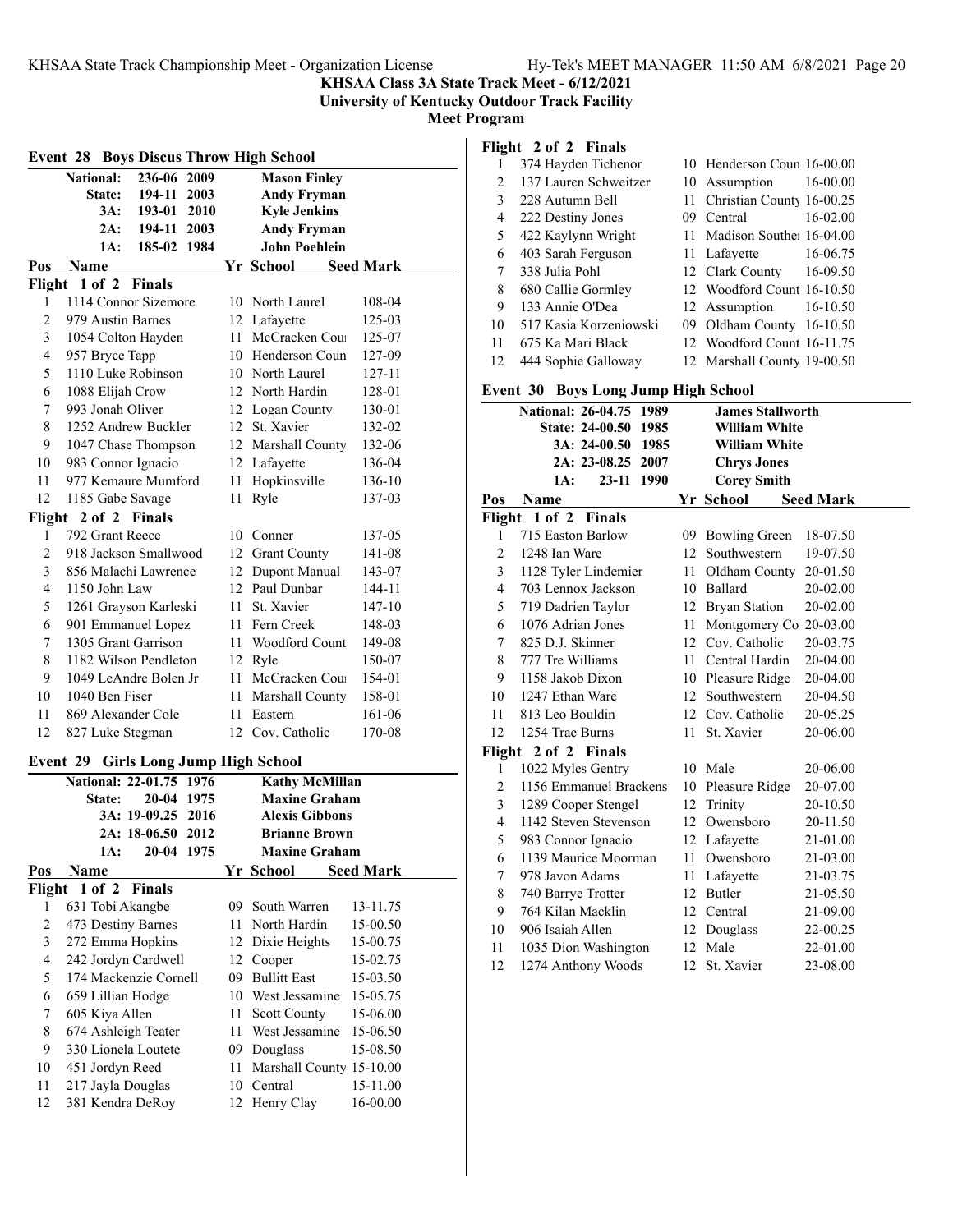**Event 31 Girls Triple Jump High School**

**KHSAA Class 3A State Track Meet - 6/12/2021**

**University of Kentucky Outdoor Track Facility**

**Meet Program**

### **National: 44-02.25 2001 Ychlindria Spears State: 40-07 2019 Sophie Galloway 3A: 40-07 2019 Sophie Galloway 2A: 38-03.25 2012 Michaela Hunter 1A: 39-03.25 2007 Sharika Smith Pos Name Seed Mark Yr School Seed Mark Flight 1 of 2 Finals** 504 Alexandria Schneider 11 Ohio County 31-03.00 339 Isabella Calhoun 11 Grant County 31-09.50 405 Holland Kantar 10 Lafayette 31-10.00 164 LeAndrea Hayden 12 Bryan Station 32-01.25 363 Imarie Carter 10 Henderson Coun 32-08.00 544 Livi Costes 11 Paul Dunbar 32-10.25 453 Rylee Thompson 10 Marshall County 32-10.25 167 Annie Somwe 10 Bryan Station 33-04.00 674 Ashleigh Teater 11 West Jessamine 33-04.50 296 Laila Hayes 12 Dupont Manual 33-11.50 338 Julia Pohl 12 Clark County 33-11.50 242 Jordyn Cardwell 12 Cooper 34-02.00 **Flight 2 of 2 Finals** 228 Autumn Bell 11 Christian County 34-03.50 266 Allison Arnett 12 Dixie Heights 34-05.00 133 Annie O'Dea 12 Assumption 34-06.75 473 Destiny Barnes 11 North Hardin 34-07.50 659 Lillian Hodge 10 West Jessamine 34-09.00 6 104 Amiya Jenkins 11 Anderson Count 34-10.00 422 Kaylynn Wright 11 Madison Souther 35-01.00 217 Jayla Douglas 10 Central 36-01.50 517 Kasia Korzeniowski 09 Oldham County 36-02.50 137 Lauren Schweitzer 10 Assumption 36-07.00 675 Ka Mari Black 12 Woodford Count 37-01.00 444 Sophie Galloway 12 Marshall County 40-06.00 **Event 32 Boys Triple Jump High School National: 52-10.50 1980 Charles Mayfield State: 50-02.50 2007 Chrys Jones 3A: 49-02.75 2017 Darian Clyburn 2A: 50-02.50 2007 Chrys Jones 1A: 48-06 2006 Chrys Jones Pos Name Seed Mark Yr** School **Seed Mark Flight 1 of 2 Finals** 906 Isaiah Allen 12 Douglass 39-01.50 1022 Myles Gentry 10 Male 39-02.00 729 Jack Zwernemann 09 Bullitt East 39-03.00 697 Ashton Weaver 12 Apollo 39-05.50 831 Max Dees 11 Daviess County 39-07.00 1229 Avrin Bell 11 South Warren 39-08.25 1173 Derril Carr 10 Ryle 39-10.00 1121 Kane Cissell 10 Oldham County 40-05.00 1238 Cam'ron Hamby 12 Southern 40-08.00 1207 Dakota Eggleston 12 Simon Kenton 40-08.00 1007 Brayden Carson 11 Madison Souther 40-08.50 922 Kyler Madding 12 Graves County 40-09.50

### **Flight 2 of 2 Finals** 1062 Nathan Tracy 10 McCracken Coun40-11.00

| 2  | 1227 Samuel Reagan  |     | 10 South Oldham             | 40-11.25     |
|----|---------------------|-----|-----------------------------|--------------|
| 3  | 1145 Gavin Wimstat  |     | 11 Owensboro                | $41 - 00.50$ |
| 4  | 1167 Dalton Bertram |     | 12 Pulaski County           | 41-01.25     |
| 5  | 1010 Steven Perkins |     | 11 Madison Souther 41-05.00 |              |
| 6  | 1166 Jaden Smith    |     | 10 Pleasure Ridge 41-11.00  |              |
| 7  | 861 Darien Wilson   |     | 11 Dupont Manual 42-02.00   |              |
| 8  | 1013 Vinny Anthony  | 11. | Male                        | 42-03.00     |
| 9  | 715 Easton Barlow   |     | 09 Bowling Green            | 42-07.00     |
| 10 | 703 Lennox Jackson  |     | 10 Ballard                  | 43-01.00     |
| 11 | 978 Javon Adams     |     | 11 Lafayette                | 43-08.00     |
| 12 | 1274 Anthony Woods  |     | 12 St. Xavier               | 48-10.00     |

## **Event 33 Girls High Jump High School**

|                | Lvent 99<br>Giris High Jump High School |     |                      |                  |
|----------------|-----------------------------------------|-----|----------------------|------------------|
|                | $6 - 04.50$<br>2015<br><b>National:</b> |     | Vashti Cunningham    |                  |
|                | State:<br>5-10.50<br>2000               |     | <b>Kelley Bowman</b> |                  |
|                | 3A:<br>5-10.25<br>1982                  |     | <b>Robin Gard</b>    |                  |
|                | 2A:<br>5-10<br>1982                     |     | <b>Sharon Ottens</b> |                  |
|                | 1A:<br>5-10.50<br><b>2000</b>           |     | <b>Kelley Bowman</b> |                  |
| <u>Pos</u>     | Name                                    |     | Yr School            | <b>Seed Mark</b> |
| Flight         | $1$ of $1$<br>Finals                    |     |                      |                  |
| 1              | 476 Jayanna Lee                         | 11  | North Hardin         | 4-08.00          |
| $\overline{c}$ | 658 Aly Doyle                           |     | 08 West Jessamine    | 4-08.00          |
| 3              | 677 Chloe Brown                         |     | 10 Woodford Count    | 4-08.00          |
| $\overline{4}$ | 158 Anna Neal                           |     | 12 Bowling Green     | 4-08.00          |
| 5              | 473 Destiny Barnes                      | 11  | North Hardin         | 4-08.00          |
| 6              | 217 Jayla Douglas                       |     | 10 Central           | 4-08.00          |
| 7              | 242 Jordyn Cardwell                     | 12  | Cooper               | 4-08.00          |
| $\,$ 8 $\,$    | 538 Claire Ackerman                     |     | 10 Paul Dunbar       | 4-08.00          |
| 9              | 615 Emily Cox                           |     | 10 South Laurel      | 4-08.00          |
| 10             | 399 LaTaijha Cherry                     | 11  | Hopkinsville         | 4-08.00          |
| 11             | 337 Amelia Jones                        |     | 09 Clark County      | 4-08.00          |
| 12             | 372 Alexa Mullins                       |     | 10 Henderson Coun    | 4-08.00          |
| 13             | 272 Emma Hopkins                        | 12  | Dixie Heights        | 4-08.00          |
| 14             | 343 Maddie Adams                        | 12  | <b>Graves County</b> | 4-10.00          |
| 15             | 568 Quinn Eubank                        | 09  | Ryle                 | 4-10.00          |
| 16             | 296 Laila Hayes                         | 12  | Dupont Manual        | 4-10.00          |
| 17             | 600 Gabby Schulten                      | 09  | <b>Sacred Heart</b>  | 4-10.00          |
| 18             | 416 Kirsi Rogers                        |     | 12 Madison Central   | $4 - 10.00$      |
| 19             | 455 Abbie Farmer                        | 12  | McCracken Cou        | $4 - 10.00$      |
| 20             | 537 Chandler Worth                      |     | 10 Owensboro         | $4 - 10.00$      |
| 21             | 637 Lilly Degehart                      | 12  | South Warren         | $4 - 10.00$      |
| 22             | 155 Ellie Smith                         |     | 10 Barren County     | 4-10.00          |
| 23             | 516 Avery Holmes                        |     | 09 Oldham County     | 4-10.00          |
| 24             | 410 Kaitlyn Cain                        | 11  | Madison Central      | 4-10.00          |
| 25             | 344 Emma Hancock                        | 11  | <b>Graves County</b> | 5-00.00          |
| 26             | 421 Kayleigh Moberly                    | 11- | Madison Souther      | 5-00.00          |
| 27             | 448 Tori McCracken                      | 12  | Marshall County      | 5-00.00          |
| 28             | 266 Allison Arnett                      |     | 12 Dixie Heights     | 5-00.00          |
| 29             | 446 Presleigh Jennings                  |     | 10 Marshall County   | 5-00.00          |
| 30             | 327 Ayanna Derrington                   |     | 09 Douglass          | 5-00.00          |
| 31             | 460 Embry Keenan                        | 11  | Meade County         | 5-01.00          |
| 32             | 659 Lillian Hodge                       | 10  | West Jessamine       | 5-05.00          |
| 33             | 338 Julia Pohl                          |     | 12 Clark County      | 5-06.00          |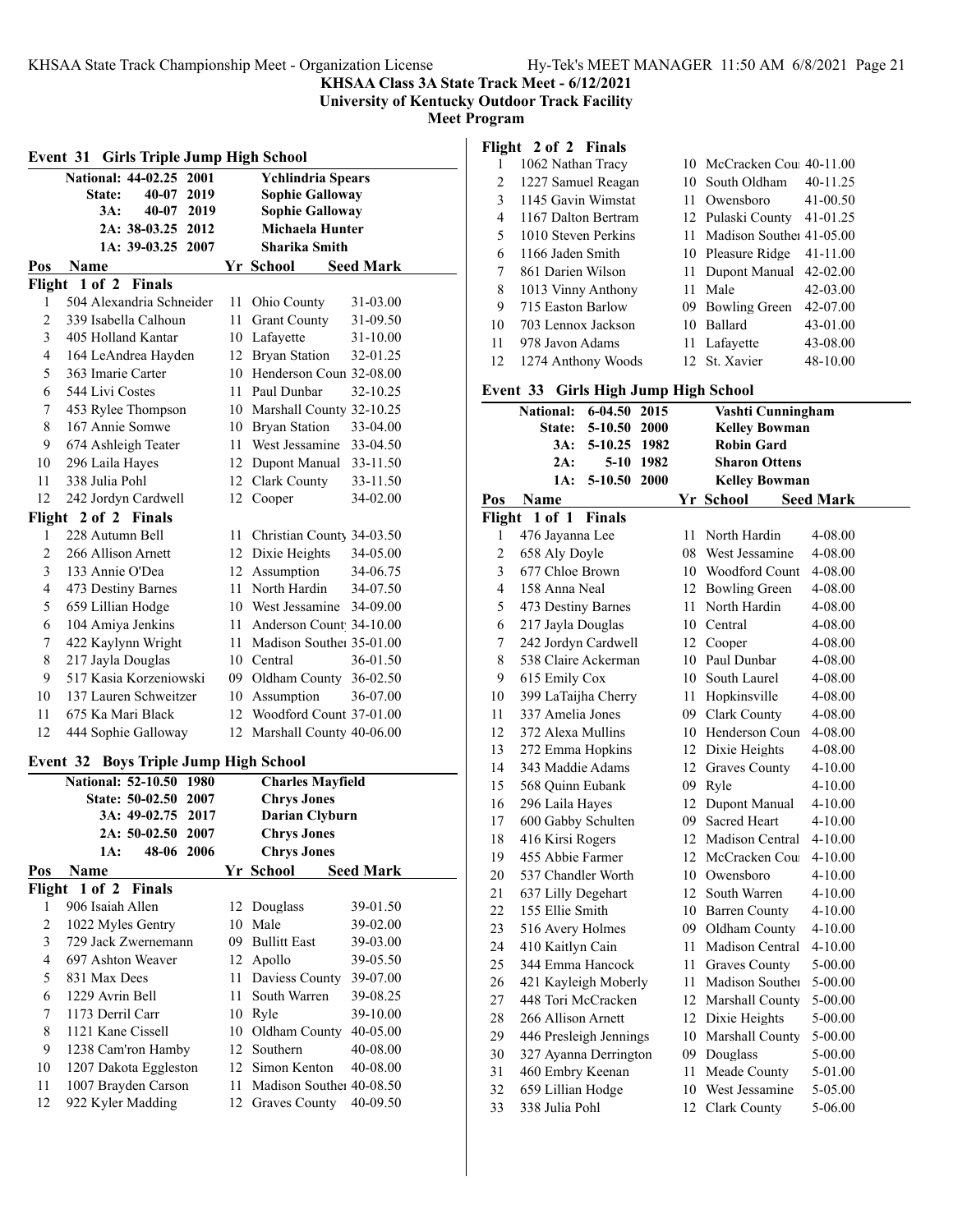#### **KHSAA Class 3A State Track Meet - 6/12/2021**

**University of Kentucky Outdoor Track Facility**

**Meet Program**

|                  | <b>Boys High Jump High School</b><br>Event 34 |               |      |    |                      |                  |
|------------------|-----------------------------------------------|---------------|------|----|----------------------|------------------|
|                  | National:                                     | $7 - 06$      | 2017 |    | <b>Vernon Turner</b> |                  |
|                  | State:                                        | $6 - 11.25$   | 1997 |    | <b>Matt Reecer</b>   |                  |
|                  | 3A:                                           | $6-11.25$     | 1997 |    | <b>Matt Reecer</b>   |                  |
|                  | $2A$ :                                        | $6 - 10.75$   | 1988 |    | <b>Tom Noe</b>       |                  |
|                  | 2A:                                           | $6 - 10.75$   | 2012 |    | <b>Tyler Bray</b>    |                  |
|                  | 1A:                                           | $6 - 10.25$   | 1984 |    | J.B. Brown           |                  |
| Pos              | Name                                          |               |      |    | Yr School            | <b>Seed Mark</b> |
| Flight           | $1$ of $1$                                    | <b>Finals</b> |      |    |                      |                  |
| 1                | 1219 Owen Carr                                |               |      | 11 | South Oldham         | 5-04.00          |
| $\overline{c}$   | 826 Charles Sora                              |               |      |    | 12 Cov. Catholic     | 5-08.00          |
| 3                | 1176 Kaden Gardner                            |               |      | 10 | Rvle                 | 5-08.00          |
| $\overline{4}$   | 1080 River Thompson                           |               |      | 11 | Montgomery Co        | 5-10.00          |
| 5                | 1300 Isaac Nicholls                           |               |      | 11 | West Jessamine       | 5-10.00          |
| 6                | 994 Ryan Rayno                                |               |      | 10 | Logan County         | 5-10.00          |
| $\boldsymbol{7}$ | 1254 Trae Burns                               |               |      | 11 | St. Xavier           | 5-10.00          |
| 8                | 1275 Keaton Lipsett                           |               |      |    | 12 Tates Creek       | 5-10.00          |
| 9                | 1172 Clint Woods                              |               |      | 11 | Pulaski County       | 5-10.00          |
| 10               | 728 Jahmad Wilder                             |               |      |    | 10 Bullitt Central   | $5 - 10.00$      |
| 11               | 1255 Christian Coleman                        |               |      | 10 | St. Xavier           | 5-10.00          |
| 12               | 1239 Jack Herhcox                             |               |      | 10 | Southern             | 5-10.00          |
| 13               | 1244 Kaden Hewitt                             |               |      | 10 | Southwestern         | 5-10.00          |
| 14               | 740 Barrye Trotter                            |               |      |    | 12 Butler            | 5-10.00          |
| 15               | 707 Taylor Ogles                              |               |      | 10 | <b>Barren County</b> | 5-10.00          |
| 16               | 1045 Cole Mills                               |               |      | 10 | Marshall County      | $6 - 00.00$      |
| 17               | 764 Kilan Macklin                             |               |      | 12 | Central              | $6 - 00.00$      |
| 18               | 1138 Javonte Mchenry                          |               |      | 11 | Owensboro            | $6 - 00.00$      |
| 19               | 1238 Cam'ron Hamby                            |               |      | 12 | Southern             | $6 - 00.00$      |
| 20               | 1112 Isaiah Sheppard                          |               |      | 10 | North Laurel         | $6 - 02.00$      |
| 21               | 1166 Jaden Smith                              |               |      | 10 | Pleasure Ridge       | $6 - 02.00$      |
| 22               | 1129 Patrick Scheetz                          |               |      | 12 | Oldham County        | $6 - 02.00$      |
| 23               | 1082 Carson Groves                            |               |      | 11 | Muhlenberg Co.       | 6-04.00          |
| 24               | 1013 Vinny Anthony                            |               |      | 11 | Male                 | $6 - 04.00$      |
| 25               | 914 Otreyvien Taylor                          |               |      | 12 | Douglass             | 6-04.00          |
| 26               | 1140 Ethan Pendleton                          |               |      |    | 09 Owensboro         | 6-06.00          |
| 27               | 1099 Devin Sealey                             |               |      | 10 | North Hardin         | 6-06.00          |
| 28               | 1007 Brayden Carson                           |               |      | 11 | Madison Souther      | 6-06.00          |
| 29               | 1050 Donsten Brown                            |               |      | 12 | McCracken Cou        | 6-08.00          |

**Event 35 Girls Pole Vault High School National: 14-04 2017 Rachel Baxter State: 13-03 2017 Jaci Bickett 3A: 13-03 2017 Jaci Bickett 2A: 12-03 2019 Raegan Franklin 1A: 12-01 2019 Grace Turner Pos Name Seed Mark Yr** School **Seed Mark Flight 1 of 1 Finals** 1 434 Makiaya Lewis 11 Male 6-06.00 471 Natalie Bruening 11 Montgomery Co 7-06.00 231 Claire Turpen 08 Collins 7-06.00 4 101 Isabella Fitzpatrick 09 Anderson Count 7-06.00 345 Amelia Hayes 08 Grayson County 7-06.00 452 Mary Grace Thompson 12 Marshall County 7-06.00 478 Mikaela Shock 11 North Hardin 7-06.00 354 Jessica Peterson 10 Greenwood 7-06.00 9 212 Ashlyn Rust 10 Campbell Count 7-06.00 514 Riley Goodloe 09 Oldham County 8-00.00 390 Hollyn Renfro 09 Henry Clay 8-06.00 229 Grace Evans 08 Collins 8-06.00 537 Chandler Worth 10 Owensboro 8-06.00 14 198 Abigale Bauer 09 Campbell Count 9-00.00 284 Emily Parsons 12 Dixie Heights 9-00.00 335 Cera Walker 11 Douglass 9-06.00 670 Abby Rexford 09 West Jessamine 10-00.00 443 Laney Evans 11 Marshall County 10-00.00 297 Lena Kaziska 12 Dupont Manual 10-00.00 377 Sarah Williams 11 Henderson Coun 10-06.00 388 Elliott Pennell 11 Henry Clay 11-00.00 143 Katie Wright 12 Assumption 11-00.00 659 Lillian Hodge 10 West Jessamine 11-00.00 517 Kasia Korzeniowski 09 Oldham County 11-00.00 364 Chelsey Damrath 10 Henderson Coun 11-00.00 410 Kaitlyn Cain 11 Madison Central 11-06.00 403 Sarah Ferguson 11 Lafayette 13-01.00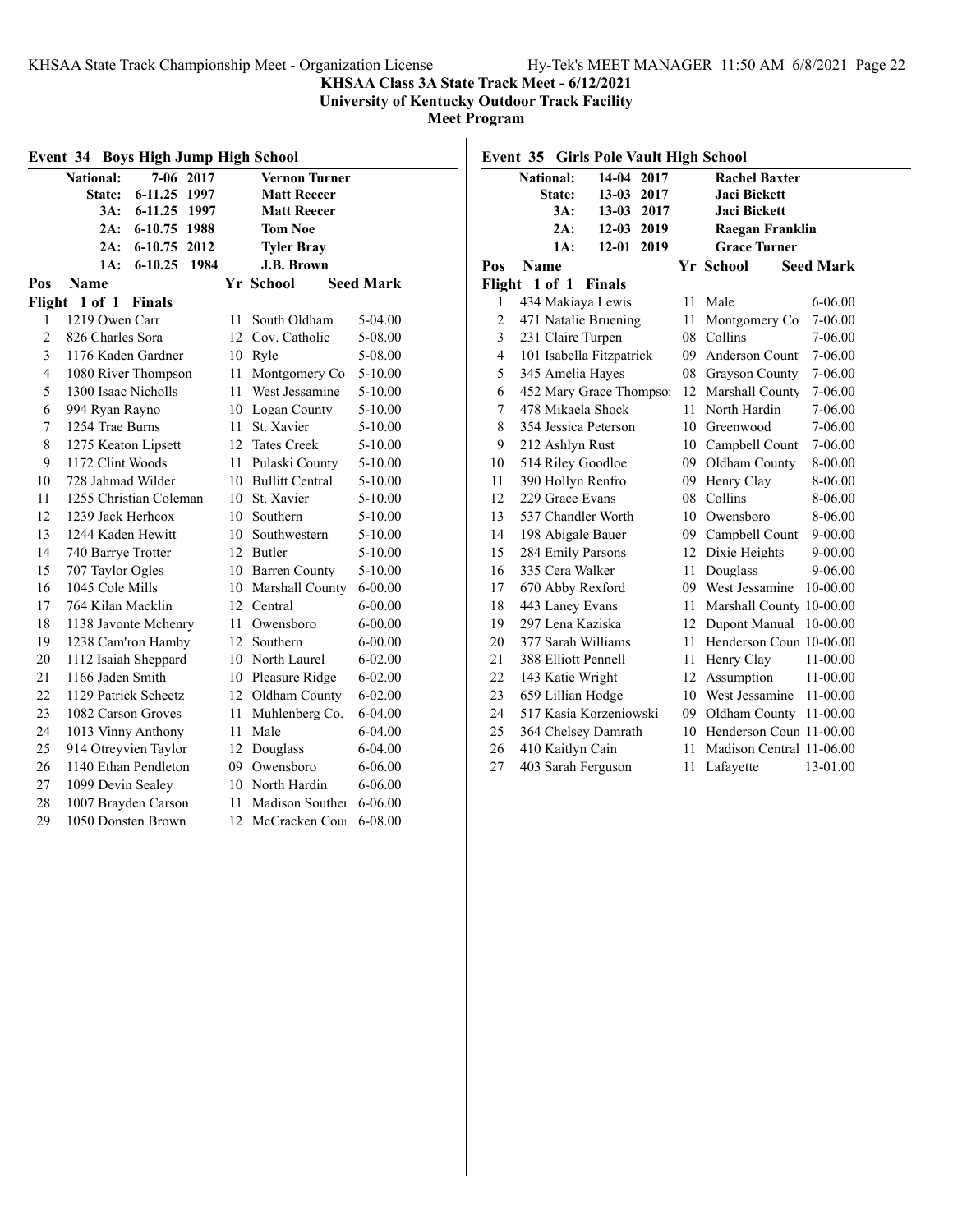### **KHSAA Class 3A State Track Meet - 6/12/2021**

**University of Kentucky Outdoor Track Facility**

**Meet Program**

| Event 36<br><b>Boys Pole Vault High School</b> |                             |    |                                  |  |
|------------------------------------------------|-----------------------------|----|----------------------------------|--|
|                                                | National: 19-05.50 2018     |    | <b>Armand Duplantis</b>          |  |
|                                                | $16 - 00$<br>2003<br>State: |    | <b>Chip Heuser</b>               |  |
|                                                | 3A:<br>$16-00$<br>2003      |    | <b>Chip Heuser</b>               |  |
|                                                | 2A: 15-02.25 2018           |    | <b>Clayton Franklin</b>          |  |
|                                                | 1A: 14-07.25 2015           |    | <b>Connor Messer</b>             |  |
| Pos                                            | Name                        |    | Yr School<br><b>Seed Mark</b>    |  |
| Flight                                         | $1$ of $1$<br><b>Finals</b> |    |                                  |  |
| 1                                              | 933 Dylan Gibson            | 10 | Grayson County<br>$9 - 00.00$    |  |
| $\overline{c}$                                 | 1312 Landon Wettlaufer      |    | 09 Woodford Count<br>$9 - 00.00$ |  |
| 3                                              | 784 Elijah Patton           | 11 | Collins<br>10-00.00              |  |
| $\overline{4}$                                 | 1265 Jackson Needham        | 11 | St. Xavier<br>10-00.00           |  |
| 5                                              | 694 Austin Ratliff          | 12 | Apollo<br>10-00.00               |  |
| 6                                              | 1113 Aspen Sizemore         | 11 | North Laurel<br>10-00.00         |  |
| 7                                              | 1042 Jack Johnson           | 10 | Marshall County 10-00.00         |  |
| 8                                              | 1206 Ben Breeden            | 09 | Simon Kenton<br>10-00.00         |  |
| 9                                              | 1078 Rodney Potts           | 10 | Montgomery Co 10-03.00           |  |
| 10                                             | 1007 Brayden Carson         | 11 | Madison Souther 10-06.00         |  |
| 11                                             | 810 Luke Bessler            |    | 12 Cov. Catholic<br>10-06.00     |  |
| 12                                             | 1267 James Ricketts         | 12 | St. Xavier<br>10-06.00           |  |
| 13                                             | 749 Deion Keller            |    | 10 Campbell Count 11-00.00       |  |
| 14                                             | 956 John Pat Phillips       | 12 | Henderson Coun 11-00.00          |  |
| 15                                             | 877 Landon Holthouser       | 11 | 11-06.00<br>Eastern              |  |
| 16                                             | 1056 Caleb Joyce            |    | 09 McCracken Cou: 11-06.00       |  |
| 17                                             | 1208 Greysen Gerth          | 11 | Simon Kenton<br>11-06.00         |  |
| 18                                             | 1286 Fin O'Mahoney          | 12 | Trinity<br>12-00.00              |  |
| 19                                             | 1141 Aiden Roberts          | 11 | Owensboro<br>12-00.00            |  |
| 20                                             | 1055 Seth Hill              | 11 | McCracken Cou: 12-00.00          |  |
| 21                                             | 1096 Isaiah Palmer          | 11 | North Hardin<br>12-00.00         |  |
| 22                                             | 996 Jordan Bryner           | 09 | Madison Central 12-06.00         |  |
| 23                                             | 1126 Clay Franklin          | 12 | Oldham County<br>13-00.00        |  |
| 24                                             | 1130 Evan Stewart           | 12 | Oldham County<br>13-06.00        |  |
| 25                                             | 1020 Caleb Christerson      | 11 | Male<br>13-06.00                 |  |
| 26                                             | 878 Luke Levinson           | 11 | Eastern<br>14-00.00              |  |
| 27                                             | 955 Blain Krampe            | 12 | Henderson Coun 14-00.00          |  |
| 28                                             | 1005 Wyatt Stewart          |    | 10 Madison Central 16-02.00      |  |

#### **Event 40 Boys Shot Put Wheelchair Wheelchair**

| State: 23-02.50 2013<br>$2A: 23-02.50$ 2013 | <b>Tyler Kilburn</b><br><b>Tyler Kilburn</b> |                  |
|---------------------------------------------|----------------------------------------------|------------------|
| Pos<br><b>Name</b>                          | Yr School                                    | <b>Seed Mark</b> |
| Flight 1 of 1 Finals                        |                                              |                  |
| 695 Kaidhyn Stockdale                       | 10 Apollo                                    | 26-01.00         |

**Event 41 Mixed Shot Put Unified State: 88-08.50 2016 T. Lindsey/Drake 3A: 88-08.50 2016 T. Lindsey/Drake 2A: 78-00.50 2016 C. Anderson/Jager 1A: 69-10.25 2016 J. Fields/Renfro Pos Name Yr School Seed Mark Flight 1 of 1 Finals** 315 Hadley Linder W09 Eastern 27-08.00 314 Emily Kennedy W09 Eastern ND

| 3  | 274 Molly Jones       |     | W10 Dixie Heights           | 30-07.00 |  |
|----|-----------------------|-----|-----------------------------|----------|--|
| 4  | 269 Ayanna Ellison    |     | W10 Dixie Heights           | ND       |  |
| 5  | 1175 Garrett Freeze   | M11 | Ryle                        | 31-03.00 |  |
| 6  | 1181 Nate Murphy      | M12 | Ryle                        | ND       |  |
| 7  | 581 Anna Nguyen       | W12 | Ryle                        | 32-03.50 |  |
| 8  | 580 Olivia Messerly   | W10 | Ryle                        | ND       |  |
| 9  | 1177 Keegan Knecht    | M07 | Ryle                        | 38-06.00 |  |
| 10 | 1186 Cole Thomas      | M11 | Ryle                        | ND       |  |
| 11 | 570 Yasmin Galan      | W11 | Ryle                        | 40-09.50 |  |
| 12 | 586 Natalie Tanner    | W12 | Ryle                        | ND       |  |
| 13 | 641 Danyelle Tucker   | W11 | Southern                    | 48-11.50 |  |
| 14 | 1239 Jack Herhcox     | M10 | Southern                    | ND       |  |
| 15 | 711 Mitchell Shelley  |     | M12 Boone County            | 49-02.00 |  |
| 16 | 714 Jerimiah Williams | M10 | Boone County                | ND       |  |
| 17 | 1242 Dominique Tucker | M11 | Southern                    | 50-11.00 |  |
| 18 | 1236 Justin Ballard   | M10 | Southern                    | ND       |  |
| 19 | 888 Michael Waters    | M11 | Eastern                     | 54-08.00 |  |
| 20 | 885 Nick Spivak       |     | M12 Eastern                 | ND       |  |
| 21 | 1033 Darryl Tucker    |     | M12 Male                    | 67-07.00 |  |
| 22 | 1018 Seth Cartwright  |     | M12 Male                    | ND       |  |
| 23 | 773 Lee Carter        | M11 | Central Hardin              | 69-06.00 |  |
| 24 | 776 Logan Schrock     |     | M12 Central Hardin          | ND       |  |
| 25 | 1174 Isaac Eibel      | M11 | Ryle                        | 70-11.00 |  |
| 26 | 1182 Wilson Pendleton | M12 | Ryle                        | ND       |  |
| 27 | 685 Randy Branscom    |     | M10 Anderson Count 71-05.00 |          |  |
| 28 | 102 Trinity Gottler   |     | W10 Anderson Count          | ND       |  |
| 29 | 864 Eric Back         | M11 | Eastern                     | 75-02.00 |  |
| 30 | 869 Alexander Cole    | M11 | Eastern                     | ND       |  |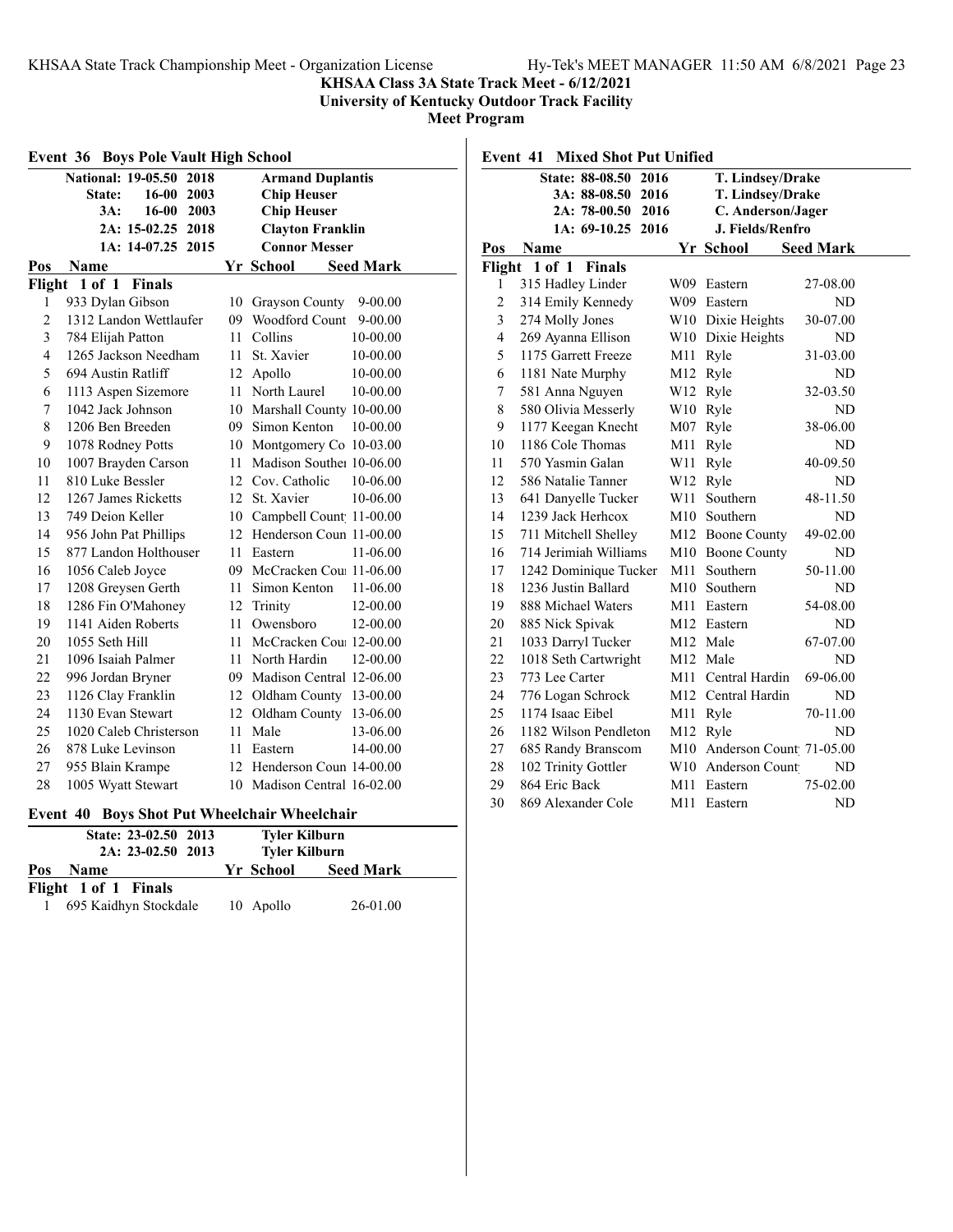**KHSAA Class 3A State Track Meet - 6/12/2021**

**University of Kentucky Outdoor Track Facility**

**Meet Program**

|             | 33-04 2019<br>State:<br>33-04 2019<br>3A:                         |                             | A. Huston/Z. Blue<br>A. Huston/Z. Blue |
|-------------|-------------------------------------------------------------------|-----------------------------|----------------------------------------|
|             | 2A: 26-07.50 2019                                                 |                             | L. Mathis/S. Jones                     |
|             | 1A: 31-05.75 2019                                                 |                             | W. Lairson/W. O'Bryan                  |
| Pos         | <b>Name</b>                                                       | Yr School                   | <b>Seed Mark</b>                       |
|             | Flight 1 of 1 Finals                                              |                             |                                        |
| 1           | 1175 Garrett Freeze                                               | M <sub>11</sub> Ryle        | 9-07.00                                |
| 2           | 579 Claire McKay                                                  | W <sub>12</sub> Ryle        | ND.                                    |
| 3           | 1174 Isaac Eibel                                                  | M11 Ryle                    | 11-09.50                               |
| 4           | 586 Natalie Tanner                                                | W12 Ryle                    | ND                                     |
| 5           | 581 Anna Nguyen                                                   | W <sub>12</sub> Ryle        | 12-08.50                               |
| 6           | 580 Olivia Messerly                                               | W <sub>10</sub> Ryle        | ND                                     |
| 7           | 570 Yasmin Galan                                                  | W <sub>11</sub> Ryle        | 13-06.00                               |
| 8           | 1186 Cole Thomas                                                  | M <sub>11</sub> Ryle        | ND                                     |
| 9           | 1177 Keegan Knecht                                                | M07 Ryle                    | 16-10.50                               |
| 10          | 1181 Nate Murphy                                                  | M12 Ryle                    | ND                                     |
| 11          | 274 Molly Jones                                                   | W10 Dixie Heights           | 19-03.50                               |
| 12          | 839 Morgan Bavaro                                                 | M10 Dixie Heights           | ND                                     |
| 13          | 685 Randy Branscom                                                |                             | M10 Anderson Count 21-01.00            |
| 14          | 102 Trinity Gottler                                               | W10 Anderson Count          | ND                                     |
| 15          | 712 Trent Sullivan                                                | M11 Boone County            | 26-04.00                               |
| 16          | 709 Brent Houglin                                                 | M11 Boone County            | ND                                     |
| 17          | 881 Jayden Malone                                                 | M12 Eastern                 | 30-03.75                               |
| 18          | 871 Isaiah Delaquis                                               | M11 Eastern                 | ND                                     |
|             | 12.50 2019<br>State:<br>A. Huston/I. Coleman<br>12.50 2019<br>3A: | <b>Atherton</b><br>Atherton |                                        |
|             | A. Huston/I. Coleman                                              |                             |                                        |
|             | 12.91 2019<br>2A:                                                 | <b>Doss</b>                 |                                        |
|             | R. Teagle/L. Mathis                                               |                             |                                        |
|             | 1A:<br>14.28 2019                                                 | <b>Fulton County</b>        |                                        |
|             |                                                                   |                             |                                        |
|             | <b>B. Bridges/L. Terrell</b>                                      |                             |                                        |
|             | <b>Lane Team</b>                                                  | <b>Relay</b>                | <b>Seed Time</b>                       |
|             | Section 1 of 2 Finals                                             |                             |                                        |
|             | Ryle                                                              | B                           | 30.46                                  |
|             | 1) #1177 Keegan Knecht 07                                         |                             | 2) #1186 Cole Thomas 11                |
| 3           | 5) #576 Haley Kauinui 11                                          |                             |                                        |
|             | Eastern                                                           | D                           | 21.95                                  |
|             | 1) #315 Hadley Linder $09$                                        |                             |                                        |
|             | Ryle                                                              | C                           | 19.59                                  |
|             | 1) #581 Anna Nguyen 12                                            |                             | $2)$ #1181 Nate Murphy 12              |
|             | 5) #576 Haley Kauinui 11                                          |                             |                                        |
|             | Ryle                                                              |                             | 2) #310 Lily Cruikshanks 10<br>19.60   |
| 4<br>5<br>6 | 1) #1175 Garrett Freeze 11                                        |                             | 2) #579 Claire McKay 12                |
|             | 5) #576 Haley Kauinui 11                                          |                             |                                        |
| 7           | Dixie Heights<br>1) #274 Molly Jones 10                           |                             | 26.28<br>2) #282 Sophia Palmer 12      |

# **Section 2 of 2 Finals**

|                | Secuon 2 oi 2 finais                                 |                              |  |  |  |  |
|----------------|------------------------------------------------------|------------------------------|--|--|--|--|
| 1              | Campbell County                                      | 18.90                        |  |  |  |  |
|                | 1) #214 Tricia Verst 09                              | $2)$ #210 Grace Moloney 12   |  |  |  |  |
|                | 5) #207 Sydney McKinney 12                           |                              |  |  |  |  |
| $\overline{c}$ | Southern                                             | 16.95                        |  |  |  |  |
|                | 1) #641 Danyelle Tucker 11                           | 2) #1241 Emmanuel Thompson   |  |  |  |  |
| 3              | Eastern                                              | 15.92<br>B                   |  |  |  |  |
|                | 1) #881 Jayden Malone 12                             | 2) #871 Isaiah Delaquis 11   |  |  |  |  |
|                | 3) #320 Lily Tolson 10                               | 4) #310 Lily Cruikshanks 10  |  |  |  |  |
| 4              | <b>Boone County</b>                                  | 15.51                        |  |  |  |  |
|                | 1) #712 Trent Sullivan 11                            | 2) #709 Brent Houglin 11     |  |  |  |  |
|                | 5) #710 Braden McCarty 10                            |                              |  |  |  |  |
| 5              | Central Hardin                                       | 14.62                        |  |  |  |  |
|                | 1) #773 Lee Carter 11                                | 2) #774 Graham Hewitt 12     |  |  |  |  |
|                | 5) #775 Drake Sanders 10                             |                              |  |  |  |  |
| 6              | Eastern                                              | 15.09                        |  |  |  |  |
|                | 1) #864 Eric Back 11                                 | 2) #322 Dani Velapoldi 09    |  |  |  |  |
| 7              | <b>Boone County</b>                                  | B<br>15.54                   |  |  |  |  |
|                | 1) #711 Mitchell Shelley 12                          | 2) #708 Gedeon Aenenanu 10   |  |  |  |  |
|                | 5) #713 Tyler Whipple $10$                           |                              |  |  |  |  |
| 8              | Anderson County                                      | 16.20                        |  |  |  |  |
|                | 1) #685 Randy Branscom 10                            | 2) #102 Trinity Gottler 10   |  |  |  |  |
| 9              | Eastern                                              | $\overline{C}$<br>18.35      |  |  |  |  |
|                | 1) #888 Michael Waters 11                            | $2)$ #318 LoganAnn Runice 09 |  |  |  |  |
|                | Mixed 4x100 Meter Shuttle Hurdle Unified<br>Event 44 |                              |  |  |  |  |
|                | 54.32<br>2017<br><b>State:</b>                       | <b>Oldham County</b>         |  |  |  |  |
|                | 3A:<br>54.32<br>2017                                 | <b>Oldham County</b>         |  |  |  |  |
|                | 2A:<br>54.44<br>2018                                 | Doss                         |  |  |  |  |
|                | 55.58 2019<br>1A:                                    | <b>Fulton County</b>         |  |  |  |  |
|                | B. Bridges/M. Burns/R. Beard/L.Terrell               |                              |  |  |  |  |
|                | <b>Lane Team</b>                                     | Relay<br><b>Seed Time</b>    |  |  |  |  |
| Section        | 1 of 1<br><b>Finals</b>                              |                              |  |  |  |  |
| 3              | Southern                                             | 1:33.73                      |  |  |  |  |
|                | 1) #1241 Emmanuel Thompson                           | 2) #1242 Dominique Tucker 11 |  |  |  |  |
|                | 3) #1240 Joseph Sturgeon 10                          | 4) #641 Danyelle Tucker 11   |  |  |  |  |
|                | 5) #1239 Jack Herhcox 10                             | 6) #1237 Jorge Contreras 12  |  |  |  |  |
| 4              | Ryle                                                 | 1:14.69                      |  |  |  |  |

|   | 3) #1240 Joseph Sturgeon $10$ |   | 4) #641 Danyelle Tucker 11     |
|---|-------------------------------|---|--------------------------------|
|   | 5) #1239 Jack Herhcox 10      |   | $(6)$ #1237 Jorge Contreras 12 |
| 4 | Ryle                          |   | 1:14.69                        |
|   | 1) #1181 Nate Murphy 12       |   | $2)$ #1177 Keegan Knecht 07    |
|   | 3) #1186 Cole Thomas 11       |   | 4) #1174 Isaac Eibel 11        |
|   | 5) #580 Olivia Messerly 10    |   | 6) #568 Quinn Eubank 09        |
| 5 | Eastern                       |   | 1:00.11                        |
|   | 1) #864 Eric Back 11          |   | 2) #881 Jayden Malone 12       |
|   | 3) #871 Isaiah Delaquis 11    |   | 4) #322 Dani Velapoldi 09      |
| 6 | <b>Boone County</b>           |   | 1:01.64                        |
|   | 1) #708 Gedeon Aenenanu 10    |   | 2) #711 Mitchell Shelley 12    |
|   | 3) #709 Brent Houglin 11      |   | 4) #712 Trent Sullivan 11      |
|   | 5) #713 Tyler Whipple $10$    |   | $(6)$ #710 Braden McCarty 10   |
| 7 | Eastern                       | B | 1:15.00                        |
|   | 1) #315 Hadley Linder 09      |   | 2) #888 Michael Waters 11      |
|   | 3) #320 Lily Tolson 10        |   | 4) #310 Lily Cruikshanks 10    |
| 8 | Ryle                          | B | 1:46.05                        |
|   | 1) #579 Claire McKay 12       |   | $2)$ #1175 Garrett Freeze 11   |
|   | 3) #580 Olivia Messerly 10    |   | 4) #570 Yasmin Galan 11        |
|   | 5) #576 Haley Kauinui 11      |   | 6) #568 Quinn Eubank 09        |